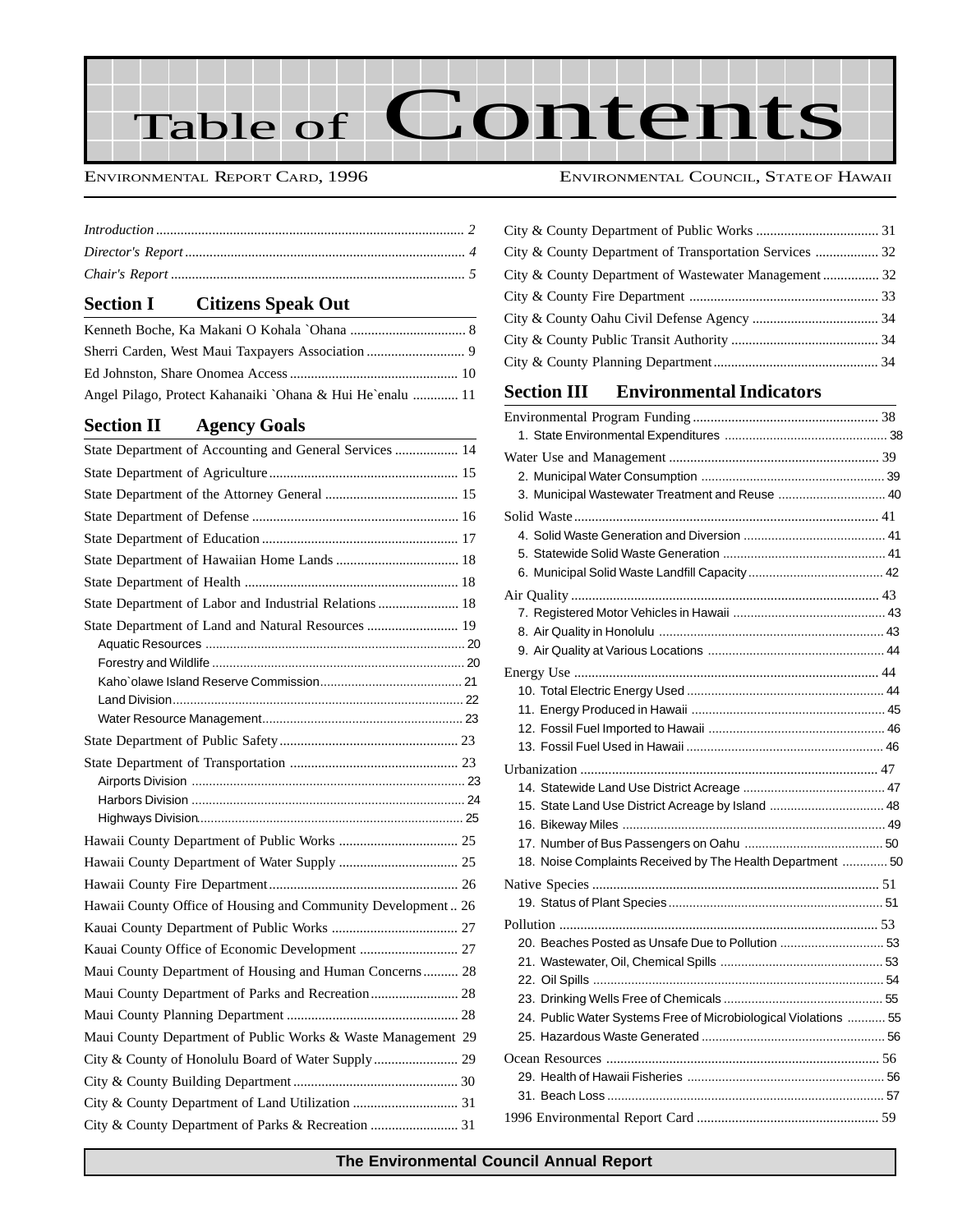# <span id="page-1-0"></span>**Introduction**

### **This Annual Report**

ach year the Environmental Council submits an annual report on<br>environmental matters with recommendations for improvement<br>the Governor, the Legislature and the public. This Annual Repo<br>nues with the dramatically improved f environmental matters with recommendations for improvement to the Governor, the Legislature and the public. This Annual Report continues with the dramatically improved format initiated in 1995.

This year, the Environmental Council has invited community-based organizations to submit essays on their efforts to protect Hawaii's natural environment. Readers will find a grass-roots perspective and case studies on community activism. Our hope is to promote a forum of ideas and share experiences that will encourage citizens to get involved in the important environmental issues on their island.

Also in this Annual Report you will find an agency survey. Last year, Government agencies were asked to list the environmental goals they hoped to achieve in their specific line of work. This year, the Environmental Council revisited each department and inquired on their progress toward meeting their goals. Monitoring agency progress toward fulfilling environmental goals is a feature that will continue in future annual reports.

In this report we expand and refine last year's comprehensive listing of Hawaii Environmental Indicators. These data track the environmental health of our islands on issues ranging from government funding to gallons of oil spilled into our waters. The environmental indicators that are graphed and charted in this report will be updated and presented each year. This report will provide students, policy makers and the public with an objective view of our State's progress in managing the natural environment.

This report contains a new feature. The Council, after considering the relevance of each indicator, offers a report card and grades our State's efforts to protect the environment. We offer this report card, and the methodology we used to create it, as a first draft to be improved and refined each year. We hope it will stimulate your thoughts and suggestions for our future annual reports.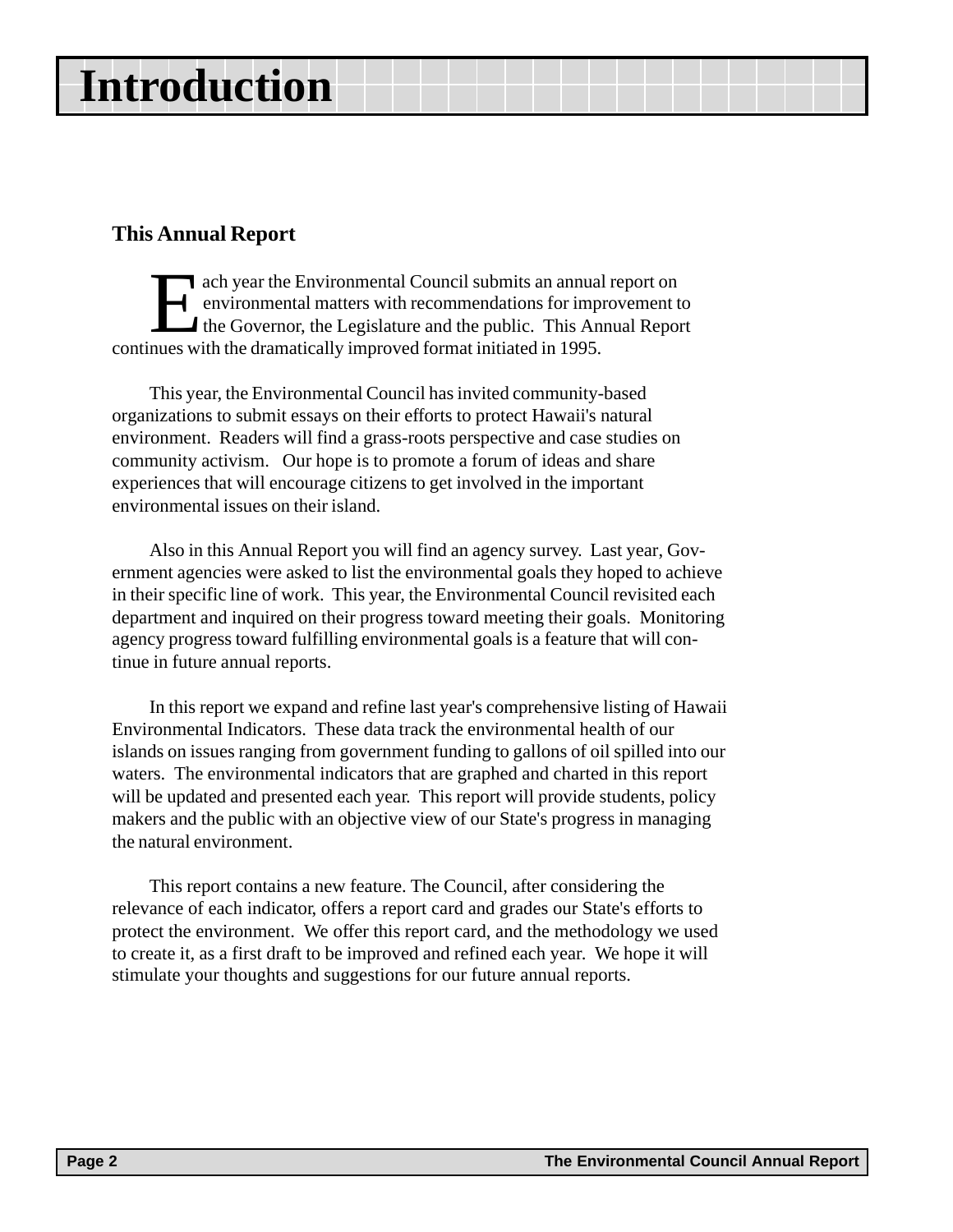## **Introduction**

#### **The Environmental Council**

The Environmental Council is a fifteen-member citizen board appointed by the Governor to advise the State on environmental concerns. The Council is responsible for making the rules that govern the Environmental Impact Statement (EIS) process for the State. The Council is also empowered to approve the Exemption List of any agency before the list can be implemented. Each agency in the state is required to compile this list of minor activities that can be implemented without first preparing an Environmental Assessment.

The Environmental Council was created in 1970 by the Hawaii State Legislature. The members of the Council represent a broad range of professional disciplines. These include the sciences, architecture, and the visitor industry, among others.

The law prescribes that the Council monitor the progress of state, county, and federal agencies in achieving the State's environmental goals and policies. In a report each year, the Environmental Council must advise state policy makers on important issues affecting Hawaii's environment. By law, all state and county agencies are directed to cooperate with the Council in this endeavor.

#### **The Office of Environmental Quality Control**

The Office of Environmental Quality Control (OEQC) was established in 1970 to help stimulate, expand and coordinate efforts to determine and maintain the optimum quality of the environment of the State (HRS 341). The Office provides staff to the Environmental Council, supports environmental education efforts, and fosters a working relationship with the University community through the Environmental Center at the University of Hawaii.

State law also assigns to OEQC the job of implementing the Environmental Impact Statement law, HRS Chapter 343. Office planners review and comment on hundreds of environmental disclosure documents each year. Twice a month the OEQC publishes *The Environmental Notice*. This bulletin informs the public of all the projects being proposed in the State that are subject to public review and comment. At the request of the Governor, the Director of the OEQC is empowered to coordinate and direct State agencies in matters concerning environmental quality.

#### **Acknowledgments**

This annual report could not have been completed without the participation and support of many people. Mr. Bill Petti, Chair of the Environmental Council Annual Report Committee and committee members Tamar Chotzen, Louis Kanae, Raymond Tabata and Patricia Tummons gave their time and talents. Jeyan Thirugnanam, OEQC's lead planner, and volunteer intern Marlyn Aguilar researched and coordinated the production of the report.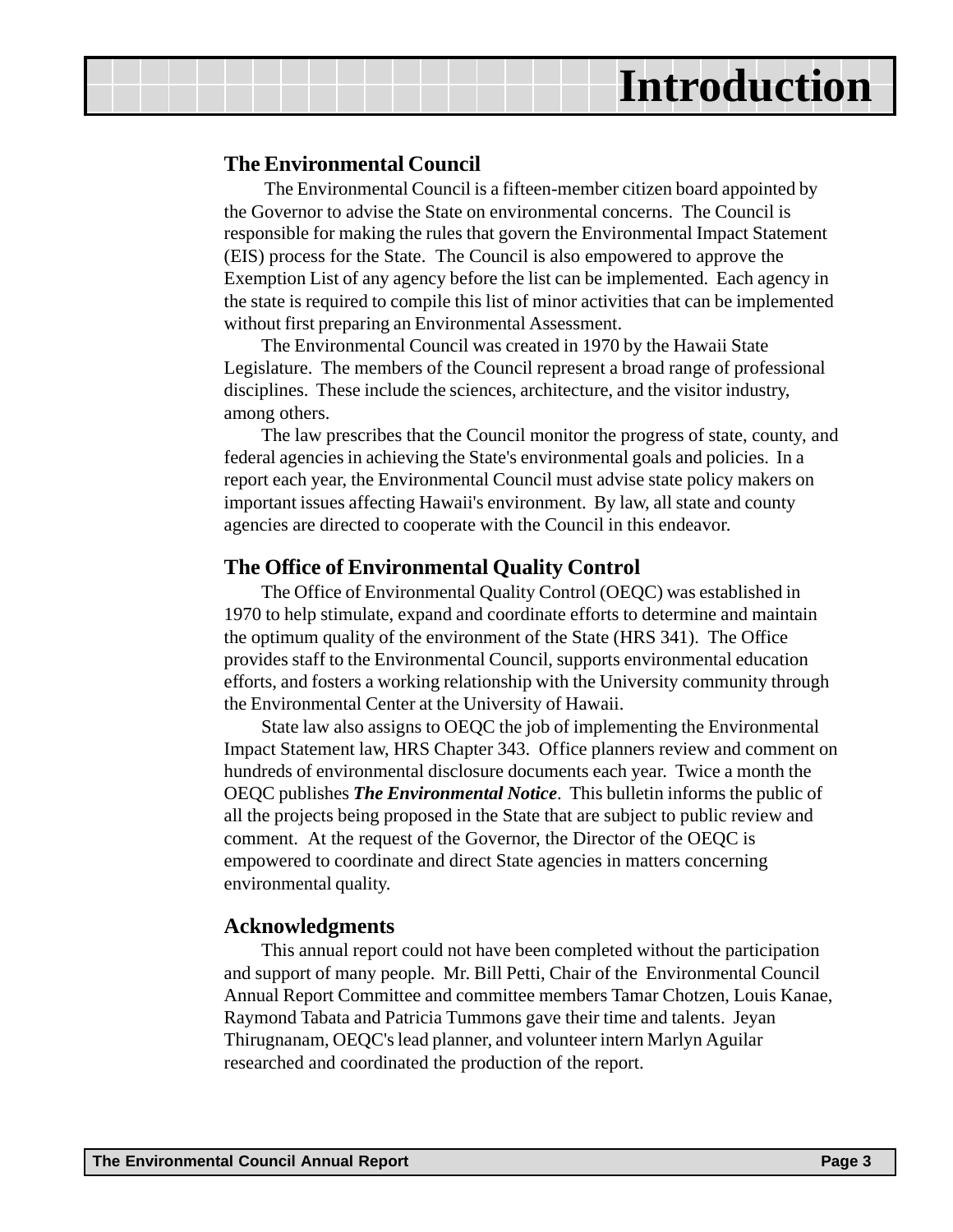# <span id="page-3-0"></span>**Director's Report**

The year 1996 was a fruitful one for the Office of<br>Environmental Quality Control. I will outline<br>a few of the significant events and milestones for<br>tice this past year Environmental Quality Control. I will outline a few of the significant events and milestones for the office this past year.

After more than five years of review and re-writes, the new Environmental Impact Statement rules were finally approved by the Governor and adopted in August.

A major point of contention at the last minute were the provisions that dealt with "cultural impacts." The landmark State Supreme Court decision *PASH v. Hawaii County Planning Commission* brought Government's duty to protect Native Hawaiian gathering rights and cultural practices to the forefront of public debate.

In lieu of specific rules dealing with the assessment of cultural impacts within environmental review documents, the Environmental Council's Cultural Impacts Committee is developing a guidance document that will establish a cultural impacts study protocol. The Office and Council hope that such guidance will bring consistency, certainty and fairness to this contentious issue.

The improvements to our bulletin, *The Environmental Notice* have continued in the past year. We have added notices from the Federal Register for the convenience of our readers. We have included Department of Health Pollution Control Permits. We now publish *The Notice* on-line over the Internet to make our information available to anyone in the world who communicates via computer.

These new features have made the *Environmental Notice* more popular than ever. As our subscription list continued to grow and our table of contents expanded, our costs also rose to new levels. To stay within budget, we no longer print project descriptions more than once.

The challenges of our daily workload continued unabated in the calendar year. The OEQC reviewed and processed 385 environmental studies and related documents. (See chart on next page).

One high profile issue of the year was the proposed "settlement agreement" between the City and East Honolulu developers. The City and the developers hoped to settle pending lawsuits by granting wholesale zoning and development rights in the region. The scheme could have lead to massive new development from Hawaii Kai to Makapu`u,

including a golf course at Queen's Beach. This plan was proposed for City Council approval while bypassing the State EIS law. Stiff public opposition, including resolute criticism from OEQC, put an end to the idea.

While the settlement agreement is dead, developers are pushing ahead with their golf course plans at Queen's Beach. The Governor has proclaimed his intention to purchase the parcel to preserve the open and natural coastline forever.

The Office successfully completed a few other projects in the past year. With the help of the Office of Planning, we developed a simple new way to make use of the State's Geographic Information System (GIS). By converting the computer mapping data into personal computer format and saving it to a CD ROM, we have placed this powerful planning tool at the fingertips of anyone with a personal computer. Now, planners in any office and interested citizens can create computer-generated planning maps from the State's data. We hope access to this technology will improve the quality of planning in the state and encourage greater public participation.

We also completed, with the help of student interns, an audit of Environmental Impact Statements and the mitigation measures they contain. This report, for the first time to our knowledge, took a concerted look back at selected projects to see whether the mitigation measures listed in their corresponding environmental studies had actually been implemented. The audit found a number of discrepancies in both the permitting and implementation of projects when compared to the findings of their environmental reviews. We hope to continue this work by performing regular audits in the future.

Finally, OEQC staff mobilized to move our office from our leased private office space into the State Office Tower closer to the Capitol. We accomplished this with no delay to our work.

On behalf of the staff of the OEQC, I would like to thank all those who helped make 1996 an eventful and productive year.

Gary Gill Director, Office of Environmental Quality Control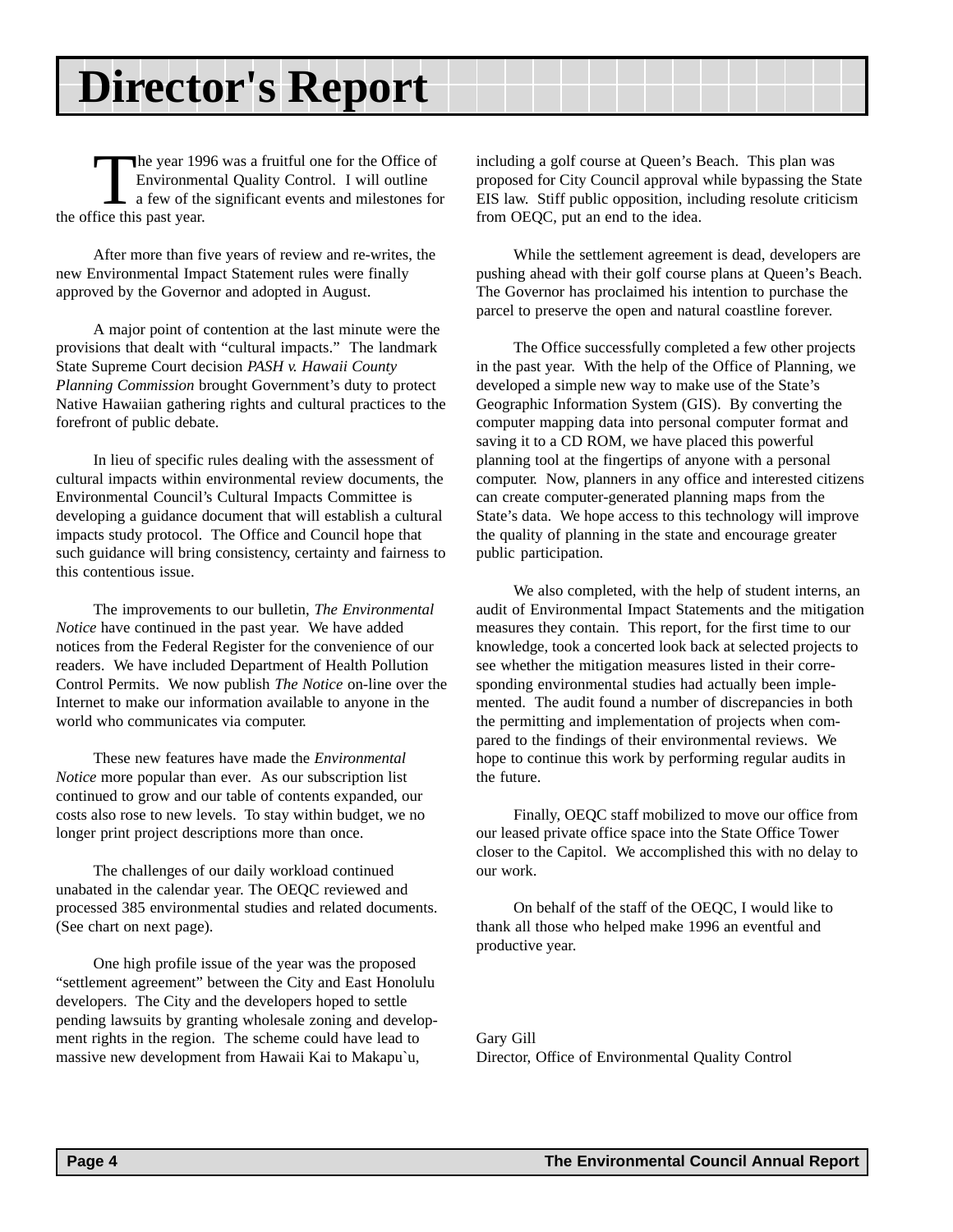# <span id="page-4-0"></span>**Chair's Report**

ith the retirement of Ken Fukunaga from the Environmental Council, I was honored to be elected as the new Chair in September.

The principal committee structure that Ken developed continues in place. Many of the Council's major projects were conceived, developed and finally accomplished with his guidance. To Ken, the Council is deeply grateful.

One example of a project completed during Ken's term is the rules found in Chapter 200, Title 11, Hawaii Administrative Rules (Docket R-394). The rules were adopted in 1996 after numerous hours of writing and rewriting. Special thanks are due to the Rules Committee, chaired by Steven Lim, OEQC Director Gary Gill, and OEQC staff member Leslie Segundo.

Exemption List Committee Chair Mike Furukawa received public comments and deliberated on several exemption list requests. Requests were received from the Department of Accounting and General Services and the Division of Forestry and Wildlife, Department of Land and Natural Resources. The Committee also resumed its study of an exemption list survey headed by Dr. John Harrison of the University of Hawaii Environmental Center.

The Annual Report Committee, with direction from Chair Bill Petti, proceeds to transform and refine the format established in 1995. The 1996 report was approved and printed. We welcome your comments on improving the

display of our report. We acknowledge OEQC staff member Nancy Heinrich for her assistance and creativeness.

Mr. Roy Benham served as the Chair of the Legislative Committee. OEQC staff member Jeyan Thirugnanam deserves credit for his diligence in tracking bills before the Legislature.

Before closing I wish to recognize and bid farewell to outgoing members Chair Ken Fukunaga, Harry Nakata, Gerard Sakamoto, and Herbert Tateishi. Your participation in our activities is sincerely appreciated.

I would also like to take this opportunity to welcome new members Arnold Lum, Barbara Robeson, Raymond Tabata and Patricia Tummons. Thank you for your willingness to share your time and perspectives with the Council.

With gratitude to all those whose dedication and hard work have made it possible, The Environmental Council respectfully submits this annual report to the Governor, the Legislature and the public. We believe it will be useful in the unending task of protecting Hawaii's natural environment. We hope you, the readers, will agree. We look forward to your comments and suggestions to guide our future work.

Harlan H. Hashimoto Chair, Environmental Council, State of Hawaii

| <b>Type of Notice</b> | Jan            | Feb          | Mar                      | Apr            | May            | Jun            | Jul            | Aug            | <b>Sep</b>   | Oct    | <b>Nov</b>     | Dec            | <b>Total</b> |
|-----------------------|----------------|--------------|--------------------------|----------------|----------------|----------------|----------------|----------------|--------------|--------|----------------|----------------|--------------|
| Draft EA              | 8              | 12           | 15                       | 11             | 10             | 23             | 13             | 13             | 15           | $\tau$ | 17             | 20             | 164          |
| <b>FONSI</b>          | 16             | 16           | $\overline{\mathcal{A}}$ | 11             | 12             | 5              | 19             | 18             | 15           | 11     | 9              | 6              | 142          |
| <b>EISPN</b>          | $\mathbf{1}$   |              |                          | $\overline{2}$ |                | $\mathbf{1}$   | $\overline{2}$ |                | $\mathbf{1}$ |        | 1              | 1              | 9            |
| Draft EIS             | $\overline{2}$ | $\mathbf{1}$ | $\mathbf{1}$             | $\mathbf{1}$   |                | $\overline{2}$ |                |                |              | 3      | 3              |                | 13           |
| <b>Final EIS</b>      | $\overline{2}$ |              | $\mathbf{1}$             | 3              | $\mathbf{1}$   | $\overline{2}$ |                | $\overline{2}$ |              | 1<br>1 |                |                | 12           |
| <b>EIS</b> Acceptance |                | $\mathbf{1}$ | 1                        |                | $\mathbf{1}$   | $\mathbf{1}$   | $\overline{4}$ |                |              | 1<br>1 |                | $\overline{2}$ | 11           |
| Withdrawals           | $\mathbf{1}$   |              |                          |                |                |                |                | 1              |              |        | 1              |                | 3            |
| <b>NEPA Documents</b> |                | 5            | $\overline{4}$           |                | $\overline{2}$ | 3              | $\mathbf{1}$   |                | 8            | 5      | $\overline{2}$ | $\mathbf{1}$   | 31           |
| <b>Total</b>          | 30             | 35           | 26                       | 28             | 26             | 37             | 39             | 34             | 39           | 28     | 33             | 30             | 385          |

**Environmental Documents Processed by OEQC in 1996**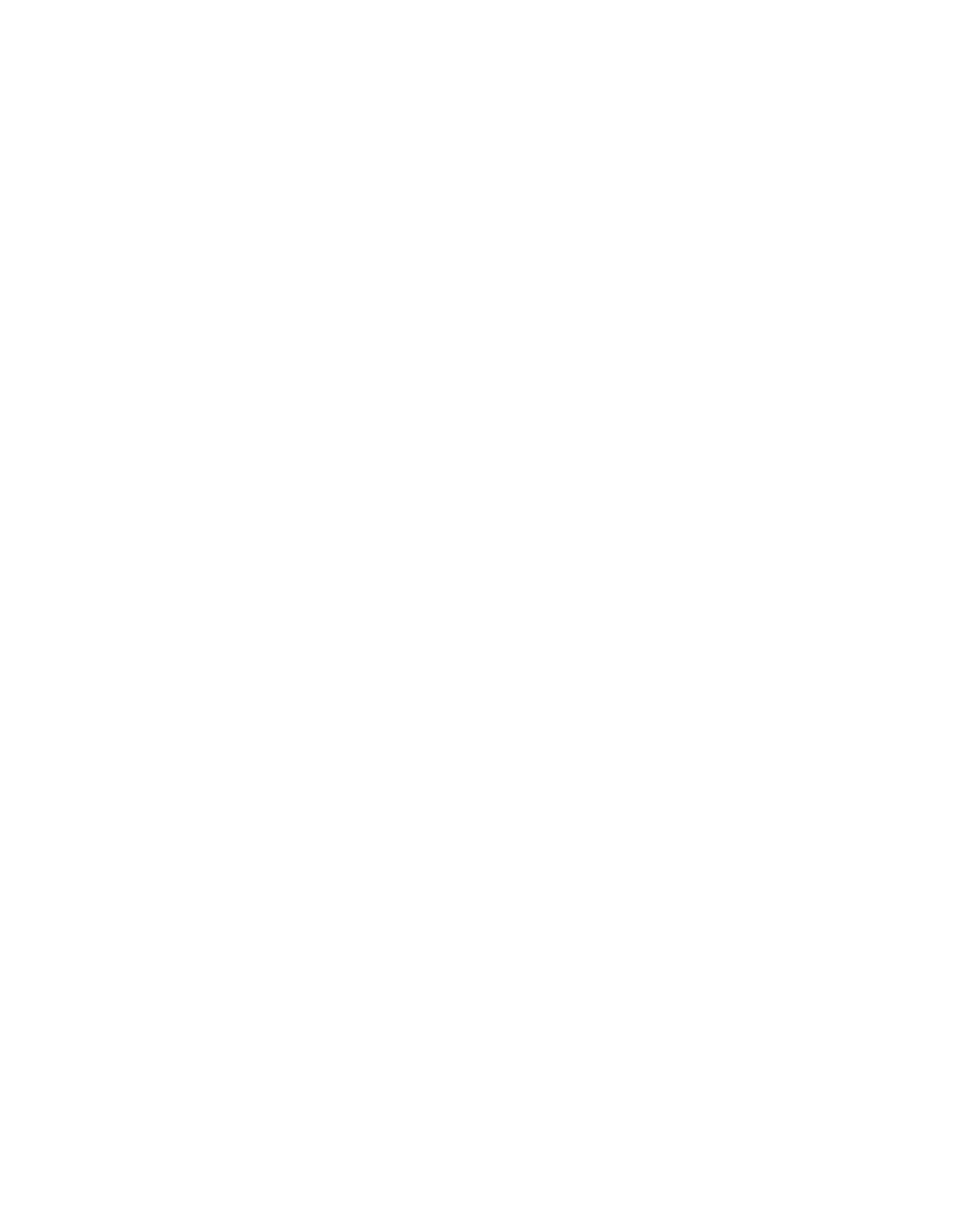# <span id="page-6-0"></span>**Section I Citizens Speak Out**

I<sub>Fny</sub> n this Section, individual citizens present essays on the work of grass-roots organizations to protect Hawaii's natural environment. The Environmental Council solicited articles from across the state by placing a request in the Environmental Notice published by OEQC. These four perspectives on community-based activism suggest that when it comes down to preserving the special nature of Hawaii, there can be no substitute for an educated and involved public.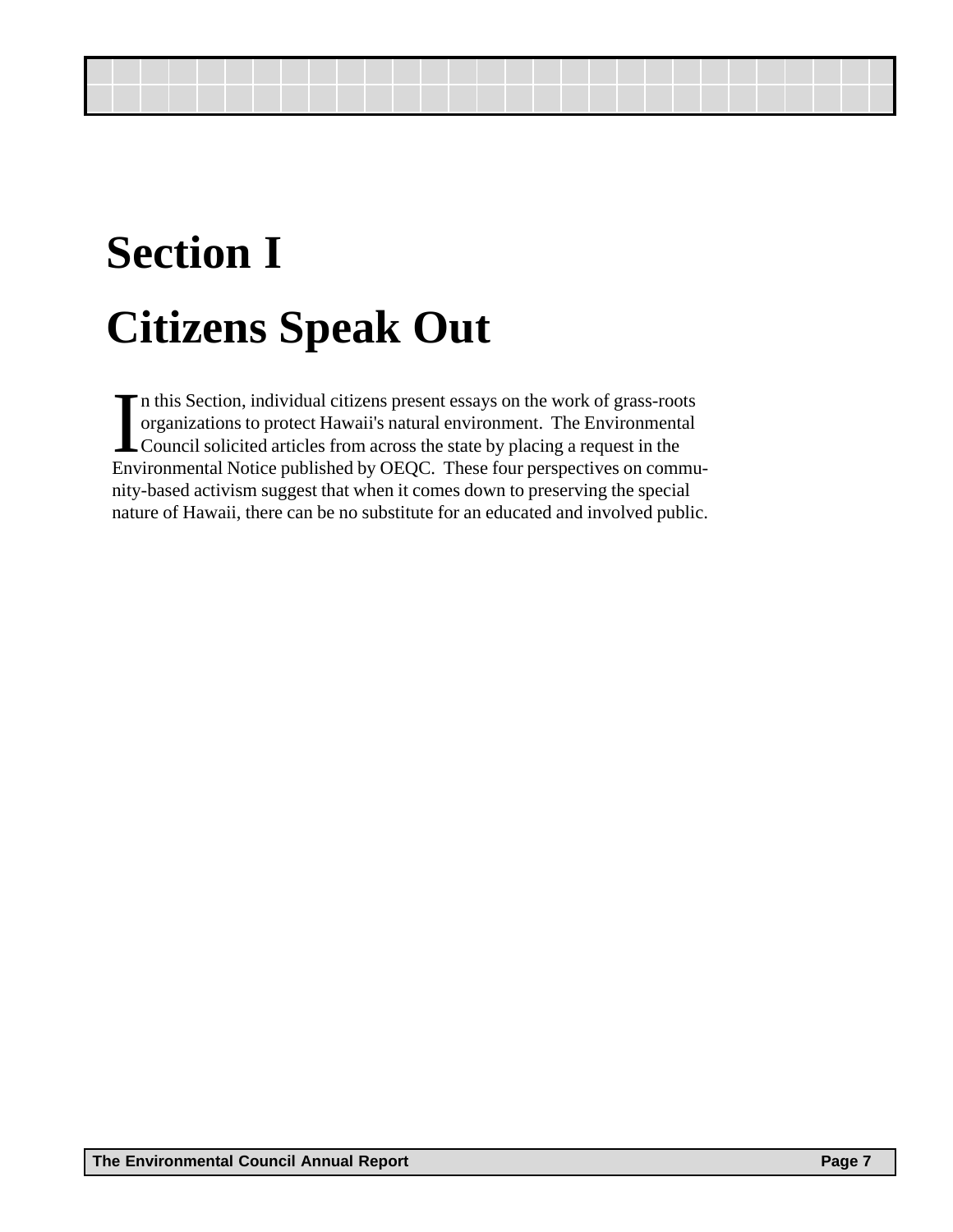# **Kenneth Boche, for** *Ka Makani O Kohala `Ohana*

Citizens have had to create new roles for themselves in the political process in order to work effectively on behalf of Hawai'i's environment. Citizens must take a proactive posture, network, and build support at the grassroots level for community-based planning initiatives.

This approach is demonstrated in two on-going Big Island projects: The Kohala Community Energy Plan and the Kohala Forest Management Group.

All of these initiatives were undertaken by private citizens who developed a coherent vision of a sustainable and healthy energy future. This vision was at last presented to the PUC at a public hearing.

One result was that the PUC rejected HELCO's proposal. But the role of grassroots organizations is not only to oppose potentially harmful projects; it is also to create our own proposals that will help solve community problems. This

The first of these got its start when the Hawai'i Electric Light Company (HELCO) announced that it was planning to build a diesel-fired power plant directly upwind from most

**"But the role of grassroots organizations is not only to oppose potentially harmful projects; it is also to create our own proposals that will help solve community problems."**

ultimately resulted in the drafting of the Kohala Community Energy Plan, which embraces a wide range of initiatives that will allow the community to have adequate power supplies while providing

maximum protection of natural resources and human health.

Recommendations for the State Legislature include: 1) Financing an aggressive residential solar water-heating program with DOH's Clean Air Fund; 2) Implementing the Greenlights Program; 3) Establishing a micro-loan program to finance energy efficiency and solar water heating investments; 4) Establishing "Clean Air Refuges" on each island where pollutants would be kept below current standards.

The second project, the Kohala Forest Management Group, had its start when the state Department of Land and Natural Resources proposed fencing an area in the Pu'u O `Umi Natural Area Reserve on Kohala Mountain. The fencing was intended to protect native forest ecosystems from damage by pigs, but was planned without taking hunter considerations into account.

The DLNR established the Natural Areas Working Group (NAWG) to bring all stakeholders to the table to draft a series of recommendations by consensus methods for each state natural area reserve. The Kohala Forest Management Group was the first group to convene under NAWG recommendations. The role of each citizen-stakeholder is the same as in the NAWG: to represent his or her interests in a genuine effort to create a plan that everyone can agree to. After more than a year and a half, substantial progress has been made, even on the most controversial issues. We anticipate a draft consensus management plan very soon.

of the North Kohala community. People felt threatened not only by the potential emissions but also by the fact that they had no say in a decision that would profoundly affect their lives.

To go forward with its plan, HELCO needed permits only from the Department of Health and the Public Utilities Commission. We had little confidence that either of these would protect our health and interests, so we formed a steering committee for energy planning, seeking participation from a broad cross-section of the community. We intended to seek cost-effective, socially acceptable, and healthy solutions to Kohala's and the Big Island's energy needs. We wanted to be an inclusive, not divisive, influence in the community, and we utilized consensus methods of decision-making.

Other committees were formed as well: a legal committee, which filed a petition for a contested case, and considered other legal challenges to the HELCO proposal; a health committee, which researched the effects of diesel emissions and electromagnetic fields on human physiology; a communications committee, which wrote letters, made posters, published articles, and even put on a live television presentation of the results of the other committees' activities; and a legislative committee, which, among other things, got the County Council to adopt a resolution calling for the "creation of a forum to address ... energy issues."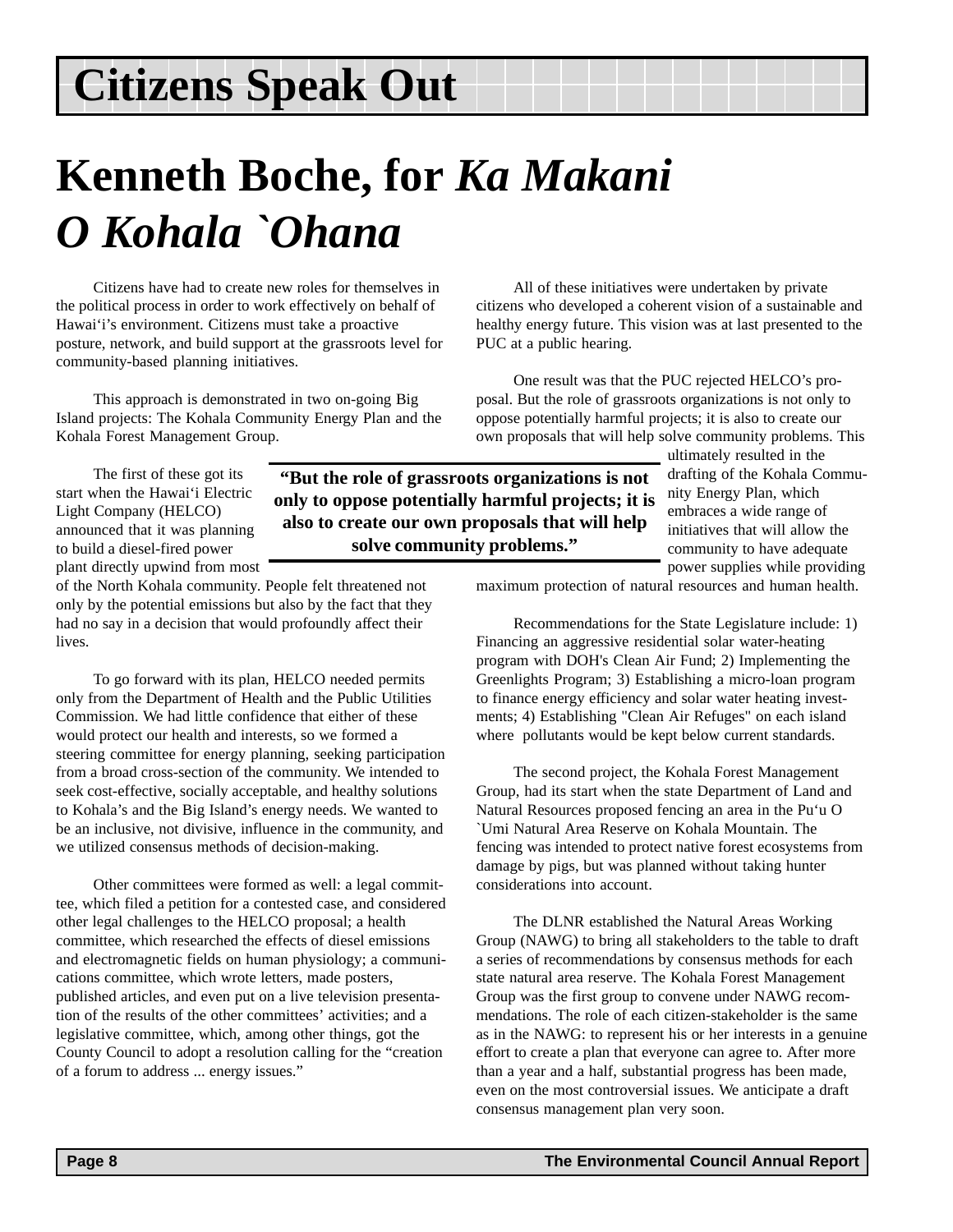# **Sherri Carden, for** *West Maui Taxpayers Association*

**"Because the partnerships forged were strong, these efforts have made a distinct impact throughout the community, transcending otherwise impossible barriers."**

The role of community-based organizations and private individuals in environmental protection is to share in creating and maintaining strong partnerships. Through unity and diversity, there are infinite possibilities.

Gina Aranki, executive director of the West Maui Taxpayers Association (soon to change its name to West Maui Community Association) represents us at nearly every hearing or meeting involving our community. She sits on

numerous other boards as well and gives guidance as to the best way of using our resources. She and other committee members research all sides of an issue before presenting it to the board of directors and

writing it up for our monthly newsletter. With over 4,000 members, our organization has a strong voice -- and it is heard.

In an effort to reach to our youth, WMTA has initiated a "bounty" program where the youth are paid for every bag of seaweed they clear from the beach.

In partnership with the county of Maui, we recently dedicated a park known as "S-turns." What was once a barren spot now flourishes with native plants, parking stalls, and even a shower.

But certainly our most important work is with the environment. We have established a partnership with Lahaina Open Space Society and Na Kupuna O Maui to explore fully the impact of a timeshare development on West Maui's last undeveloped sandy beach. In addition to issues of water consumption, sewage, drainage, reef impacts, and further tourism, WMTA is studying the traffic impacts and is in the process of conducting a survey of its members and others.

The project I most admire is the Maui Eco-Directory. This is a full-color, 18" x 24" fold-up map and guide to all environmental businesses and organizations on Maui. On the

> back is a complete guide to establishments, organized according to categories. Unlike other visitor publications, the Maui Eco-Directory lists only environmentally conscious businesses and organizations.

In addition to being a valuable publication for tourists, the directory is useful for residents as well, since it provides information that helps create a sense of teamwork and promotes partnerships. It is also a great tool for businesses in that it helps them see what other establishments are doing and allows them to share information. (How do you avoid using pesticides? Where do you get organic produce? And the like.)

These and other examples demonstrate the effectiveness of hard work and dedication. Because the partnerships forged were strong, these efforts have made a distinct impact throughout the community, transcending otherwise impossible barriers.

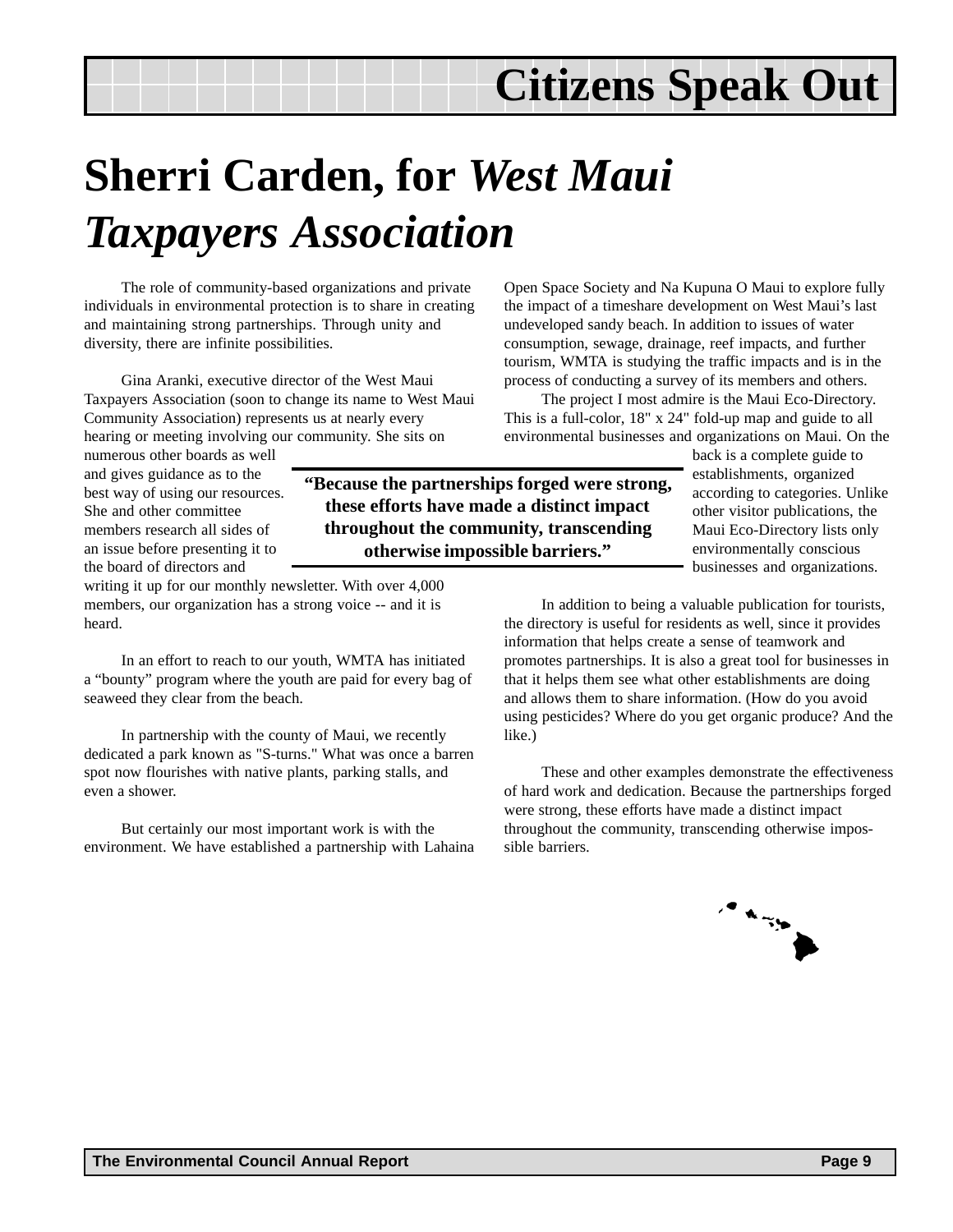## **Ed Johnston, for** *Share Onomea Access*

**"The greatest significance of our work lies in bringing together in common cause people of remarkably diverse backgrounds, ethnic groups, and ages."**

Share Onomea Access (SOA) is a group of Hawai'i island residents formed to secure for the future the public's right to use public lands in Onomea Valley for the purposes of gathering, fishing, and recreation. Yet our efforts have gone far beyond the narrow issue of access and have come to include preservation of old trails, health of streams and shorelines. To me, the greatest significance of our work lies in bringing together in common cause people of remarkably diverse backgrounds, ethnic groups, and ages. From families whose lineage goes back three generations at Onomea to relative newcomers to the island -- all have shown an abiding attachment to this place called Onomea and its history, which would almost certainly have been lost and forgotten if not for the efforts of SOA.

Ken Okimoto came up with the name Share Onomea Access. Ken's father, Tadao, had been the unofficial "mayor" of Onomea Camp a generation ago and the rich history of the

area is neatly summarized in their little book, *Onomea Camp 1935*. Beyond the sugar history of Onomea is the rich Hawaiian habitation, which dates back to prehistory as the village of

Kahali`i at the floor of the valley. It changed through the centuries from an exclusively Hawaiian village to a multiracial community of settlers from virtually all ethnic backgrounds known during the territorial days.

Kahali'i was occupied until the 1940s. As many as a thousand residents were known to have lived in the village at times. These included a group of the Queen's loyalists who went into hiding there just after the overthrow of the monarchy. Queen Ka'ahumanu is known to have visited Kahali'i, as did Mark Twain, Isabella Bird, and King Kamehameha II.

For two generations, and within the memory of many SOA members, the Onomea area was known by local residents as "The Store" because of the abundance of products which one could gather there by descending into the valley via an old Hawaiian trail. All this changed in 1978 when a California businessman purchased the south half of the valley and closed the trail. For 16 years that trail (and later the northern half of the trail as well) was closed.

The ad-hoc activities of Share Onomea Access gained the attention of the Rural South Hilo Community Association (RSHCA), the group which represents communities along 20

miles of the Hamakua Coast. In an effort to preserve history, tradition, and access, RSHCA nominated the Onomea trails for inclusion in the federally funded Plantation Heritage Corridor Project Report. Consequently, a comprehensive report of the trails and area was written by historian Helen Wong Smith. This report includes oral histories and historic research on the Onomea trails and the village of Kahali'i.

SOA also worked to protect the natural resources of the area. When the Hawai'i Tropical Botanical Garden, whose founder was responsible for closing access, came before the state Water Commission to resolve numerous violations regarding streams in the valley, SOA intervened by requesting a contested case hearing. Members were concerned that the dams at low elevations impacted populations of fish along the coast, where some of our group enjoyed fishing. After our intervention, there were further investigations by the U.S. Army Corps of Engineers, Water Commission staff, and the

> state Division of Aquatic Resources. In the end, the Water Commission fined the garden for violations and decided to allow the Aquatic Resources Division to deter-

mine what should be done with the dams. The division and the garden have now agreed that the dams must come out.

A different group of SOA members acted when the U.S. Fish and Wildlife Service determined that the garden's new headquarters would have "severe" effects on a population of rare orange-black Hawaiian damselflies. As a result of SOA efforts, the National Biological Service began working with the garden to relocate populations of the damselfly from the headquarters site into the garden proper.

In sum, while a gate across an old trail resulted in the formation of SOA, the resulting activities have gone far beyond Onomea trails, extending to stream protection, preservation of historic sites, and mitigation measures to protect rare inspect species. Friendships have formed and new knowledge gained about access rights, stream health, and the public's right to government documents and records. SOA has even contributed toward the reopening of another old trail which provides access to a surfing beach on the Hilo Coast. The public benefits accomplished by the combined efforts of government agencies and this small group of Hawai'i Island residents will have permanent, positive environmental effects now and for future generations.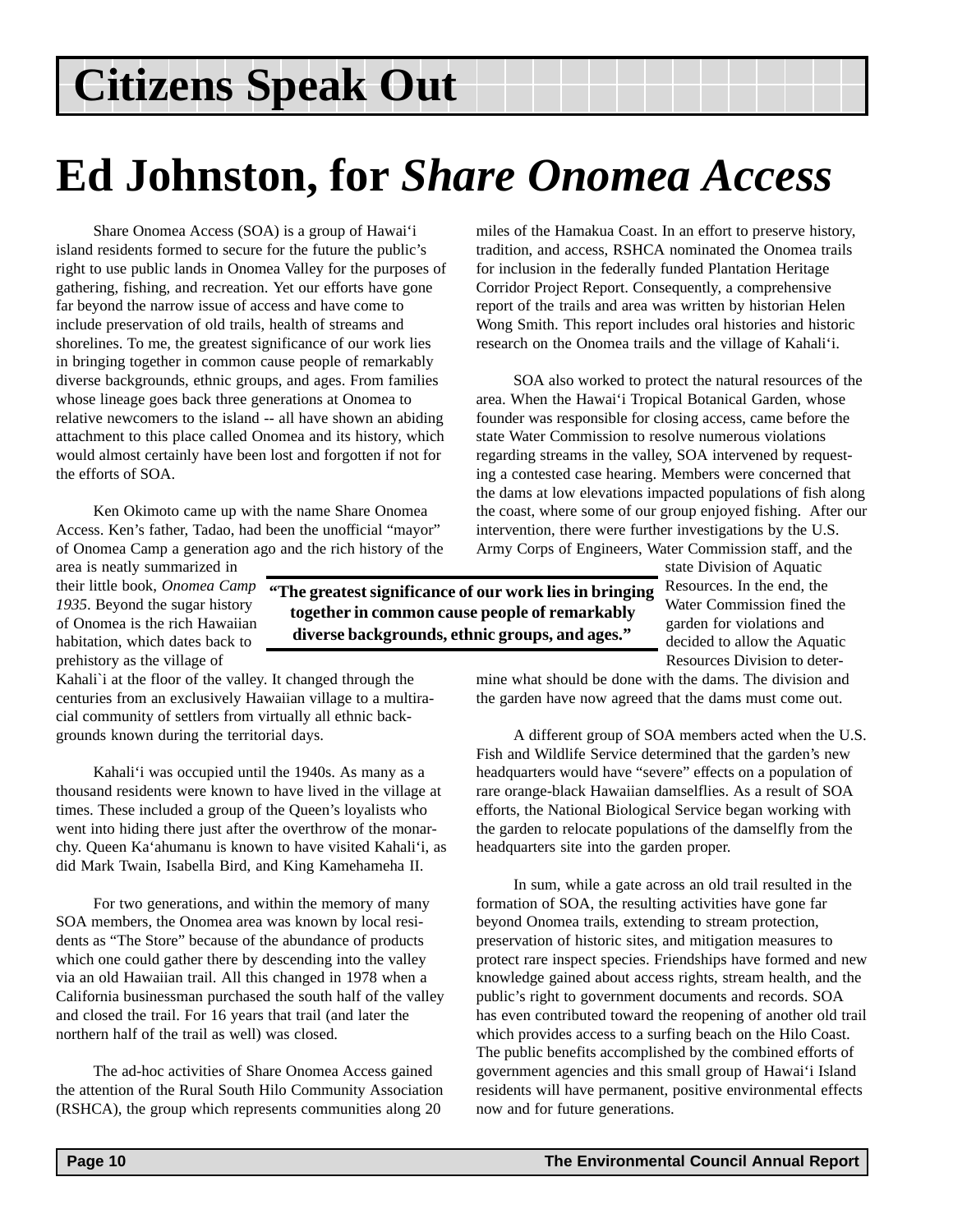# **Angel Pilago, for** *Protect Kohanaiki 'Ohana and Hui He'enalu O Kona*

The Protect Kohanaiki 'Ohana (PKO) is a community group centered in North Kona on the Big Island of Hawai'i. Our members and supporters are adults and young people from all over whose aim is to protect the exceptional Kohanaiki coastal area, where, for generations, families have come together to gather food, surf, camp, fish, and enjoy the natural bounties.

The Kohanaiki coast is a prime cultural and recreational spot on an otherwise rugged coastline. Its outstanding historic and environmental resources include one of the last

and most extensive anchialine pond systems remaining in Hawai'i. For hundreds of years, these important ponds and ancient systems of aquaculture

have been used by local fishermen and have provided unique habitat for endangered plant and animal species, including the 'Ae'o (the Hawaiian black-neck stilt).

PKO's mission is to educate and involve the community in activities that protect our environment as well as perpetuate and restore cultural practices and values.

PKO is perhaps best known for its actions leading to a landmark state Supreme Court Victory: *PASH and Angel Pilago v. The Hawai'i County Planning Commission and Nansay Hawai'i*. The groundwork for this case was laid years before by the work of many dedicated individuals and organizations. The Kohanaiki Supreme Court decision mandates all government agencies to affirm and support native Hawaiian rights, traditions, customs, and usage while considering permits for development. Supporting us in this case was a broad coalition of attorneys and organizations, which shows that coalition building and citizen participation at the grass-roots level does make a difference. Amicus (friend of the court) briefs were filed in this case by the state Attorney General, the Office of Hawaiian Affairs, the Kona Hawaiian Civic Club, the Pele Defense Fund, Ka Lahui Hawai'i, and the 'Ohana Council.

For our efforts to protect important environmental resources at Kohanaiki and our work in the community, the Protect Kohanaiki `Ohana has received an award from Representative Patsy Mink as well as one from the Governor.

PKO also works to preserve the ancient Hawaiian activity of he'enalu (wave-sliding) through formation of the Hui He'enalu o Kona. Through education, positive environmental action, and recreation, the primary purpose of the hui is to encourage preservation of the surf and coastline for generations to come. The motto, "Na Kia'i o ka Nalu" (Guardians of the Surf) declares our commitment to this purpose. The Hui includes many families in the Kona area who are concerned with maintaining our Class AA water quality and the pristine reef ecosystems, as well as beach access. Hui He'enalu works with PKO on projects that focus

**"As stewards and responsible youth, they ensure their future by learning their connection to Hawai`i's natural resources."**

on young people. Both organizations participate in the planning process by offering public testimony and as intervenors at public

hearings, maintaining the positions that the protection and preservation of environmental resources are crucial to the continuation of cultural practices, and that "standing" for citizens' participation in the public hearing process is a guaranteed constitutional and human right.

The Hui helps sponsor the annual "Keiki Surf for the Earth" contest and beach clean-up at Kohanaiki in conjunction with Earth Day. Hui members also help organize and raise money for the health and sanitation project at Kohanaiki and send out monthly reminder notices to keep funds coming in to pay for the dumpster and portable toilets.

The PKO sits on the steering committee of the Ahupua'a Action Alliance. This alliance brings together more than 40 Hawaiian and environmental organizations throughout the state. The alliance pledges to protect our marine, coastal, and watershed ecosystems and associated Kanaka Maoli cultural traditions from irreparable harm.

The Protect Kohanaiki `Ohana focuses on projects that foster an understanding of the value of our cultural treasures and historic resources unique to our Kona community and to this particular geographic region of Kekaha. We credit the "Keiki Surfers for the Earth" for the major victory won at Kohanaiki. Their dedication protects the environment and quality of life for Kona and Hawai`i. As stewards and responsible youth, they ensure their future by learning their connection to Hawai`i's natural resources.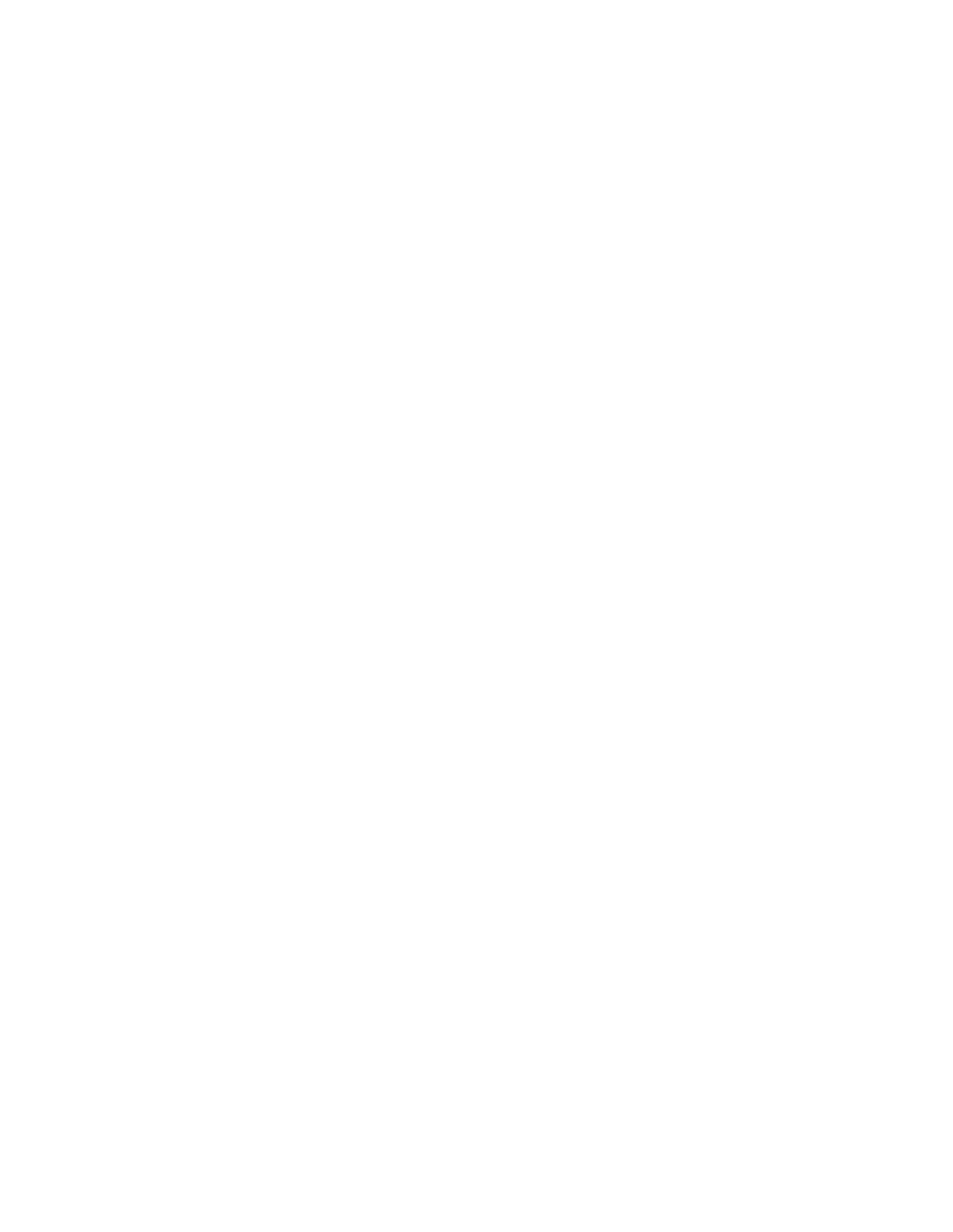# <span id="page-12-0"></span>**Section II Agency Goals**

The Environmental Council asked most government agencies in the state to present their goals to protect Hawaii's environment. Each agency was then sked to make a progress report of how those goals are being implemented. The result is a practical outline of how your government is meeting its responsibility to manage and cherish the unique resources and healthy natural ecosystems of our island home.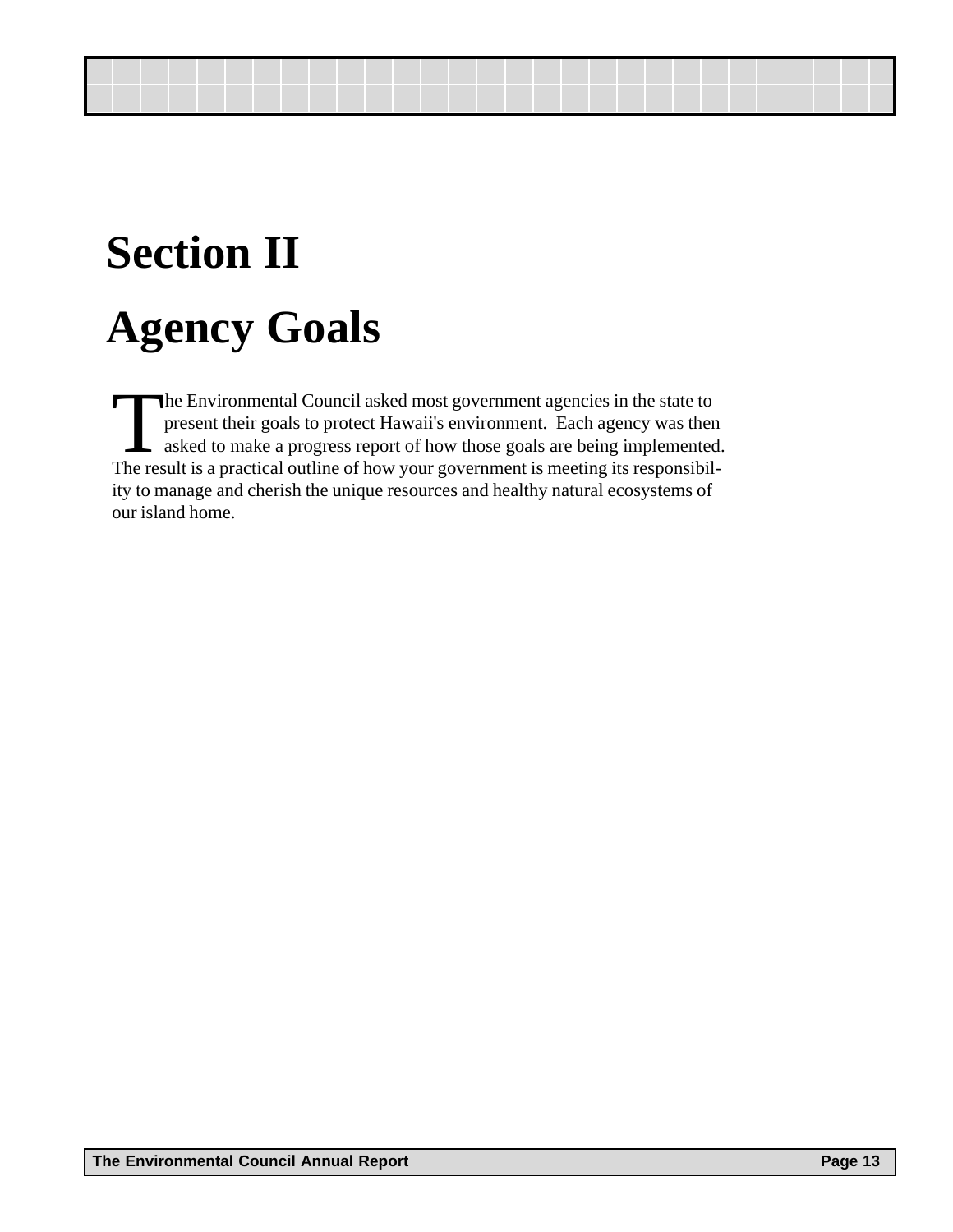### <span id="page-13-0"></span>**State Department of Accounting and General Services**

DAGS Environmental goals and objectives occur at two levels, the first as organization efforts and the second as individual office efforts. Three of the former and two of the latter are described below.

#### **I. Goals/Objectives FY 1996**

#### **Organization Level Efforts**

A. Objective #1: Use products with recycled content (State Procurement Office). Whenever appropriate to the commodity being purchased, the recycled products preference is included in the competitive sealed bid process. The preference is presently applied to the following commodities: disposable polyethylene bags; disposable food service products and kitchen supplies; coarse paper products (hand towels, toilet paper, etc.); and office supplies.

B. Objective #2: Require preservation of the environment in State Public Works construction projects (Public Works Division). PWD construction plans and specifications require:

- protection of archeological sites if found
- erosion protection
- dust prevention
- preventing air pollution
- preventing work on weekends and holidays where feasible
	- excessive noise control
	- proper storage and disposal of wastes
	- preventing discharge of polluted waters to

streams, lakes and ocean

- traffic control and signs for the safety of the public
- restoration of pavements, fences, utilities, walls, etc. damaged during construction
	- cleanup of sites

• asbestos and hazardous materials not be used in construction

• Value Engineering, to make use of the contractors expertise in construction (projects over \$100,000). Under this program, the contractor is encouraged to make suggestions on methods and materials which can provide the same function but at lower cost. The contractor shares in any costs saved.

• conformance to Federal and State regulations in handling existing asbestos and hazardous wastes

• conformance with all laws and regulations including enforcement of tax payments

PWD awards about 560 contracts totaling \$154,000,000 annually (5 year average).

C. Objective #3: Energy conservation. Achieve a 15% reduction in energy consumption by the end of FY 97 at DAGS managed facilities (Central Services Division). Methods employed:

• replacing original ballasts and bulbs in light fixtures with more energy efficient ones

• shortening hours of air conditioning usage, a major energy consumer, outside of "core" hours

#### **Individual Office Efforts**

A. Objective #1: Recycling/Reuse. DAGS divisions and offices save used office paper and toner cartridges for recycling.

Two of our offices (Audit Division and Systems and Procedures) also uses the reverse side of used copy machine and computer printer paper for draft memos and reports prior to recycling of the paper.

Many of our offices reuse manila folders, large envelopes, and other materials.

B. Objective #2: Energy Conservation. DAGS offices practice energy conservation. These efforts consist of:

• disconnecting light fixtures in areas not used when on a common switch with light fixtures that must be left "on"

• turning off lights in storerooms and other areas not intermittently used

• turning off office lights and equipment when not to be used for prolonged periods of time

### **II. Results of Efforts FY 1996**

#### **Organization Level Efforts**

A. Objective #1: Bids for the above cited products were evaluated to determine whether the recycled products preference applied, before contracts were awarded. Many contracts for products with recycled content were awarded.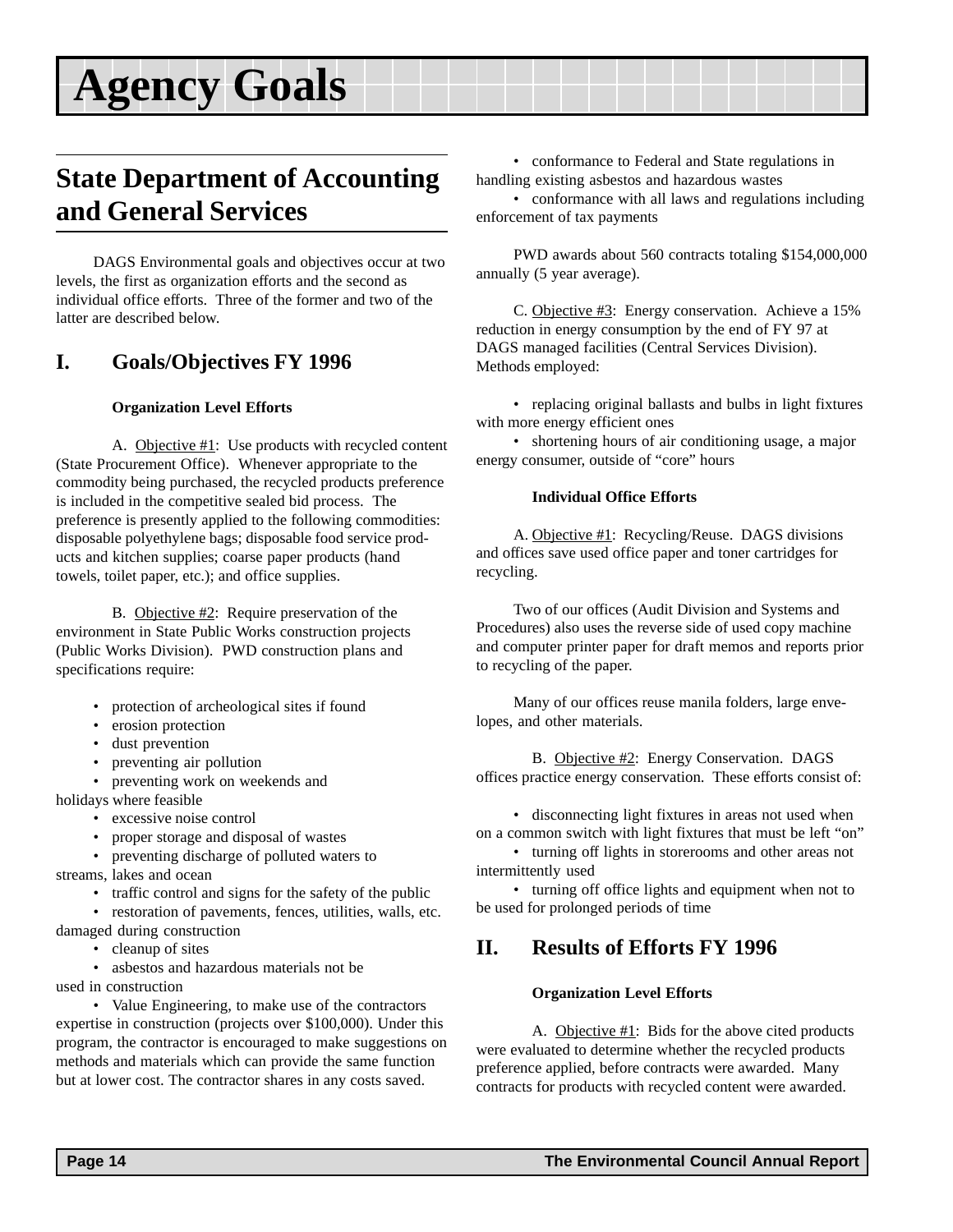<span id="page-14-0"></span>

B. Objective #2: Substantial compliance has been achieved by contractors in all of our projects thus preventing unnecessary degradation of the environment.

C. Objective #3: Energy use reduction: Fully expect to meet 15% reduction in energy use by 1997.

#### **Individual Office Efforts**

A. Objective  $#1$ : A substantial reduction in waste paper was made. This resulted in reduced disposal costs.

Audit Division's purchased fewer reams of paper in fiscal year 1996 than in the previous fiscal year due to the efforts at conservation and reuse of used paper.

B. Objective #2: Energy savings were made but the total amount is unknown.

#### **III. Goals/Objectives FY 1997**

A. Objective #1: Continue with upgrades of lighting fixtures for energy efficiency and continue with energy conservation practices.

B. Objective #2: Increase the number of contract awards for products with recycled content.

C. Objective #3: Continue to require and monitor conformance with environmental regulations in State Public Works construction.

### **State Department of Agriculture**

#### **I. Goals/Objectives FY 1996**

A. Objective #1: Prevent the introduction of harmful pests and diseases into the State.

B. Objective #2: Limit plant pest populations which can cause significant economic damage to agriculture or constitute a serious threat to the environment.

C. Objective #3: Minimize the adverse effects of pesticides on the environment.

#### **II. Results of Efforts FY 1996**

A. Objective #1: Issued over 900 violation notices resulting from surveillance of Hawai`i-bound air and sea baggage, cargo, mail, and visitors.

Educated over 11,500 Hawai`i residents about the need to protect Hawai`i's environment by not importing alien species.

B. Objective  $\#2$ : Identified six new immigrant insects which have the potential to become plant or nuisance pests.

Continue mechanical and chemical control programs to reduce incidence of established plant and insect pest and searching for new biological controls for the same.

C. Objective #3: Issued over 50 letters warning farmers and others of improper use or storage of registered pesticides.

Conducted over 600 inspections of farms, pesticides dealers, produce for sale, and non-farm users for proper pesticide use.

#### **III. Goals/Objectives FY 1997**

The Department of Agriculture's goals and objectives will be the same as in FY 1996.

## **State Department of the Attorney General**

#### **I. Goals/Objectives for FY 1996**

A. Objective #1: The goal of the Department of the Attorney General for the fiscal year 1996 was to provide legal assistance to our clients to aid them in vigorously enforcing environmental laws and acting on environmental violations.

#### **II. Result of Efforts FY 1996**

A. Objective  $#1$ : The goal of the Department of the Attorney General is being accomplished on an ongoing basis, and the department continues to support its clients in their environmental enforcement and regulatory efforts.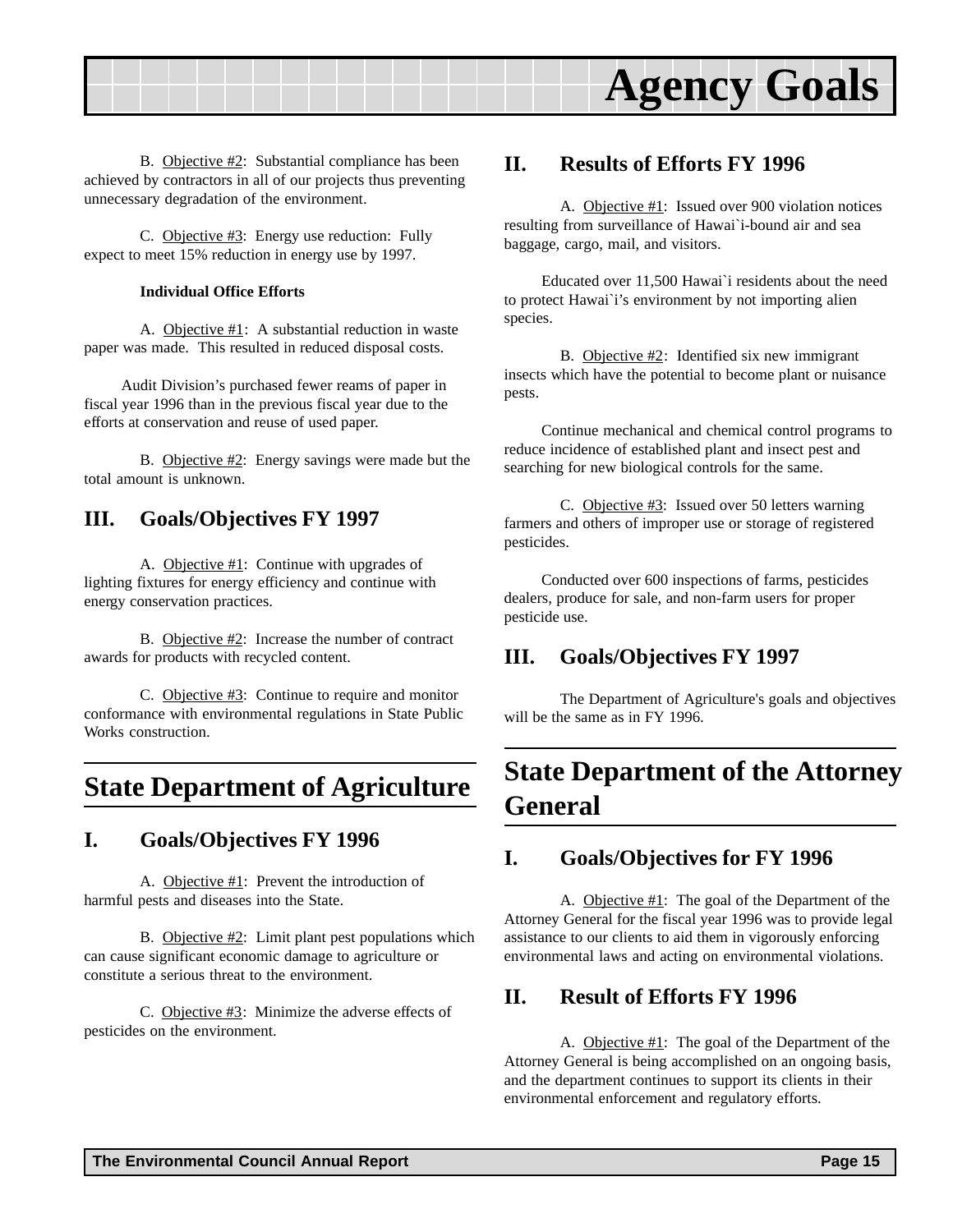<span id="page-15-0"></span>For example, the Department recently announced a \$600,000 settlement of civil and administrative cases against two corporations at the Hawai`i Kai Sewage Treatment Plant for violations from 1988-1990. The defendants were alleged to have secretly dumped sewage sludge and other unpermitted effluent and to have caused a large sewage spill that led to the closing of Sandy Beach in 1990. As part of the settlement, the two defendants will provide goods and services to implement a reclaimed water project that will be a model of wastewater reuse at Sandy Beach Park.

Another example of a recent successful enforcement action is the Honolulu Harbor Cleanup. This is a cooperative effort between DOH and potentially responsible parties (PRPs) to assess for contamination and possible remediation of hazardous substances. The Honolulu Harbor Cleanup area is between Piers 17 and 38.

Also in fiscal year 1996, the drafting of amendments to the state hazardous waste rules was completed. The amendments will make the rules as stringent as the federal regulations that were promulgated between July of 1993 and June of 1996.

#### **III. Goals/Objectives FY 1997**

A. Objective #1: The Department of the Attorney General has as its primary goal to continue to provide legal assistance to our clients to support their environmental regulatory and enforcement efforts.

B. Objective #2: A secondary goal of the Department of the Attorney General is to participate in a multiagency environmental enforcement task force that will take action against environmental violations in an effort to deter environmental polluters. This task force will facilitate communications between state and federal environmental enforcement branches regarding violators, successful prosecutions, and evidence used in prosecuting violators.

### **State Department of Defense**

#### **I. Goals/Objectives FY 1996**

A. Objective #1: Training. Develop and conduct a comprehensive environmental awareness and regulatory training program.

B. Objective #2: Compliance. Ensure current installation operations meet applicable Federal, State, and local requirements.

C. Objective #3: Environmental documentation. Ensure documentation is completed on all anticipated/ proposed actions, programs, and projects to determine impacts affecting the areas of conservation, preservation, and restoration.

#### **II. Results of Efforts FY 1996**

A. Objective #1:

• Implementation of Environmental Compliance Officers (ECO) training at all levels of command. Designation of 41 primary and 46 alternates (completed). Initial 40-hour training (near completion), refresher (ongoing).

• Initial response to hazardous material incidents refresher training conducted statewide and completed by 204 State/Federal employees. This year's spill response exercise involved county fire department personnel, i.e., observing the drill, meeting personnel, inspecting response equipment, etc.

• Environmental awareness training for 90 IDT soldiers (completed).

B. Objective #2:

• Installation of three oil/water separators (completed).

• Acquisition of secondary containment systems (ongoing).

• Updates of management plans, i.e., Spill Prevention Control and Countermeasure, Installation Spill Contingency, Hazardous Waste Management (final/near completion).

- Noise survey of O`ahu facilities (completed).
- Statewide water quality surveys (completed).

C. Objective #3:

• Preservation studies of the Moloka`i Cannon and Battery Harlow (near completion).

• Natural and cultural resource/biological/endangered species surveys (near completion).

• Integrated management plan for Kanaio training area (completed).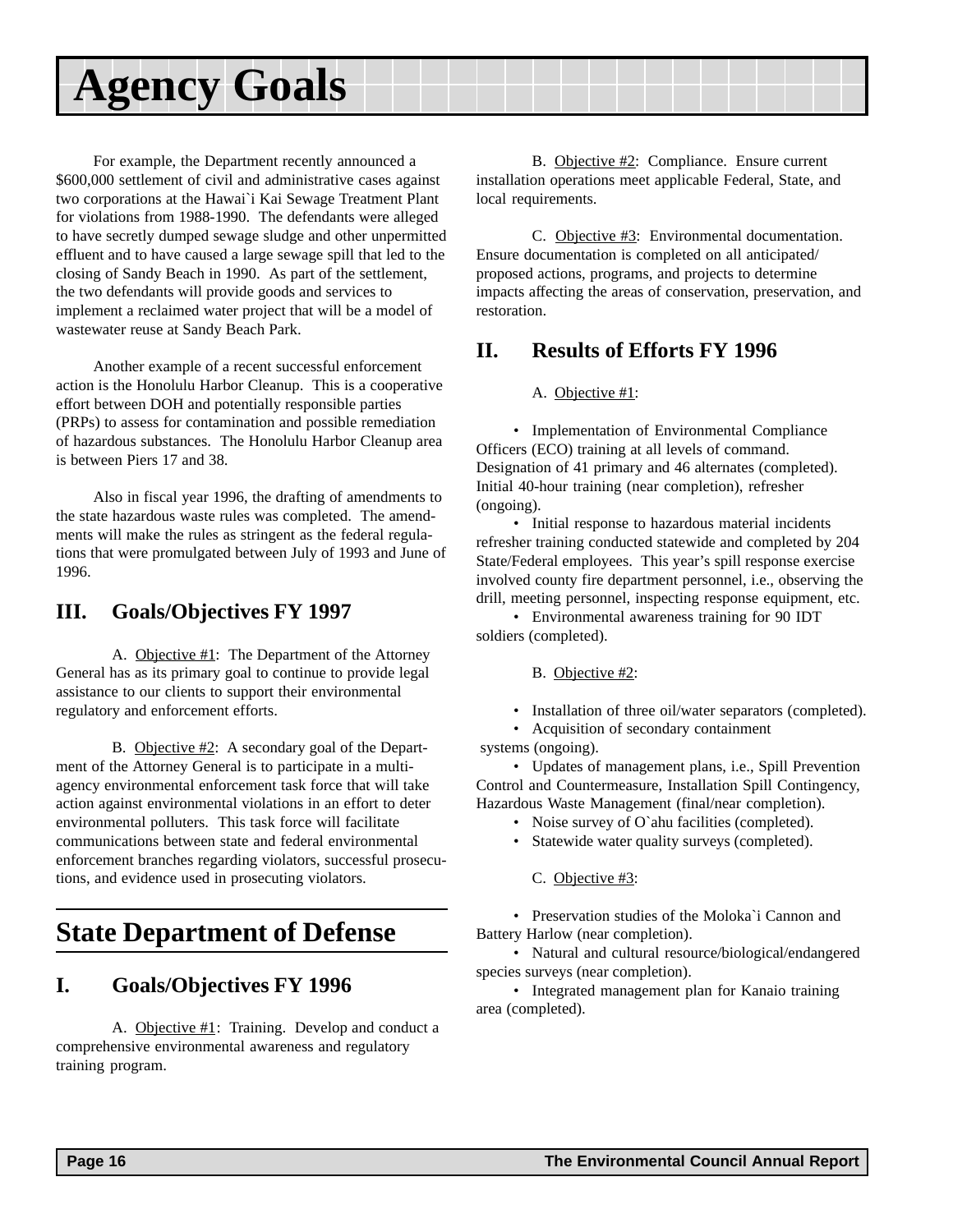

#### <span id="page-16-0"></span>**III. Goals/Objectives FY 1997**

A. Objective #1: Training. Ensure personnel at all levels of command receive environmental awareness and regulatory training (initial/refresher), i.e., general awareness/ safety, hazmat, spill response, transportation, land management of training areas, etc.

B. Objective #2: Compliance. Ensure current installation operations meet applicable Federal, State and local requirements, i.e., removal of five underground storage tanks, installation of three oil/water separators, procurement of spill containment, hazardous waste minimization and pollution prevention equipment, etc.

C. Objective #3: Environmental documentation. Ensure documentation is completed on all anticipated/ proposed actions, programs and projects to determine impacts affecting the areas of conservation, preservation and restoration, i.e., integrated resources management plan, use of local training areas, cultural/natural resources inventory, environmental assessments, etc.

### **State Department of Education**

#### **I. Goals/Objectives FY 1996**

A. Objective #1: Provide staff development activities to strengthen teachers' knowledge and skills to assist students in improving their critical thinking, problemsolving, and decision-making skills for responsible environmental actions.

B. Objective #2: Develop environmental curriculum materials, including a handbook of instructional strategies that adapts a nationally developed program, Investigating and Evaluating Environmental Issues and Actions, to meet local needs.

C. Objective #3: Provide outdoor education experiences for students to learn more about the island environment.

#### **II. Results of Efforts FY 1996**

#### A. Objective #1:

• Provided 20 teacher workshops in `Ohi`a Project, Environmental Issues and Actions, Project Wild Aquatic, and Space Education for each of the seven districts.

• Established a cadre of eight master teachers trained to conduct Environmental Issues and Actions workshops.

B. Objective #2:

• Developed a handbook on Feral Pigs, an Introduced Specie for students to study the effects of introduced animals on the local environment.

• Updated a teacher's guide for Exploring the Islands, a 4th grade distance learning program viewed by 7,000 students statewide.

C. Objective #3:

• Provided outdoor education opportunities for 20,000 5th and 6th graders to explore the forest ecosystem at Koke`e State Park and Hawai`i Volcanoes National Park.

• Provided a five-week residential program for 22 high school students to investigate the local environment on the Big Island.

• Provided a voyaging experience on the E Ala and Makali`i for 200 high school students from Hilo High, Konawaena High, and Wai`anae High Schools.

#### **III. Goals/Objectives FY 1997**

A. Objective #1: Continue to provide staff development activities to strengthen teachers' knowledge and skills to assist students in improving their critical thinking, problem-solving, and decision-making skills for responsible environmental actions.

B. Objective #2: Develop environmental curricular guides to infuse critical thinking, problem-solving, and decision-making skills into the classroom.

C. Objective #3: Establish community partnerships to enrich the instructional delivery of environmental education through contextual learning.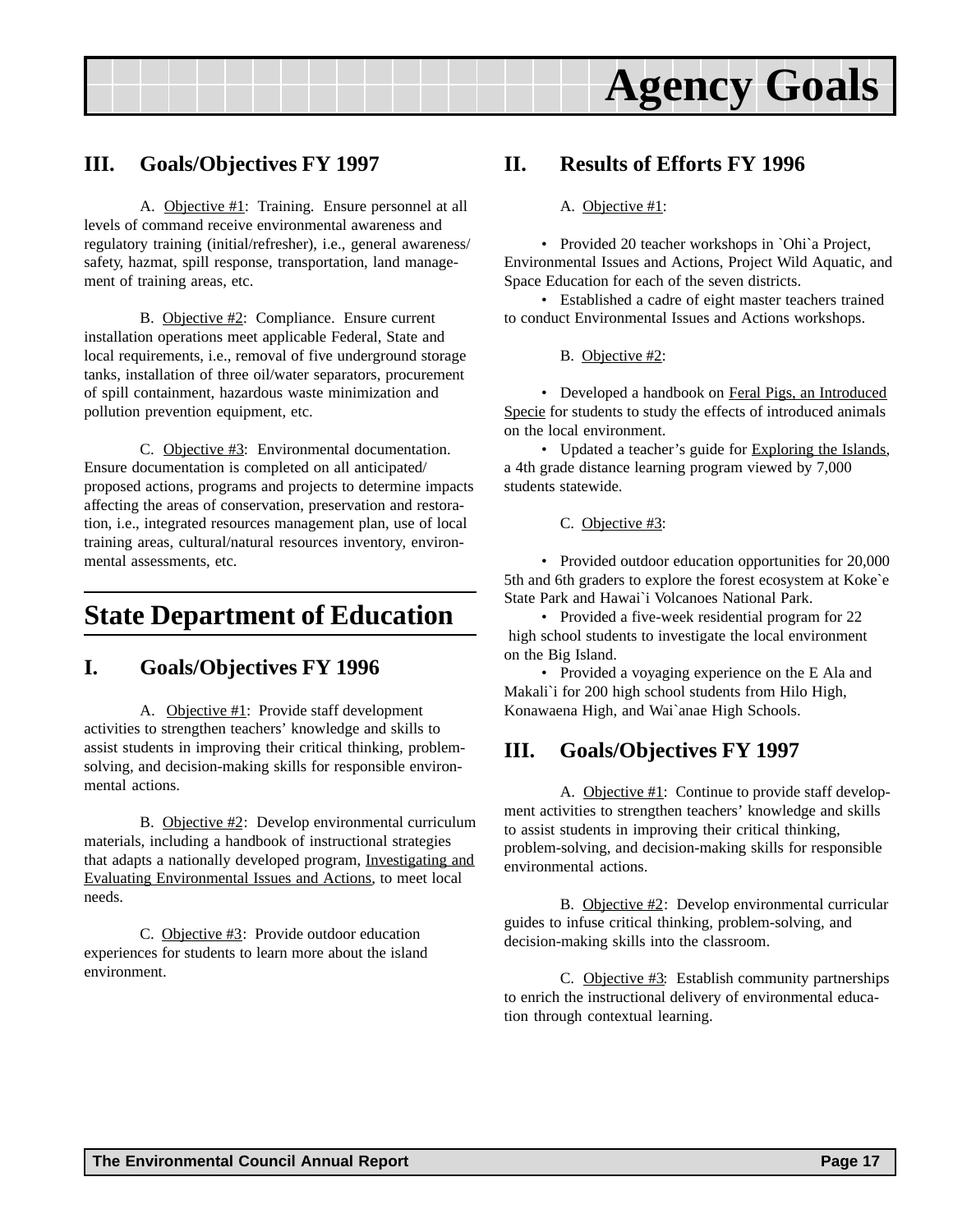### <span id="page-17-0"></span>**State Department of Hawaiian Home Lands**

#### **I. Goals/Objectives FY 1996**

A. Objective #1: Reduce and eliminate health and safety hazards from Hawaiian home lands.

B. Objective #2: Protect and enhance land, natural, and historic resources on Hawaiian home lands.

C. Objective #3: Encourage community participation in restoring and protecting resources.

### **II. Results of Efforts FY 1996**

A. Objective #1: Old underground storage tanks removed at Anahola, Kaua`i (3) and Waimea, Hawai`i (1).

B. Objective #2: Joint efforts with the Department of Land and Natural Resources, Department of Agriculture, and other agencies to eliminate gorse at Humuula, Hawai`i and myconia at Hilo, Hawai`i and Hana, Maui.

C. Objective #3: Community groups formed and volunteered for resource stewardship projects at Kahikinui, Maui and Mo`omomi, Moloka`i.

#### **III. Goals/Objectives FY 1997**

Same as FY 1996 with focus on:

A. Objective #1: Removal of old underground storage tanks at Hanapepe, Kaua`i (2) and Ho`olehua, Moloka`i (1).

B. Objective #2: Extend/renew cooperative management agreements with Department of Land and Natural Resources for endangered plant sanctuaries and archaeological/historic sites on Hawaiian home lands.

C. Objective #3: Expand weed elimination and reforestation projects on Hawaiian home lands.

## **State Department of Health**

#### **Goals**

• To protect and enhance Hawai`i air quality for the health of the people.

• To protect Hawai`i's groundwater from contamination for drinking, irrigation, and other appropriate uses.

• To protect and restore the quality of Hawai`i's streams, wetlands, estuaries, and other inland waters for fish and wildlife, recreation, aesthetic enjoyment and other appropriate uses.

• To protect Hawai`i's lands from pollutants that endanger people and the environment, and to rehabilitate contaminated lands.

• To ensure Hawai`i's coastal waters are safe and healthy for people, plants, and animals.

*Note: For more information, refer to "The State of Environmental Protection in Hawai`i: A Report by the Hawai`i Department of Health" or contact Patrick Felling of the Environmental Planning Office at 586-4337.*

## **State Department of Labor and Industrial Relations**

#### **I. Goals/Objectives FY 1996**

 We currently have not identified or established environmental goals and/or objectives.

#### **II. Results of Efforts FY 1996**

Accordingly, we are unable to report the results of our efforts.

However, the Department's Hawai`i Occupational Safety and Health Division (HIOSH) has an Occupational Health Branch charged with establishing an occupational health program for the State of Hawai`i. We have established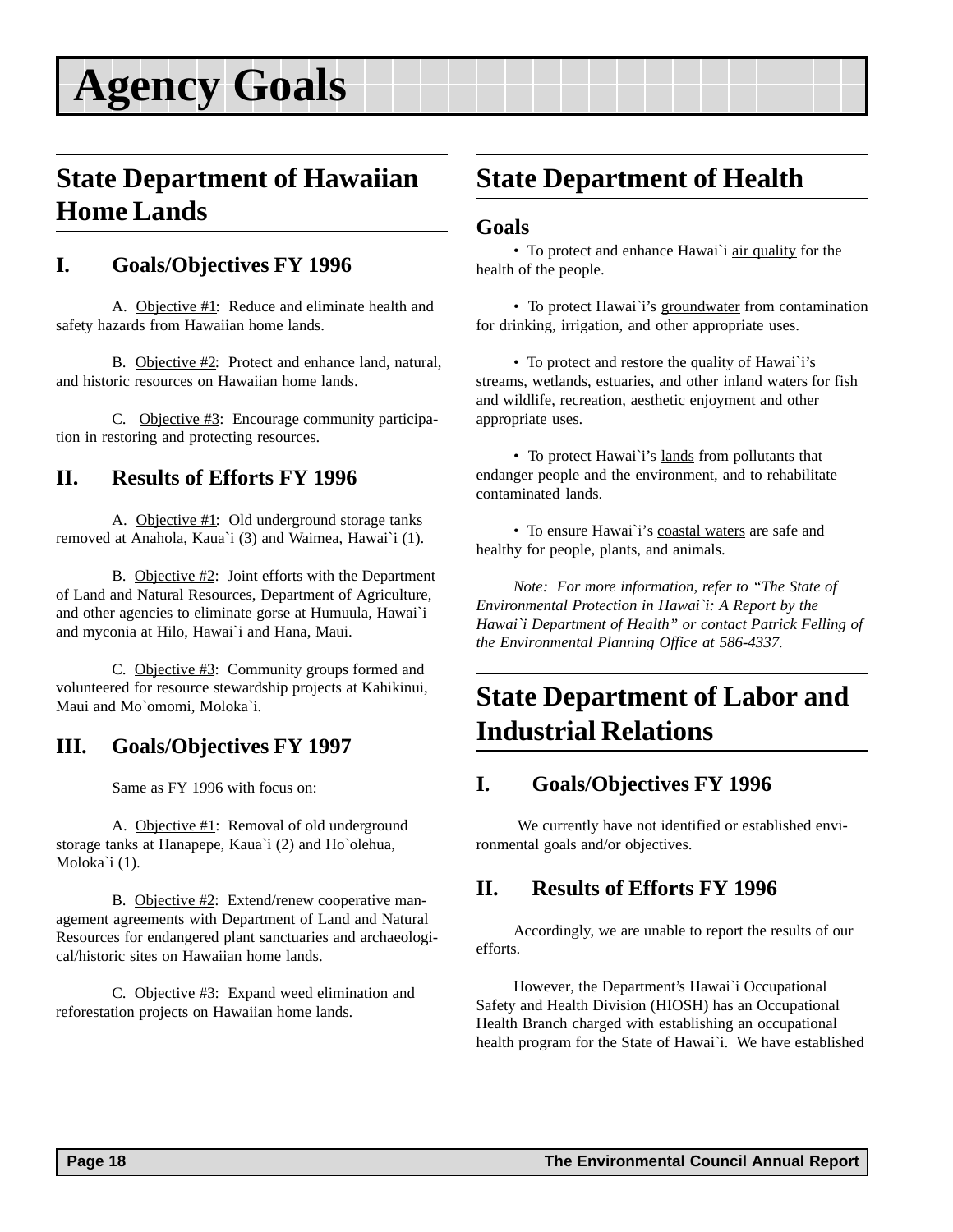<span id="page-18-0"></span>

permissible exposure limits (PELs) for worker's exposure to air contaminants in the workplace and measure our success with both the Bureau of Labor Statistics injury and illness data and state workers' compensation data.

The HIOSH Consultation and Training Branch provides on-site consultation and training in the area of occupational health. This branch measures results similarly. Since employer's requests are the basis for this branch's activity, there are not set goals with respect to numbers of training sessions, number of employees/employers trained, or numbers of occupational health hazards identified and resolved.

#### **III. Goals/Objectives FY 1997**

None

## **State Department of Land and Natural Resources**

#### **Aquaculture Development Program**

#### **I. Goals/Objectives FY 1996**

The program's goal is to encourage and support sustainable aquaculture development which fosters wise use and good stewardship of land, water, plant and animal resources, is environmentally non-degrading, technically appropriate, economically viable and socially acceptable.

A. Objective #1: Facilitate and streamline the permit process for restoration of ancient Hawaiian fishponds and assist interested community groups and individuals in their reconstruction and operation.

B. Objective #2: Plan and facilitate the development of an aquarium products industry for Hawai`i.

C. Objective #3: Encourage statewide commercial development of sustainable aquaculture utilizing native species and environmentally-sound production systems.

#### **II. Results of Efforts FY 1996**

#### A. Objective #1:

• Obtained master CDUA for 29 fishponds on Moloka`i - 13 State and 16 private. Communicated to private interests the next steps in the permit process.

• Obtained final permits for Honouliwai Demonstration Fishpond on Moloka`i and worked with DOH to obtain final permit for Kahinapohaku Fishpond on Moloka`i.

• Obtained State lease for Honouliwai Fishpond so that ADP could work directly with a Moloka`i nonprofit organization and/or community group to sublease and restore the pond.

• Prepared a draft fishpond permit handbook based on demonstration pond experience.

• Worked with various other groups around the State to facilitate restoration of fishponds.

B. Objective #2:

• A report to the 1996 State Legislature on how to develop the aquarium projects industry was completed by working with an industry advisory group. The report had 17 recommendations, with 10 as top priority. Efforts to implement the top recommendations were begun.

• Coordinated testimony on bills and resolutions related to the report.

C. Objective #3:

• Worked with DAR to promulgate rules and complete the development of implementation procedures for the Aquaculture License, which allows culture of regulated aquatic species.

• Advised potential farmers on appropriate species, systems and sites for environmentally sound development, particularly the use of small-scale recirculating and integrated agriculture/aquaculture systems.

• Assisted in developing a market for aquatic snails that have become a problem for taro farmers on Maui and Kaua`i.

### **III. Goals/Objectives FY 1997**

ADP will have the same top goals and objectives as in FY 1996.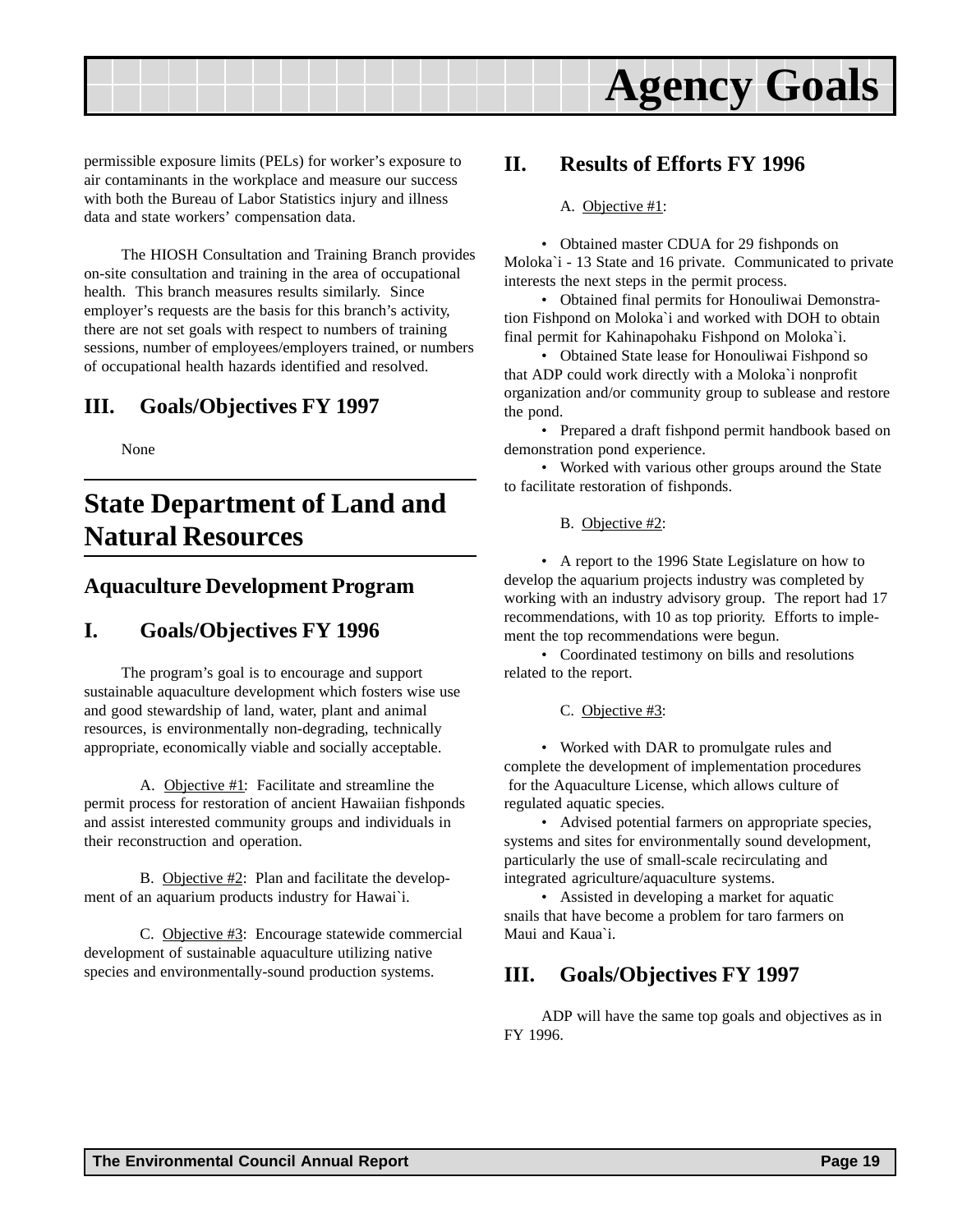### <span id="page-19-0"></span>**Aquatic Resources**

### **I. Goals/Objectives for FY 1996**

A. Objective #1: Fulfill requests to review development proposals (environmental impact assessments, permit applications, etc.), legislation, rule-making, other actions proposed by public and private organizations; provide to authorities technical guidance on potential effects adverse to Hawai`i's aquatic resources, aquatic environments, fishermen and fisheries programs; recommend measures to avert or minimize harmful impacts and to enhance public benefits.

B. Objective #2: Plan and develop public information and education materials for children and adults, and carry out activities regarding Hawai`i's aquatic resources: Foster appreciation and understanding; instill conservation ethics; improve fishing skills and water safety; reinforce respect for rights of others.

C. Objective #3: Monitor abundance and species composition of fish stocks in existing Marine Life Conservation Districts (MLCDs); survey sites for new MLCDs and establish new MLCDs and adjust management of existing MLCDs through rule-making where appropriate.

### **II. Results of Efforts FY 1996**

A. Objective #1: Responded to 100% of 408 such requests received.

B. Objective #2: Trained 380 teachers and volunteer instructors to use above materials; delivered above information through 6600 personal and 700,000 mass-media contacts.

C. Objective #3: Monitored 100% of 10 established MLCDs, surveyed sites proposed for two new MLCDs.

### **III. Goals/Objectives for FY 1997**

Aquatic Resources will have the same goals and objectives as in FY 1996.

#### **Forestry and Wildlife**

#### **I. Goals/Objectives FY 1996**

A. Objective #1: Ensure viable water yields by protecting and enhancing the condition of Hawai`i's forested watersheds to retard rapid runoff of storm flows, prevent soil erosion, and improve infiltration rates.

B. Objective #2: Protect and enhance the condition of Hawai`i's unique native plant and animal species, and native ecosystems for their productive value to science, education, and industry and the cultural enrichment of future generations. Prevent species extinctions whenever possible.

C. Objective #3: Enrich leisure time and capabilities of Hawai`i's residents and tourists by providing opportunities and facilities for outdoor recreational activities such as hiking, hunting, fishing, camping, photography, and nature walks.

#### **II. Results of Efforts FY 1996**

A. Objective #1:

• Controlled noxious weeds and plants on 310 acres.

• Removed 23 wild cattle in the Kula and Makawao forest reserves.

• Removed 133 feral, hybrid, and mouflon sheep from Mauna Kea forest reserve.

• Fought 153 fires encompassing 1,983 acres.

• Controlled 64 acres of fountain grass/various weeds in conjunction with fire access road/firebreak maintenance in the Mauna Kea, Pu`uwa`awa`a and Pu`uanahulu areas.

#### B. Objective #2:

• Removed 18 feral pigs from the Ka`ala and Pahole NARs, O`ahu using staff and public hunters.

- Removed 11 goats from the Ka`ala NAR, O`ahu.
- Removed 24 goats from the Kalalau Valley rim,

adjacent to the Hono O Na Pali NAR, Kaua`i. • Maintained 12 miles of pig-proof control unit fence in the Puu Maka`ala NAR, Hawai`i.

• Cleared 175 acres of fountain grass, banana poka, and palm grass from the Manuka, Puu Maka`ala, and Puu O `Umi NARs, Hawai`i.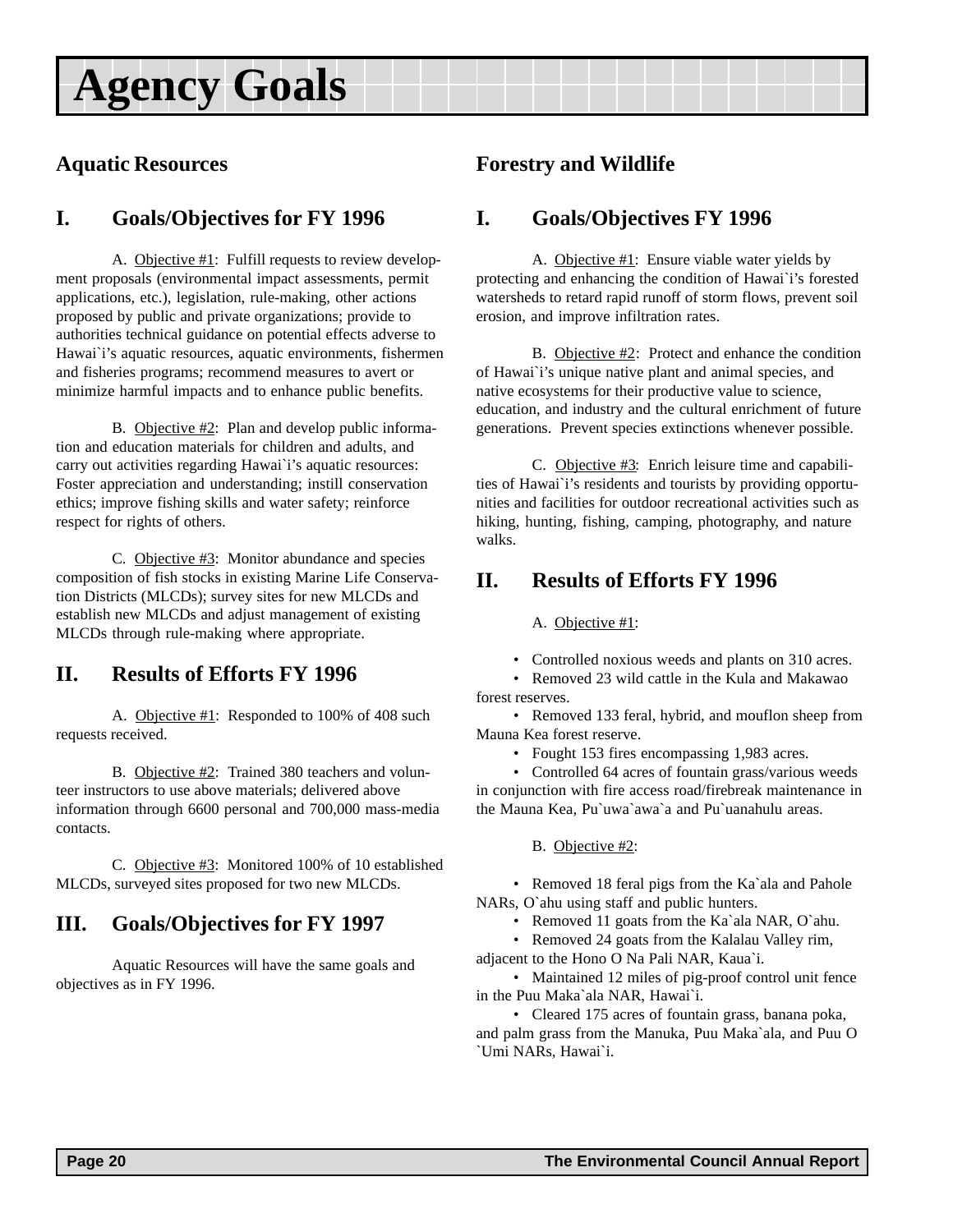<span id="page-20-0"></span>

• Maintained 35 exclosures on various sites on Hawai`i to protect the Mauna Kea silversword, the Hawaiian vetch, uhiuhi, kauila, kokio, loulu, ohai and other rare, threatened and endangered species.

• Maintained 5 exclosures in Pahole NAR, 1 exclosure in Ka`ala NAR, and 1 in Kunia, O`ahu, protecting the *Gardenia brighamii* and other rare, threatened and endangered species.

• Constructed 4 enclosures/exclosures on Kaua`i, protecting the *Wilkesia hobdyi, munroidendron racemosum*, *Alsinidendron viscosum,* and the *Poa siphonoglossa*.

• Maintained 20 enclosures/exclosures in the Kalepa and Na Pali-Kona forest reserves, and the Ku`ia and Hono O Na Pali Natural Area Reserves.

C. Objective #3:

• Constructed 5.9 miles of trails, and 6.4 miles of fences.

• Maintained 410 miles of roads, 128.5 miles of trails, and 4.5 miles of fences.

• Maintained 703 acres of arboreta.

• Maintained 192 trail shelters, 226 picnic campsites, 227 wildlife water units and 80 viewpoints.

• Maintained 34 hunter check-in stations.

• Posted 124 hunter informational, boundary, and safety zone signs.

• Maintained 3 game feeding sites.

• Planted 29 acres of herbaceous cover and cleared 41 acres of noxious shrubs for game habitat improvement.

• Coordinated special public archery, muzzle loader and rifle hunts for Black-tailed deer on Kaua`i.

• Coordinated statewide special public hunts, through lotteries, for Axis deer, Blacktail deer mouflon sheep and wild goats.

• Cooperated with the Hawai`i Tropical Botanical Garden to install signs and a chain link fence to open the Alakahi alignment of the Onomea Trail to the public.

• Conducted a campsite cleanup at Waimanu Valley after a severe windstorm in March, 1996; also cleared debris on 7 miles of the Muliwai trail.

• Assisted hunters and fishermen in obtaining selected access through the Hamakua lands of the Kamehameha Schools/Bishop Estate.

• Initiated the construction of the Mamane Trail in the Kula Forest Reserve.

• Incorporated the Lanai Fisherman's trail into the Na Ala Hele Trails and Access System.

#### **III. Goals/Objectives FY 1997**

A. Objective  $#1$ : Ensure viable water yields by protecting and enhancing the condition of Hawai`i's forested watersheds to retard rapid runoff of storm flows, prevent soil erosion, and improve infiltration rates.

B. Objective #2: Protect and enhance the condition of Hawai`i's unique native plant and animal species, and native ecosystems for their productive value to science, education, and industry and the cultural enrichment of future generations. Prevent species extinctions whenever possible.

C. Objective  $\#3$ : Broaden the State's economic base by producing, improving, and assisting in the production of high quality forest products in sustained yield systems to create job opportunities in rural areas.

#### **Kaho`olawe Island Reserve Commission**

Kaho`olawe had been used as a U.S. Military weapons range and training area for more than fifty years. In 1993, the U.S. Congress voted to permanently stop the bombing and return Kaho`olawe to the State of Hawai`i. Congress also authorized funding to the U.S. Navy to cleanup the Island, in consultation with the State to assure the meaningful, safe use of the Island for appropriate cultural, historical, archaeological, and educational purposes determined by the State. In 1993, the Hawai`i Legislature established the Kaho`olawe Island Reserve (the island and surrounding waters extending two miles from its shoreline) and the Kaho`olawe Island Reserve Commission (KIRC) to implement controls and permitted uses for the reserve and to serve as the Navy's single point of contact for State oversight of the Cleanup.

#### **I. Goals/Objectives FY 1996**

A. Objective #1: Planning, Implementation and Completion of the Unexploded Ordnance (UXO) Model Clearance Project to identify procedures and requirements for the anticipated Omnibus Cleanup of the Island.

B. Objective #2: Development and completion of three agreements between the Navy and the State: Regulatory Framework, an agreement to ensure that the Navy conducts the clearance or removal of unexploded ordnance from, and environmental restoration of Kaho`olawe; Site Protection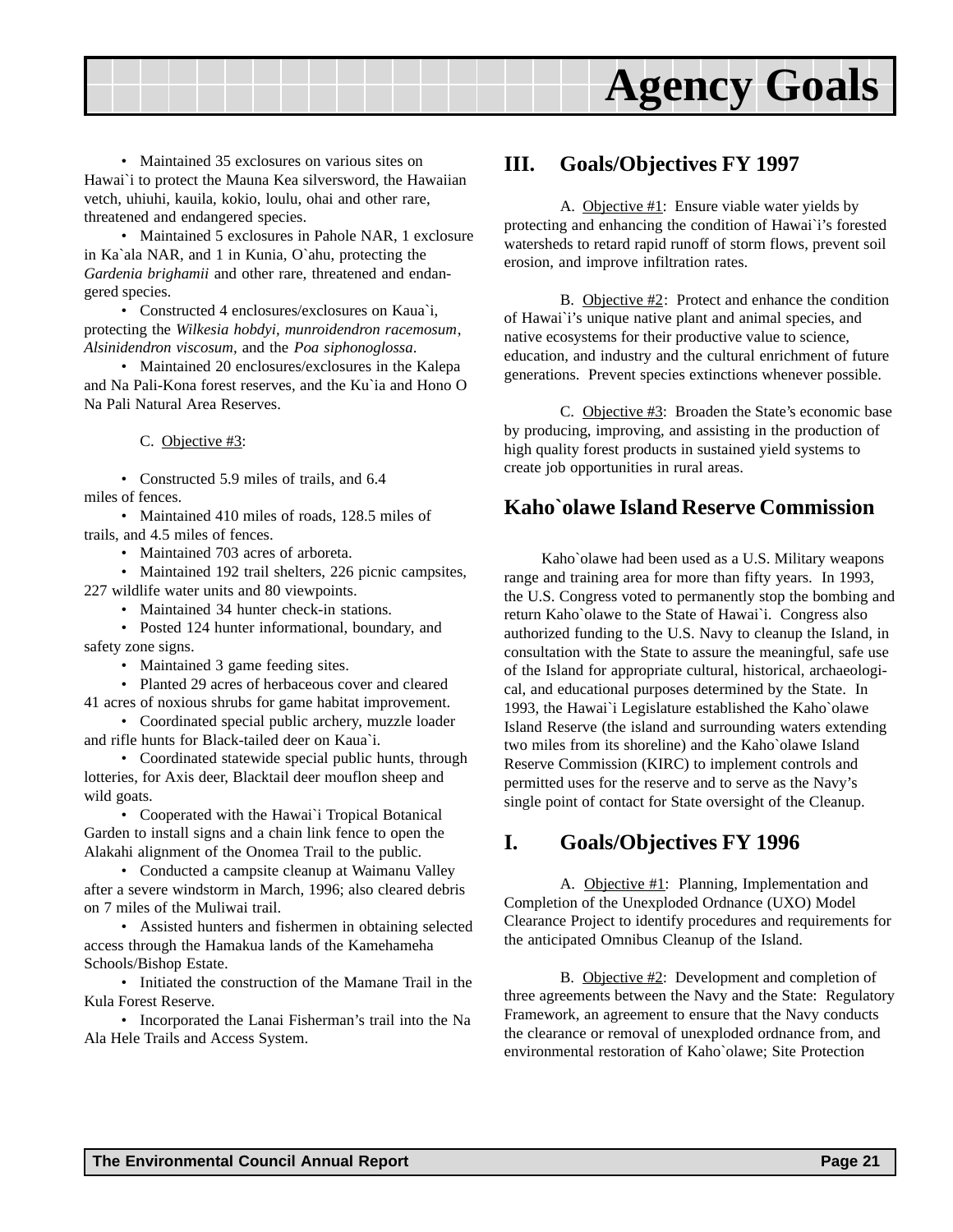<span id="page-21-0"></span>Agreement which establishes procedures to preserve and protect historical, cultural, and religious sites and artifacts; and a Public Participation Agreement which provides a process to keep the public informed about the Cleanup.

C. Objective #3: Achievement of in-house KIRC expertise in the areas of environmental restoration, ocean management, and UXO remediation, in order to better plan for and implement agency program strategies.

#### **II. Results of Efforts FY 1996**

A. Objective #1: Successful completion of the UXO Model Clearance Project. Conducted clearance of approximately 240 acres of Kaho`olawe Island. Project identified procedures, requirements and clarified State/KIRC role for the ongoing cleanup undertakings of the Island.

• Detected and either detonated or moved 3,334 surface and 306 subsurface UXO items; 17,736 lbs of surface and 16,977 subsurface UXO remnants.

• Located 1,066 lbs of target material debris; 4,691 lbs of non-ordnance related trash.

B. Objective  $\#2$ : Initiated negotiations with the Navy on the necessary agreements; defined critical issues, coordinated and consulted with other State and County agencies.

C. Objective #3: Filled Restoration Coordinator, Ocean Management and Remediation Assistant positions; participated in various workshops and conferences regarding restoration and cleanup issues; initiated planning processes for ocean management and environmental restoration; identified State cleanup goals.

#### **III. Goals/Objectives FY 1997**

A. Objective #1: Completion of the Regulatory Framework and other necessary agreements between the State and the Navy.

B. Objective #2: Commencement of the Omnibus Cleanup, with continued meaningful coordination with the Navy and its contractors, in order to achieve State cleanup goals.

C. Objective #3: Completion of the Ocean Management Plan and the Restoration Plan and implementation of pilot projects.

#### **Land Division**

#### **I. Goals/Objectives FY 1996**

A. Objective #1: To undertake a program to identify stream ownership and prioritize stream maintenance requirements on State Lands in an environmentally sensitive manner. (LAND SECTION)

B. Objective #2: To minimize the loss of lives and property damage through the mitigation of flood hazards and regulation of dams and reservoirs. (ENGINEERING SEC-TION)

C. Objective #3: To continue the review of the State Conservation District, including an assessment of available Geographic Information System resource attributes, models of land use regulation in sensitive environmental areas as developed by other states, and an alternatives analysis of potential mechanism for future land use permit criteria and guidelines. (PLANNING SECTION)

#### **II. Results of Efforts FY 1996**

A. Objective  $#1$ : An analysis is underway to determine stream ownership and clarifying state land responsibilities. Maintenance efforts are prioritized for specific streams on an "as needed" basis. (LAND SECTION)

B. Objective #2: The division has prepared and submitted to the Federal Emergency Management Agency (FEMA), a State Flood Hazard Mitigation Plan which identifies statewide hazard mitigation issues and proposes an action plan that can be taken to lessen the risk of life and property. (ENGINEERING SECTION)

C. Objective #3: The Conservation District Review Project is approximately one-third (1/3) completed. Draft deliverable work products have been framed related to GIS resource attributes and their relationship to existing zoning classifications. (PLANNING SECTION)

#### **III. Goals/Objectives FY 1997**

A. Objective #1: To develop and implement a Coastal Erosion Management Plan for the State of Hawai`i in coordination with pertinent Federal, State and County agencies, with assistance from technical and scientific expertise provided by the U.H. (LAND SECTION)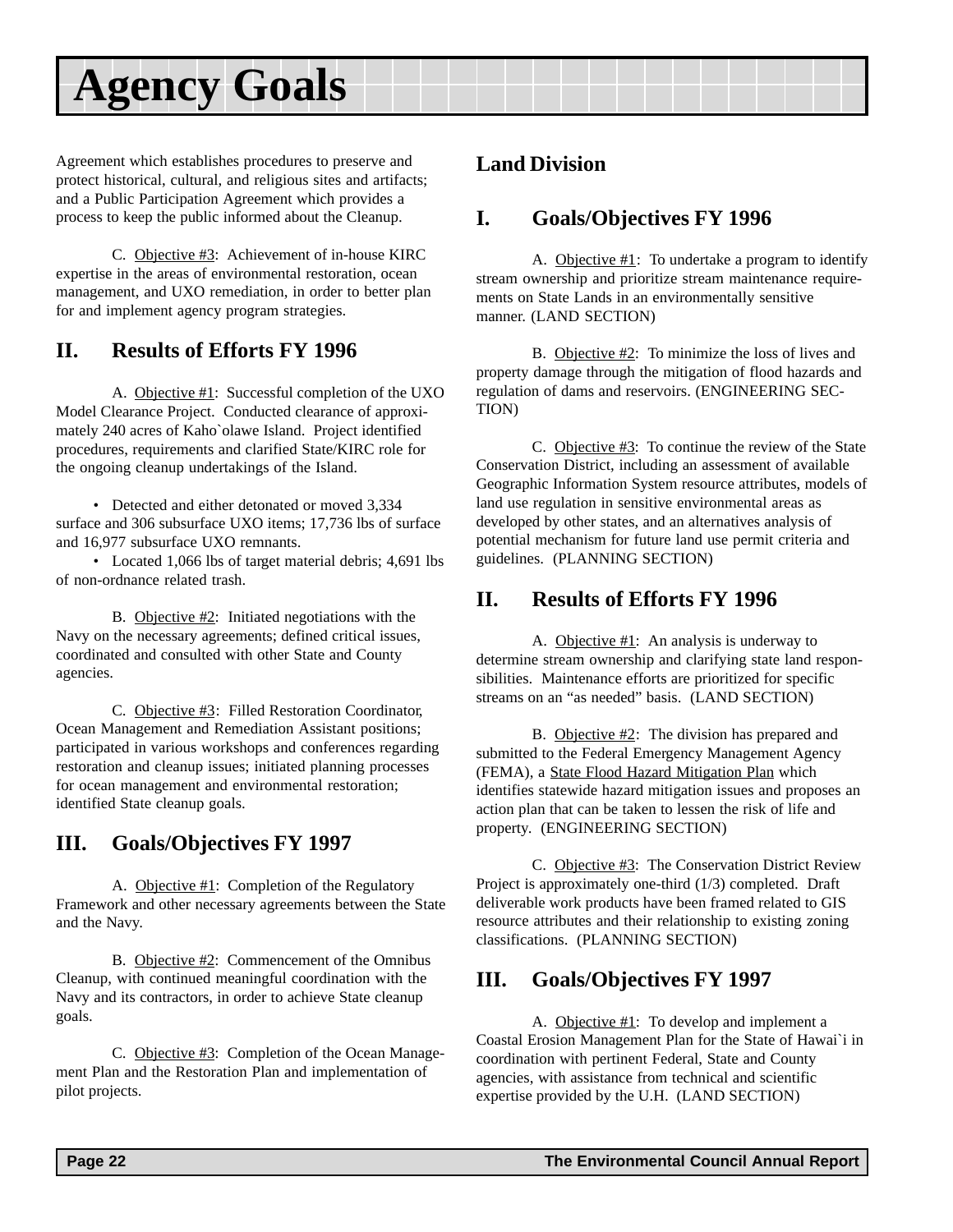<span id="page-22-0"></span>

B. Objective #2: To implement specific elements and action items, as identified in the State Flood Hazard and Mitigation Plan. (ENGINEERING SECTION)

C. Objective #3: To complete the Conservation District Review Project and implement Land Board approved recommendations and work elements. (PLANNING SEC-TION)

#### **Water Resource Management**

#### **I. Goals/Objectives FY 1996**

A. Objective #1: To sustain the water resources of the state through improved data collection and monitoring.

B. Objective #2: To more efficiently use our remaining water resources by promoting the use of reclaimed sewage effluent in the `Ewa Plains region on the island of O`ahu.

C. Objective #3: To improve stream protection and management by adopting administrative rules.

#### **II. Results of Efforts FY 1996**

A. Objective #1: Met with the counties to discuss the problems unique to each county. Surveyed hydrologists to get input on better ways to estimate water availability.

B. Objective #2: On-going. On March 13, 1996, the Commission on Water Resource Management (Commission) adopted a policy recognizing that reclaimed water is a valuable resource in the `Ewa Plain region and that direct or indirect reuse will be championed by the Commission. The Commission's staff also participates in a "Water Reuse Champions" committee which includes the City's Planning and Wastewater Departments, the Board of Water Supply and the State's Department of Health.

C. Objective #3: On-going. State-wide public hearings on the draft administrative rules for SPAM were held and public comments received are currently being assessed.

#### **III. Goals/Objectives FY 1997**

A. Objective #1: To better plan for the sustainability of our water resources by initiating an integrated resource planning process to revise the Hawai`i Water Plan.

B. Objective #2: Same as #2 above.

C. Objective #3: To improve our assessments of water resource availability by initiating the planning and design of four deep monitor wells on the islands of O`ahu, Maui and Hawai`i.

## **State Department of Public Safety**

#### **I. Goals/Objectives FY 1996/1997**

A. Objective #1: The State Department of Public Safety began an initiative to ensure all operations conform to, and are in compliance with, all State and Federal Environmental Laws and Regulatory Guidelines. To achieve this end, a complete review of all current hazardous material handling practices was undertaken in conjunction with a thorough inventory of all hazardous chemicals now in use throughout the system. Existing departmental policies and procedures were revised, and a detailed hazardous material use and control training program is now under development. It is the Department's objective to achieve full compliance by the end of FY 96-97.

## **State Department of Transportation**

#### **Airports Division**

#### **I. Goals/Objectives FY 1996**

A. Objective #1: Complete Stormwater Pollution Prevention Plan for Honolulu International Airport (HIA) and obtain NPDES permit.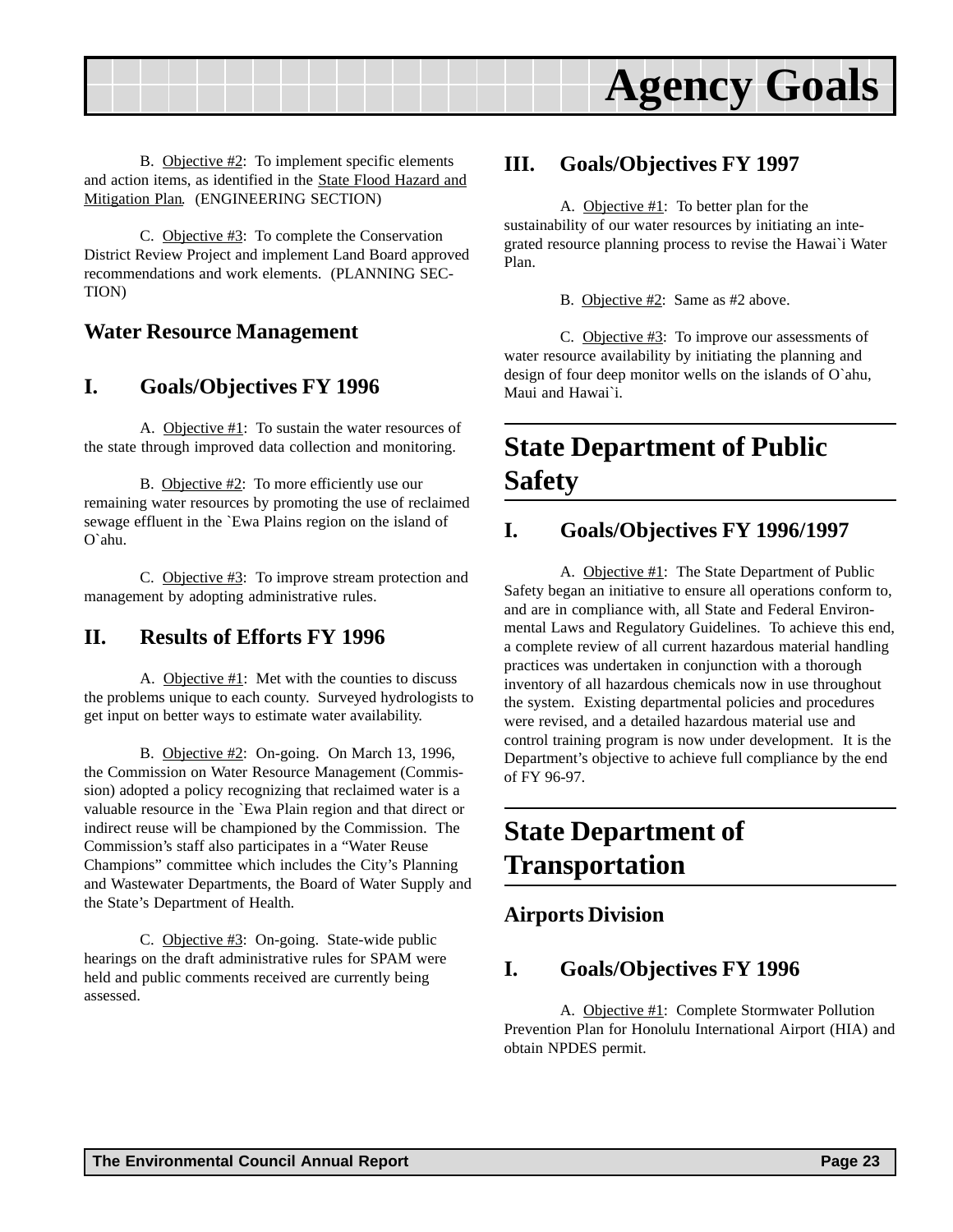<span id="page-23-0"></span>

B. Objective #2: Complete Stormwater Pollution Prevention Plans and water quality analyses at Kahului and Lihu`e Airports.

C. Objective #3: Initiate Noise Compatibility Plans for Kahului, Princeville and Dillingham Airports.

#### **II. Results of Efforts FY 1996**

A. Objective #1: Completed SPPP for HIA and received NPDES permit for stormwater. Continued to monitor the many pollution prevention and containment devices on HIA.

B. Objective #2: Made progress on Stormwater Pollution Prevention Plans and water quality sampling, but did not complete them.

C. Objective #3: Completed Noise Compatibility Studies and Plan for Kahului Airport. Initiated noise studies for Dillingham, Princeville, Kalaeloa and Keahole Airports.

#### **III. Goals/Objectives FY 1997**

A. Objective #1: Complete Stormwater Pollution Prevention Plans for Kahului and Lihu`e Airports and gather water quality data to report to the Department of Health.

B. Objective #2: Complete Environmental Compliance Handbook for tenants. Hire Environmental Technical Assistance Consultant. Hire one (1) Environmental Engineer on staff.

C. Objective #3: Complete Noise Compatibility Plans for Kalaeloa, Princeville, Dillingham and Keahole Airports.

#### **Harbors Division**

#### **I. Goals/Objectives FY 1996**

A. Objective #1: The Harbors Division perseveres to balance environmental and economic concerns in the improvement, allocation and use of harbor facilities.

B. Objective #2: The Harbors Division encourages management practices which control and abate pollution.

C. Objective #3: To support Hawai`i's life-style, the Harbors Division develops transportation systems in compliance with environmental regulations.

#### **II. Results of Efforts FY 1996**

A. Objective #1:

• Engineering design and construction insure minimal environmental impacts of harbors projects.

• Harbors Division's engineering design and construction services always strive for project compatibility with the environment and natural surroundings.

• By consulting/coordinating with appropriate citizen groups and environmental organizations, the Division was able to address all environmental concerns/impacts to the satisfaction of all involved parties.

• Harbors projects continue to reflect an aesthetic harmony with the environment while striving to protect and preserve the environment.

• Harbors projects also minimize noise pollution and blasting vibrations to satisfy public/community concerns.

B. Objective #2:

• The Harbors Division complies with all environmental requirements in the control and abatement of pollution. Coastal Zone Management approval of harbors projects entail compliance with U.S. Army Corps of Engineers, State Department of Health (DOH) and U.S. Environmental Protection Agency pollution control requirements. Dredging, excavation and ocean dumping require the use of silt curtains, filtering pools and water quality monitoring. Harbors projects also perform air monitoring whenever required by DOH programs.

• Asbestos, lead paint, contaminated soil, and other hazardous wastes generated by structural demolition are properly disposed or treated by the appropriate service.

• Administrative/professional offices practice paper and aluminum recycling.

• Harbors operations maintain pollution/litter control in and around the harbors and harbor facilities.

• Underground storage tanks are regularly monitored for leaks.

• Solvents, used oil, oil-based paints, lacquer, thinner, brake fluid and other hazardous wastes are properly disposed.

• Nonhazardous substitutes (i.e., water-based solvents) are being considered to minimize hazardous waste generation.

• Tenants and lessees are advised of appropriate pollution control measures.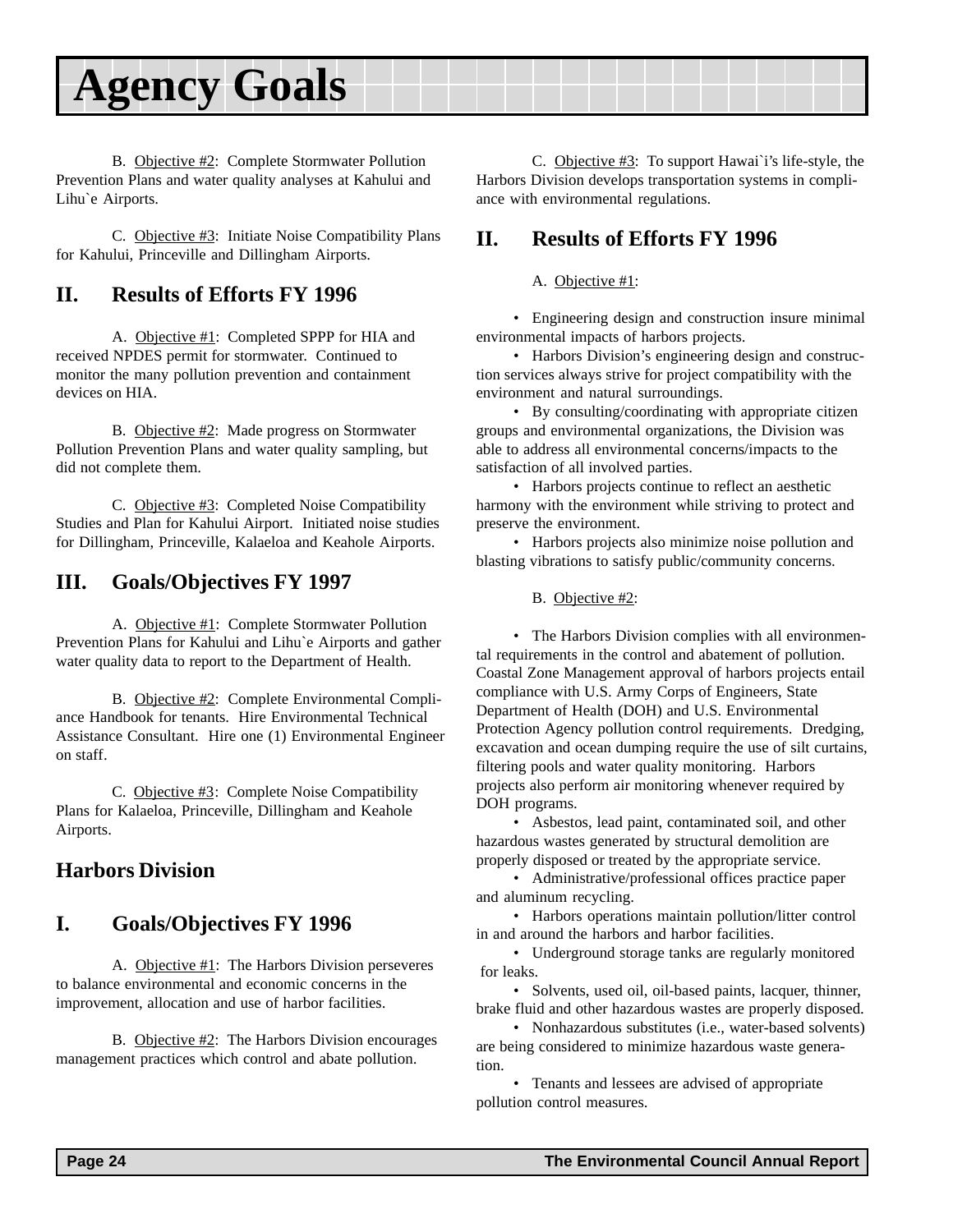<span id="page-24-0"></span>

C. Objective #3:

• Hawai`i's history and tradition are linked to the sea. Our maritime culture began on the day the first Polynesian seafarers set foot on these islands. The harmonic embrace of the maritime culture, the life-style of the people and the environment of the State are being perpetuated through the development of additional/improved commercial harbor facilities and the use of more efficient vessels.

#### **III. Goals/Objectives FY 1997**

Harbors Division will have the same goals and objectives as in FY 1996.

#### **Highways Division**

#### **I. Goals/Objectives FY 1996**

None submitted for FY 1996.

#### **II. Goals/Objectives FY 1997**

A. Objective  $#1$ : Obtain a legislative appropriation for and initiate development of the "Statewide Shoreline Protection Master Plan."

B. Objective #2: Obtain a legislative appropriation for and initiate development of the "Landscaping Master Plan for O`ahu."

### **Hawai`i County Department of Public Works**

#### **I. Goals/Objectives FY 1996**

A. Objective #1: Protect our land and water resources through sound solid waste management practices and increased recycling.

B. Objective #2: Protect coastal waters by expanding municipal wastewater systems.

C. Objective  $\#3$ : Protect groundwater resources by replacing all underground storage tanks (USTs).

#### **II. Results of Efforts FY 1996**

A. Objective #1:

• Closure of the old Kailua Landfill

• Operated West Hawai`i & Hilo Landfills in compliance with RCRA

• Encouraged private recycling through diversion grants

B. Objective #2:

• Construction of Ali`i Drive, Waiakea Houselots Ph 1, `Ainako & Kalaniana`ole Wastewater Collector Systems

C. Objective #3:

• Completed replacement of all county owned and operated USTs

#### **III. Goals/Objectives FY 1997**

A. Objective #1: Protect our land and water resources by the construction of a large scale recycling facility and closure of the Hilo Landfill.

B. Objective #2: Protect our coastal water resources by the development and implementation of an effluent reuse program for Kealakehe.

C. Objective #3: Reduce our dependency on fossil fuel and delay expansion of power plants by retrofitting all county facilities with energy efficient equipment.

## **Hawai`i County Department of Water Supply**

#### **I. Goals/Objectives FY 1996**

A. Objective #1: Removal of accumulated scrap metal from baseyards. Our Department's Operations Division maintains and works out of the three major baseyards. The baseyards are situated in Hilo, Kona, and Waimea. Scrap metal from our field and plant facilities is generated when a certain segment of these facilities are either abandoned or replaced. The scrap materials are removed and stored at the baseyards. These materials are nonfunctional and over a period of time creates a messy environment.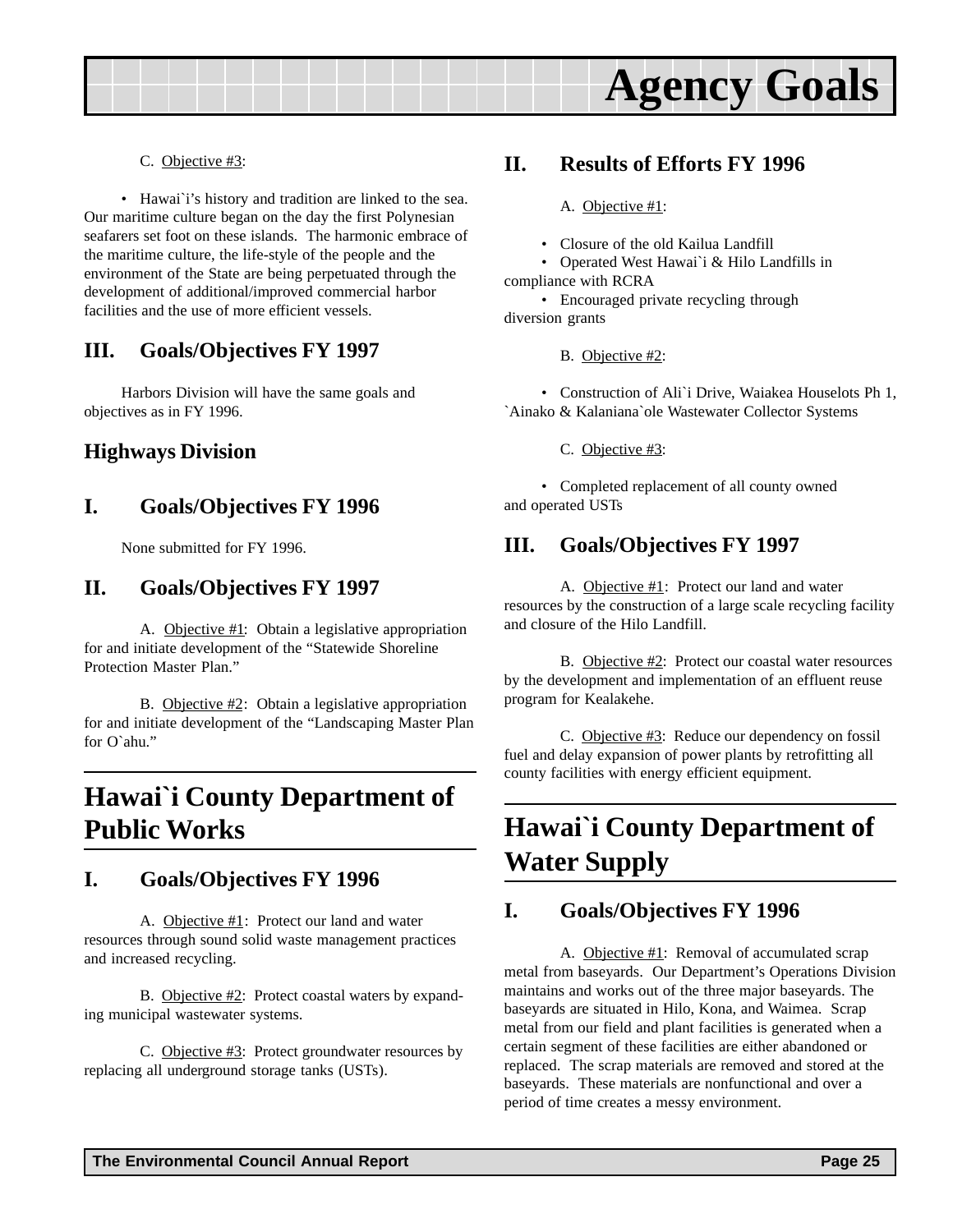### <span id="page-25-0"></span>**II. Results of Efforts FY 1996**

A. Objective #1: The Department advertised for a Request for Proposal for the purchase and removal of the scrap metal from the Hilo, Kona, and Waimea baseyards. Through this proposal, the bidder supplies the disposal bins, purchases the scrap metal (by the ton), and removes the scrap metal from the baseyards on a periodic basis.

We anticipate that this process will provide for a cleaner appearance at our baseyards. The scrap metal would be recycled.

### **III. Goals/Objectives FY 1997**

A. Objective #1: Removal of detected hazardous materials at water facility sites.

### **Hawai`i County Fire Department**

#### **I. Goals/Objectives FY 1996**

A. Objective #1: Hazmat Team for East and West Hawai`i.

B. Objective #2: Wildland fire pre-planning.

#### **II. Results of Efforts FY 1996**

A. Objective #1:

• Purchased Hazmat vehicle for East Hawai`i.

• West Hawai`i Hazmat vehicle will be purchased at a later date due to budget restraints.

• Educating all Fire personnel in Hazmat training; e.g., Haz Wopper, Hazmat Technician, Hazmat Specialist.

• Department has Hazmat instructor for the Haz Wopper and Technician level.

• Pre-planning all businesses for hazardous materials and inputting all information in the computer (CAMEO).

• Constant training and refresher courses are provided by the Fire Department.

B. Objective #2:

• Fire Department personnel worked together with landowners and formulated a pre-fire plan for their property.

• Some landowners retrofitted their water sources with Fire Department fittings.

• Fire fighters familiarize themselves with areas preplanned.

• Department sent Fire personnel to wildland fire classes to better prepare themselves to battle these fires effectively.

• Cutting of fire breaks that would have the least impact on the land.

• Identifying sensitive areas (archaeological sites).

• Discussing wildland urban interface with community groups. Removal of all fire-prone fuels close to residences.

### **III. Goals/Objectives FY 1997**

A. Objective #1: Hazmat Team for East and West Hawai`i. To prevent loss of life and minimize property losses and protect the environment from hazardous material incidents.

B. Objective #2: Wildland Fire Pre-Planning. Preventing wildland fires in Hawai`i County can help our economy and environment. Working together with landowners and Fire Department personnel can minimize losses from fire.

C. Objective #3: Work with the Department of Public Works to, through attrition, replace lighting fixtures in fire stations with energy efficient models.

## **Hawai`i County Office of Housing and Community Development**

#### **I. Goals/Objectives for FY 1996**

A. Objective #1: To ensure compliance with the National Environmental Policy Act's (NEPA) rules and regulations (CFR Part 58 Environmental Review Procedures for Entities Assuming HUD Environmental Responsibilities) regarding federally funded projects.

B. Objective  $#2$ : Continue to provide staff training to keep up with NEPA's rules and regulations in completing an Environmental Assessment (EA) for Federally funded projects.

C. Objective #3: Work toward an acceptable format to comply with both HRS 343 and Certified Federal Register (CFR) Part 58. At present the OHCD is required to complete two separate EA's to comply with State and Federal requirements.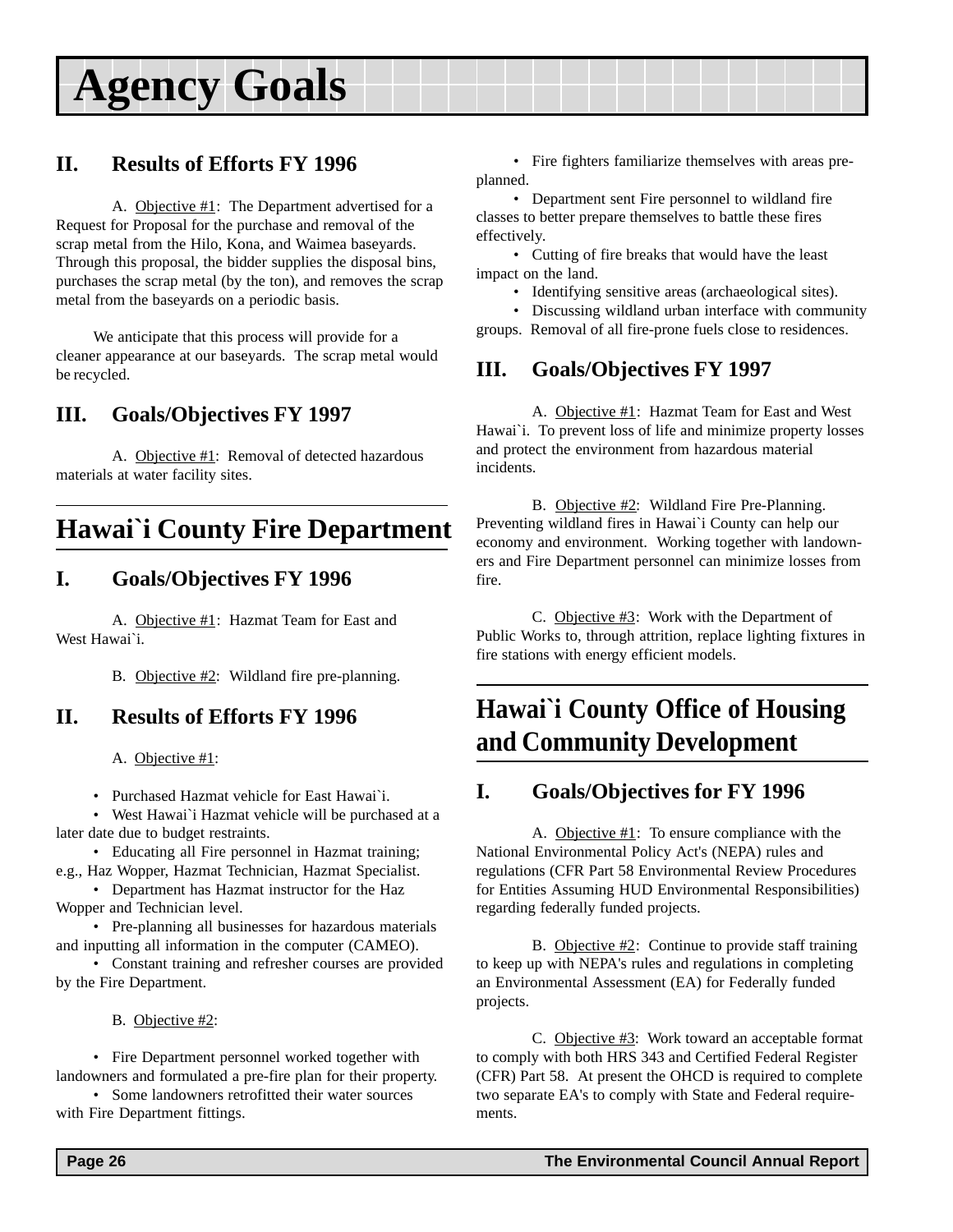<span id="page-26-0"></span>

#### **II. Results of Efforts FY 1996**

A. Objective #1: The OHCD staff attended an EA workshop in Chicago in fiscal year 1996. The workshop focused on the changing NEPA's rules and regulations and provided staff with valuable information to ensure compliance with CFR Part 58.

B. Objective #2: Same as Objective #1.

C. Objective #3: The OHCD has contacted the State's Office of Environmental Quality Control (OEQC) and HUD to work toward an acceptable format to comply with both State and Federal environmental requirements.

*Editor's Note: Hawai`i County OHCD is incorrect in it's assertion that presently two separate Environmental Assessments are required to conform to State and Federal requirements. In fact, just the opposite is true. State law requires the contents of State and Federal reviews to be combined into a single document. OEQC will continue to educate and coordinate with agencies regarding this fact.*

#### **III. Goals/Objectives FY 1997**

A. Objective #1: The OHCD will continue to seek training to keep staff abreast of NEPA's rule changes. As a follow up to the EA workshop held in Chicago, staff will be attending a workshop with HUD officials in January 1997 regarding changes to NEPA's requirements.

B. Objective #2: The OHCD will continue to work with the State's Office of Environmental Quality Control and the Department of Housing and Urban Development to reach an agreement on an acceptable format to comply with both State and Federal EA requirements. *(See ed. note above.)*

## **Kaua`i County Department of Public Works**

#### **I. Goals/Objectives FY 1996**

A. Objective #1: Remediate the remaining environmental impacts of the Hurricane Iniki recovery effort.

B. Objective #2: Continue public education program to promote environmental awareness.

#### **II. Results of Efforts FY 1996**

A. Objective #1: Completed clearing/closure of Temporary Hurricane Debris Receiving Sites. State Department of Health final approval pending submittal of closure reports.

B. Objective #2: Distributed an educational pamphlet containing information for proper disposal of various wastes and promoting the County residential recycling program.

### **III. Goals/Objectives FY 1997**

A. Objective #1: Continue public education program to promote environmental awareness.

## **Kaua`i County Office of Economic Development**

#### **I. Goals/Objectives FY 1996**

A. Objective #1: Currently in the process of developing the Kaua`i Resource Exchange Center. This Center will be a place where reusable and recyclable items can be taken as an alternative to hauling and burying them at the landfill. Services provided by the Center will include education and promotion of waste reduction, reuse, and recycling issues and assistance and support for island businesses that collect and handle materials or have an interest in creating or expanding on-island uses or markets for them.

The Center's primary environmental goals are to:

- help in diverting valuable resources from landfills
- provide for salvage of items that have remaining usefulness

• support the development of community-based recycling effort

• encourage recycling and reuse related entrepreneurial activities on Kaua`i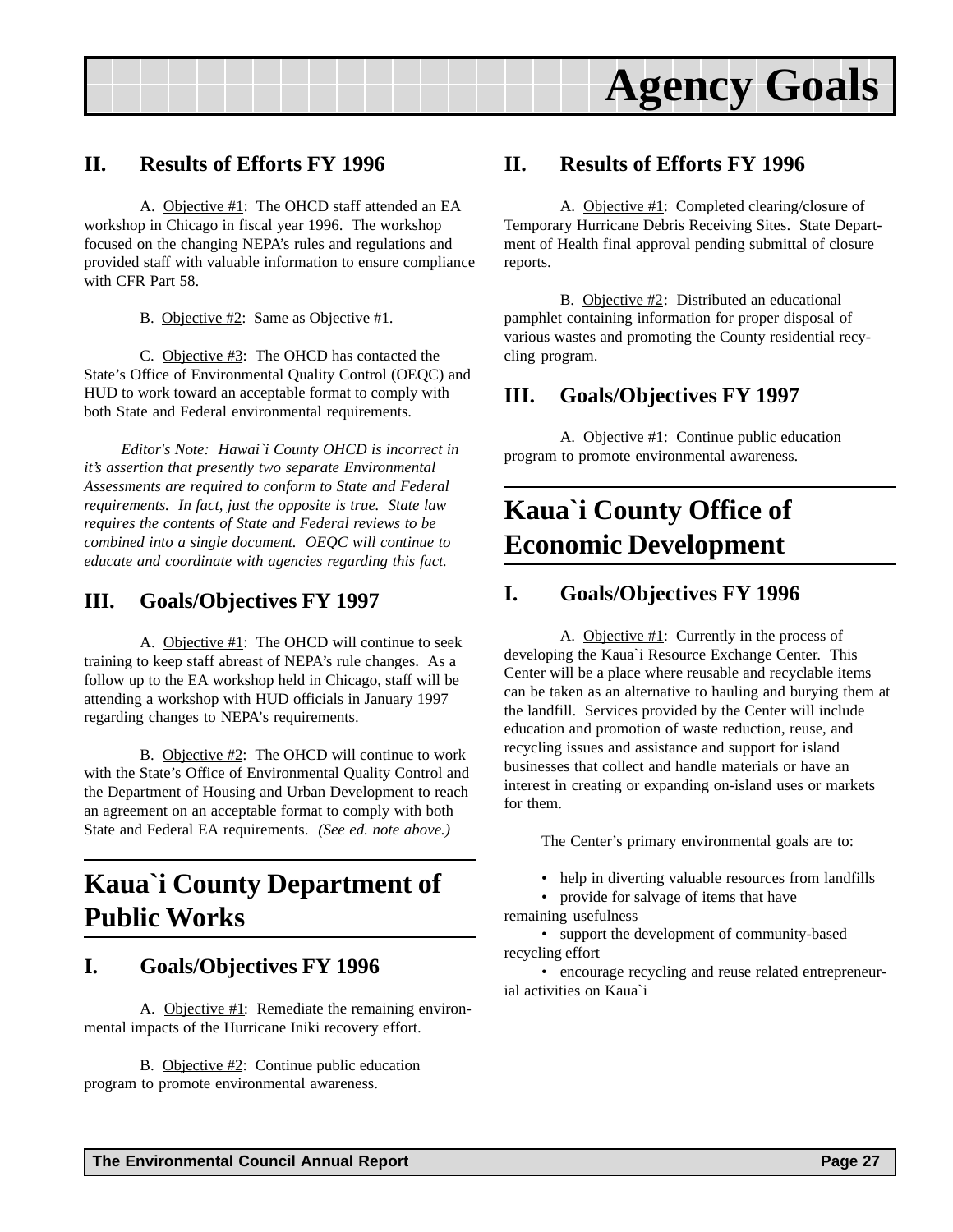### <span id="page-27-0"></span>**II. Results of Efforts FY 1996**

#### A. Objective #1:

• Grant funding from the U.S. Economic Development Administration of the Department of Commerce has committed to fully pay for the costs of facility design and construction.

• The Feasibility phase of the project was completed in 1995.

• Currently in the Phase II or Facility Design phase of the project.

### **III. Goals/Objectives FY 1997**

A. Objective #1: Facility construction

B. Objective #2: Contract an operator for the Center

C. Objective #3: Promote use of the facility

## **Maui County Department of Housing and Human Concerns**

No environmental goals/objectives.

### **Maui County Department of Parks and Recreation**

### **I. Goals/Objectives FY 1996**

A. Objective #1: To promote and monitor beautification of County property, including landscaping projects and maintenance of trees. Projected the planting of 600 trees.

#### **II. Results of Efforts FY 1996**

A. Objective #1: The promotion and monitoring of beautification of County property is an on-going effort. We have planted 731 trees.

### **III. Goals/Objectives for FY 1997**

A. Objective #1: To promote and monitor beautification of County property, including landscaping projects and maintenance of trees. Project that 200 additional street trees and 400 additional park trees be planted.

### **Maui County Planning Department**

### **I. Goals/Objectives for FY 1996**

A. Objective  $#1$ : To provide the expertise and staff to enforce the County's Special Management Area and Shoreline Area Regulations.

B. Objective #2: To ensure that projects reviewed are in conformance with County policies as expressed in the Maui General Plan and appropriate community plans.

C. Objective #3: To support the adoption of all pending community plans by providing timely updated information and revised proposals necessary for the County Council's review.

It should be noted that while some of this Department's goals and objectives are not identified as directly focused on the environment, their application results in direct review of environmental impacts and the creation of the County's environmental policy.

### **II. Results of Efforts FY 1996**

A. Objective #1: In fiscal year 1996, the Planning Department reviewed 241 applications for Special Management Area permits. Of these, 184 were minor permits which are reviewed administratively. The other 57 were publicly reviewed before one of Maui County's planning commissions.

B. Objective #2: In fiscal year 1996, the Planning Department reviewed 79 discretionary applications for conformance with County environmental policies as expressed the in Maui General Plan and appropriate community plans. These applications include:

- 5 State District Boundary Amendments
- 24 State Special Use Permits
- 14 Changes in Zoning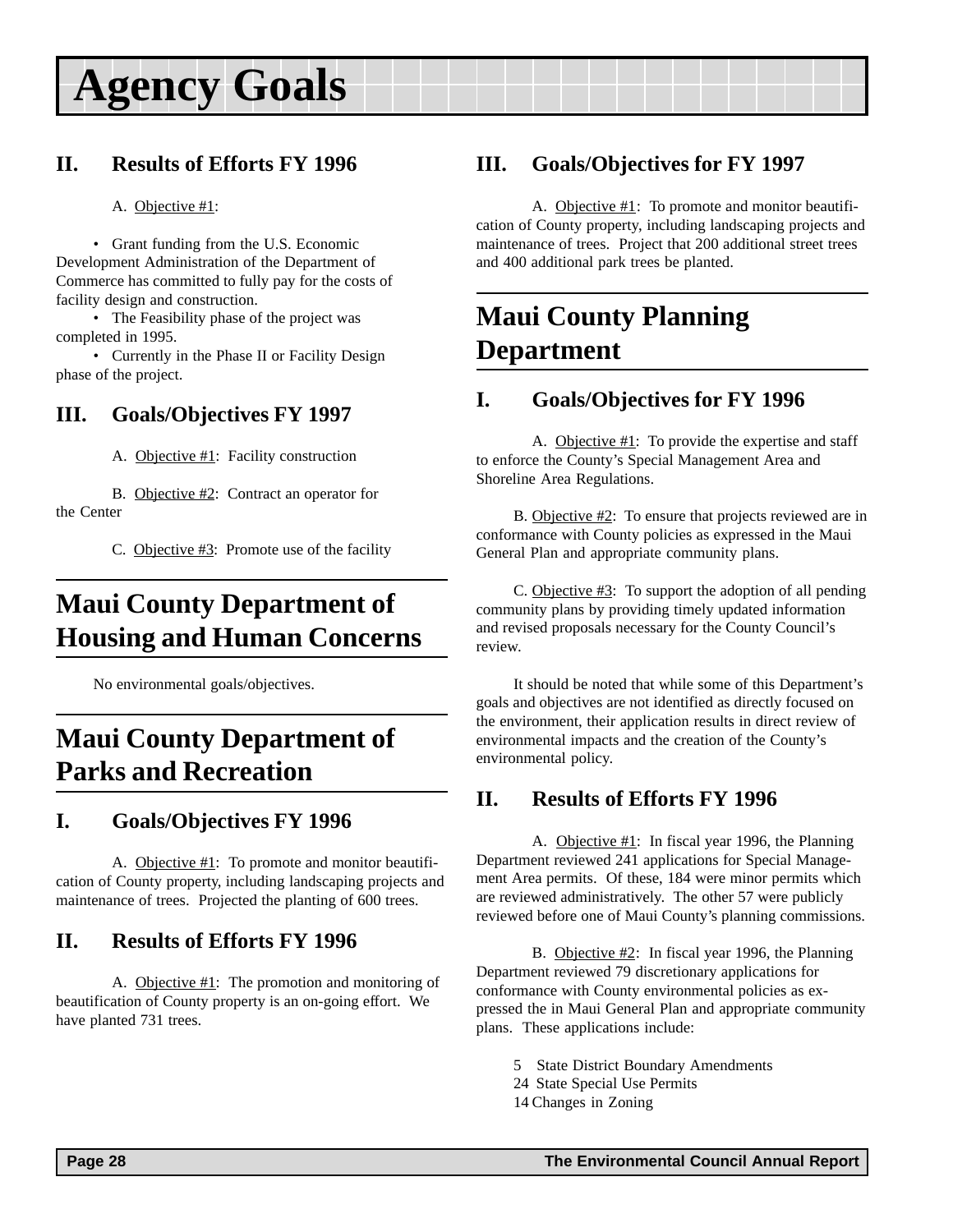<span id="page-28-0"></span>

- 6 Project District Reviews
- 4 Community Plan Amendments
- 3 Conditional Use Permits
- 2 County Special Use Permits
- 9 Shoreline Setback Approvals
- 4 Administrative Shoreline Setback Approvals
- 5 Environmental Assessments

C. Objective  $\#3$ : In fiscal year 1996, the Planning Department supported the revision and adoption of the West Maui Community Plan, and the County Council's review of the Makawao-Pukalani-Kula Community Plan through the Planning Committee phase of adoption. Community plans are policy documents which are intended to guide public and private actions. Each of these documents contains specific policies, objectives and implementing actions related to the environment.

#### **III. Goals/Objectives FY 1997**

This Department's environmental goals and objectives will not change for fiscal year 1997.

## **Maui County Department of Public Works and Waste Management**

#### **I. Goals/Objectives FY 1996**

A. Objective #1: Reduce sediment runoff into water bodies.

B. Objective #2: Develop and implement a wastewater reuse program.

C. Objective #3: Adopt a wastewater reuse ordinance to mandate the use of recycled water in areas with a reclaimed water system in place.

#### **II. Results of Efforts FY 1996**

A. Objective #1: The County solicited and received a federal grant of \$88,000 to revise our Soil Erosion and Sedimentation Control Ordinance taking into account the best possible practices to control erosion and sediment loss. We will also develop a training program to educate the public on the provisions of the ordinance.

B. Objective #2: We have actively pursued the expansion of our wastewater reuse program in South and West Maui. We have made great strides in South Maui with the following users coming on line in 1996: (a) Haleakala Ranch, (b) Dekalb Corn, (c) Kihei Fire Station, and (d) Kihei Public Library. Additionally, we are in final negotiations with AMFAC to irrigate 22 holes of their Ka`anapali golf course sometime in March 1997.

C. Objective #3: A wastewater reuse ordinance was adopted on November 18, 1996. This ordinance requires any commercial property within 100 feet of a reclaimed water system to connect to the County system. Any use of potable water or alternative water source without permission from the County would be in violation of this new ordinance.

#### **III. Goals/Objectives FY 1997**

A. Objective #1: Adopt the revised Soil Erosion and Sedimentation Control Ordinance and implement its provisions and training program.

B. Objective #2: Develop and implement a pretreatment program which will effectively manage and track commercial discharges into the County's wastewater collection system. Additionally, this program will have the enforcement authority to issue fines for properties that are in violation of the new pretreatment program.

C. Objective  $\#3$ : Continue to expand the wastewater reuse program by actively speaking with prospective reuse users both in the private and public sectors.

### **City & County of Honolulu Board of Water Supply**

#### **I. Goals/Objectives FY 1996**

A. Objective #1: Develop environmentally appropriate water system projects to ensure a safe and reliable supply for island residents.

B. Objective  $\#2$ : Encourage the Commission on Water Resource Management (CWRM) to develop an implementation schedule to set permanent in-stream flow standards which would resolve the uncertainty regarding surface water resources.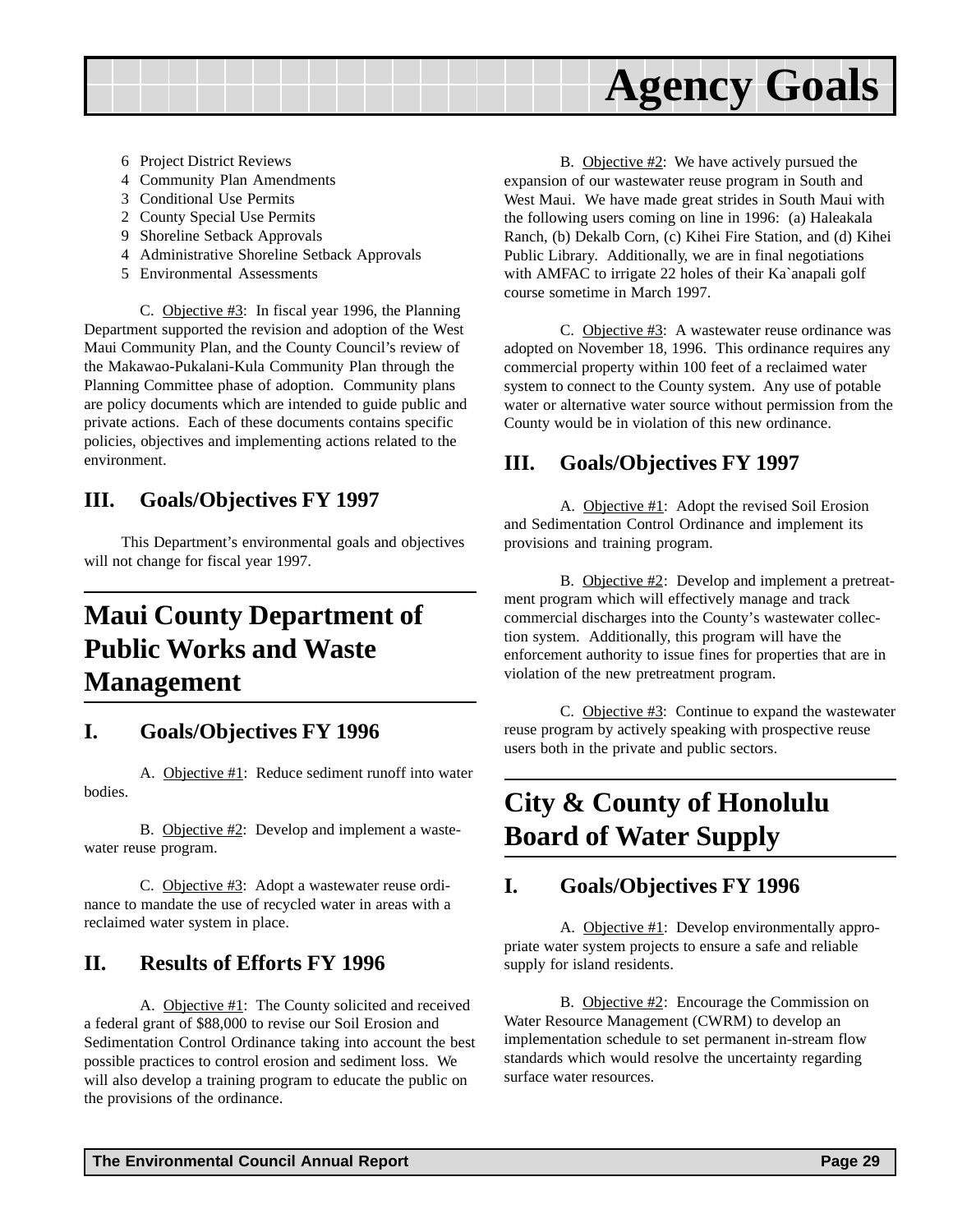<span id="page-29-0"></span>C. Objective #3: Increase personnel, agency cooperation, communication and action to make our environmental efforts more efficient and encompassing.

### **II. Results of Efforts FY 1996**

A. Objective #1: BWS projects have become more environmentally appropriate.

B. Objective #2: The CWRM has not made any recent progress to develop permanent in-stream flow standards.

C. Objective  $\#3$ : Due to budget constraints, personnel could not be increased, however, new computers have aided staff response time. Through streamlining our process, we will continue to address all pertinent environmental policies within current resources.

#### **III. Goals/Objectives FY 1997**

A. Objective #1: Continue to develop environmentally appropriate water system projects to ensure a safe and reliable supply for island residents.

B. Objective #2: Continue to encourage the CWRM to set permanent in-stream flow standards to resolve the uncertainty regarding surface water resources.

C. Objective  $\#3$ : Formulate, in conjunction with the City's Department of Wastewater Management and Planning Department, an integrated water resources plan to address all of O`ahu's water resources: groundwater, surface water, reclaimed effluent and storm water.

## **City & County of Honolulu Building Department**

#### **I. Goals/Objectives FY 1996**

A. Objective #1: Comply with Environmental Impact Statement Rules, Hawai`i Administrative Rules, Title 11, Department of Health, Chapter 200.

B. Objective #2: Comply with environmental programs that directly affect construction activities.

C. Objective #3: Comply with environmental requirements in our maintenance and operations activities.

#### **II. Results of Efforts FY 1996**

A. Objective #1: During the past year, our planning and engineering efforts were involved in 13 projects for which environmental assessments were accomplished or are in progress.

B. Objective #2: The following types of programs have been addressed in our public building facility construction activities.

• Underground Storage Tank Program

• National Pollutant Discharge Elimination System (NPDES) Program

• Elimination of Chlorofluorocarbon (e.g. air conditioning refrigerant) Program

• Polychlorinated Biphenyls (PCB) Program (e.g. transformers, capacitors, lighting ballasts)

- Lead Paint Abatement/Removal Program
- Asbestos Abatement Program
- Indoor Air Quality Program
- Energy Conservation Program (e.g. Green Lights)

The Building Department, Safety Division, administers Ordinance No. 94-75 which provides for building energy efficiency standards in all new buildings and new construction in existing buildings.

C. Objective #3: Activities in this area include the proper storage and handling of hazardous materials which includes compliance with Material Safety Data Sheet Program and disposal of such materials as paints and chemicals, fluorescent lamps and ballasts. This area also includes our activities in the collection of paper waste in public facility offices for recycling purposes.

#### **III. Goals/Objectives FY 1997**

The Building Department will have the same Goals and Objectives as in FY 1996.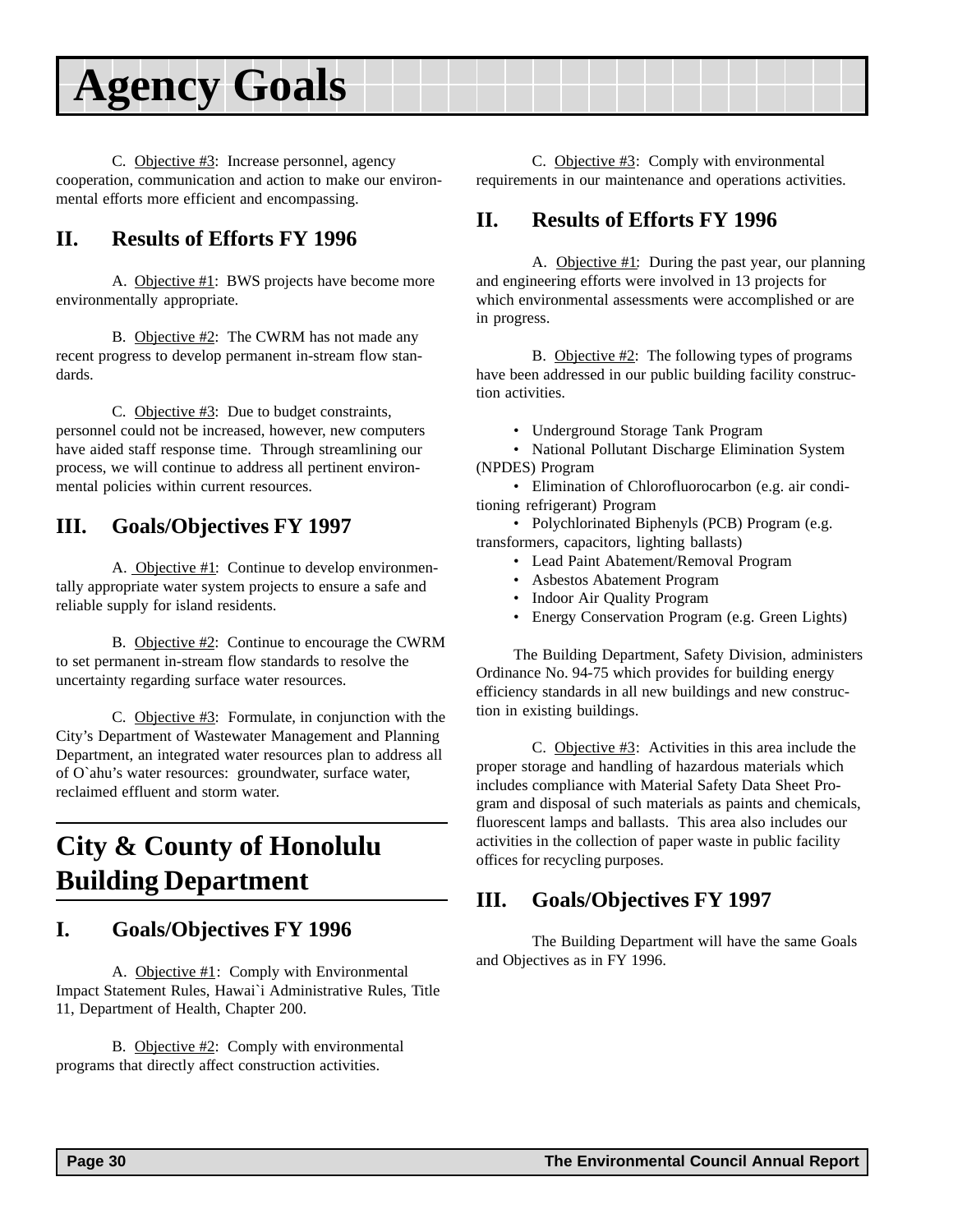## <span id="page-30-0"></span>**City & County of Honolulu Department of Land Utilization**

#### **I. Goals/Objectives FY 1996**

A. Objective #1: Seeks to improve the effectiveness of land use and development controls, and increase compliance with regulations in order to meet community social, environmental and economic priorities.

B. Objective #2: Other environmental goals are embodied in City Ordinances, Chapter 23, ROH related to shoreline setbacks, and Chapter 25, ROH related to the special management area. These laws generally call for preservation and protection of the coastal zone.

### **II. Results of Efforts FY 1996**

#### A. Objective #1:

• Adoption of the Waikiki Special District amendments by the City Council to assist in the revitalization of Waikiki.

• Correction of violations through implementation of 1993 legislation which allows fines to be attached to zoning violations.

B. Objective #2:

• Development in the special management area and shoreline setback is regulated by permits and conditions which are designed to minimize impacts to coastal resources.

• In FY 1995-1996, a total of 65 special management area use permits and 9 shoreline setback variances were granted.

### **III. Goals/Objectives FY 1997**

A. Objective #1: We are continuing to administer these laws during the current fiscal year. We have also begun to work with the State Department of Land and Natural Resources to help formulate a system of erosion management aimed at protecting beaches from erosion. This may be a long-term project which could require changes to existing laws to implement.

B. Objective #2: We hope to confirm or redefine our role in area-wide beach erosion issues with respect to

specific problem areas on O`ahu. Our Department is currently exploring area-wide solutions in three geographic areas. These appear to be long-term efforts.

## **City & County of Honolulu Department of Parks & Recreation**

### **I. Goals/Objectives FY 1996**

A. Objective #1: Environmental/microclimate enhancement

B. Objective #2: Recycle and use recycled materials

#### **II. Results of Efforts FY 1996**

A. Objective  $#1$ : We are responsible for street trees and beautification of park lands and traffic islands. This reduces solar radiation and purifies the air within the hardsurfaced urban environment, increases habitats for birds and other wildlife, and improves groundwater recharge. We also increasingly use native Hawaiian/indigenous trees and plants and xeriscape practices.

B. Objective #2: We specify playground equipment using recycled plastics, metals, rubber, etc.; recycle metals and use green waste from tree trimming; use mulch as a soil amendment and ground cover to conserve plants' moisture; and operate a tree bank to collect trees being removed and dispense them to areas needing planting.

### **III. Goals/Objectives FY 1997**

Parks and Recreation will have the same goals and objectives as in FY 1996.

## **City & County of Honolulu Department of Public Works**

#### **I. Goals/Objectives FY 1996**

A. Objective #1: To comply with stormwater National Pollutant Discharge Elimination System (NPDES) permit requirements.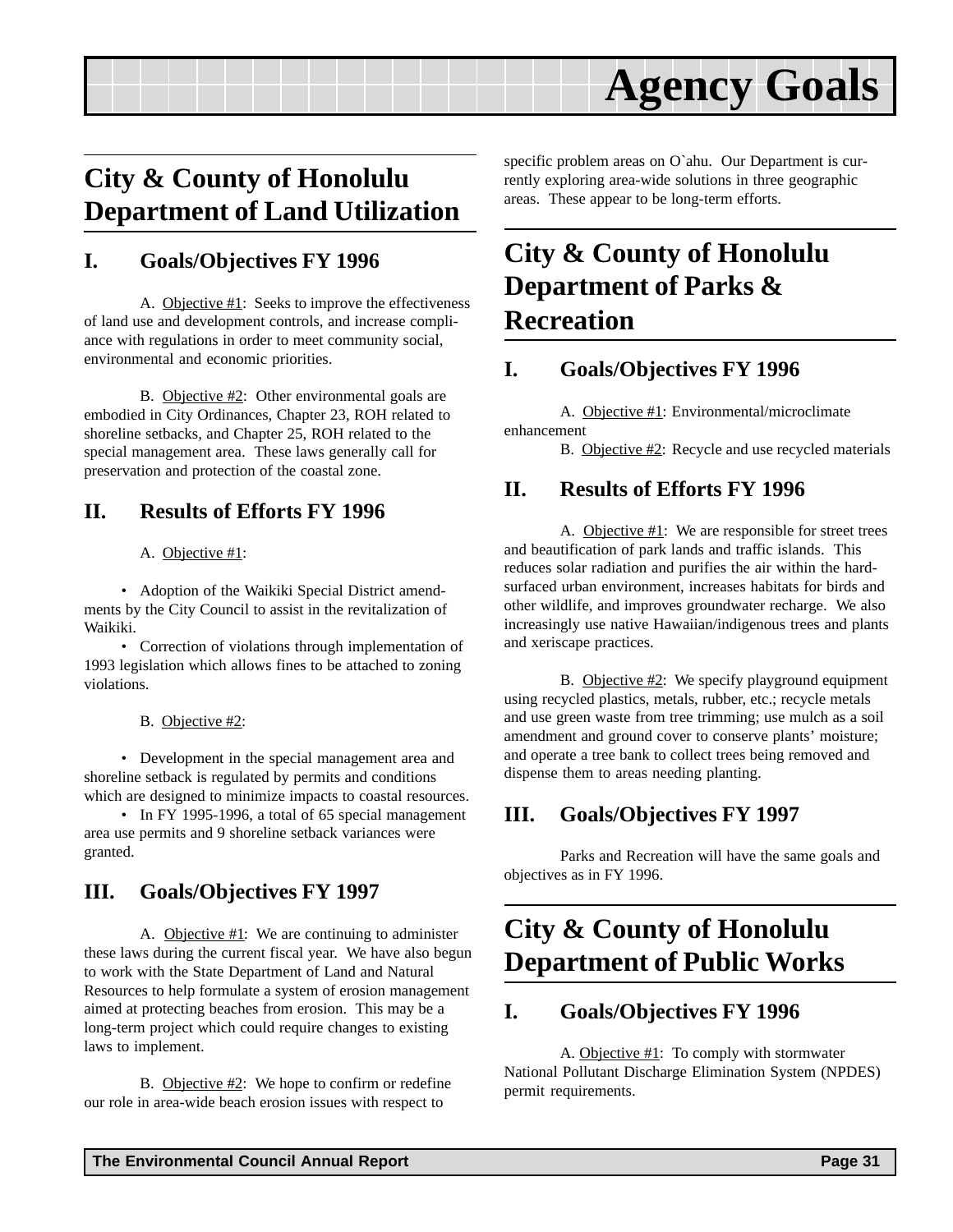<span id="page-31-0"></span>B. Objective #2: To promote public awareness and participation in non-point source pollution prevention programs.

C. Objective #3: To coordinate interagency efforts and actions related to environmental protection.

### **II. Results of Efforts FY 1996**

A. Objective #1: Developed administrative procedures and policies in regulating stormwater discharge activities; conducted field investigations and cited illegal discharge of non-storm water; established stormwater monitoring stations; and implemented public education programs.

B. Objective #2: Developed video tapes, refrigerator magnets, door hangers, billboards and brochures related to prevention of non-point source pollution. Disseminated education materials to school students, community groups and general public to promote public awareness; launched "Adopt-A-Stream", "Storm Drain Stenciling", and recycle programs to encourage citizen participation in pollutant control and reduction.

C. Objective #3: Served as a member in various task force and advisory committees to provide input on proposed rules and regulations, administrative policies, technical assistance related to environmental activities, e.g. Kailua Bay Advisory Council, Ala Wai Canal Watershed Steering Committee, Interagency Water Quality Training Committee and Stormwater Dewatering Committee, just to name a few.

### **III. Goals/Objectives FY 1997**

Public Works will have the same Goals and Objectives as in FY 1996.

## **City & County of Honolulu Department of Transportation Services**

#### **I. Goals/Objectives FY 1996**

A. Objective #1: Evaluate the social, economic, and environmental impact of additions to the transportation system prior to construction.

#### **II. Results of Efforts FY 1996**

A. Objective #1: Reviewed, coordinated and processed approximately 40 environmental impact and assessment documents for regulatory compliance. Initiated planning and environmental impact assessment work on the North-South Road project in `Ewa.

B. Objective #2: Construction was completed for the Ke Ala Pupukea, Pearl Harbor, and Kapahulu Avenue Bikeways. The construction contract for the Kailua Area Bikeway project was awarded.

#### **III. Goals/Objectives FY 1997**

A. Objective #1: To improve the safe and efficient operation of City transportation and other facilities under the jurisdiction of the department.

B. Objective #2: To assess and improve use, convenience and safety of the City's transportation facilities.

C. Objective #3: To improve the overall operation of the City and County of Honolulu through the department's cooperative partnership with other government agencies and the private sector.

## **City & County of Honolulu Department of Wastewater Management**

#### **I. Goals/Objectives FY 1996**

A. Objective  $#1$ : To initiate the City's effluent reuse program.

B. Objective #2: To obtain our second 301(h) waiver permit for Sand Island WWTP that allows discharge of less than secondary treated effluent into the marine environment.

C. Objective  $\#3$ : To complete ultraviolet disinfection study at Kailua Regional WWTP.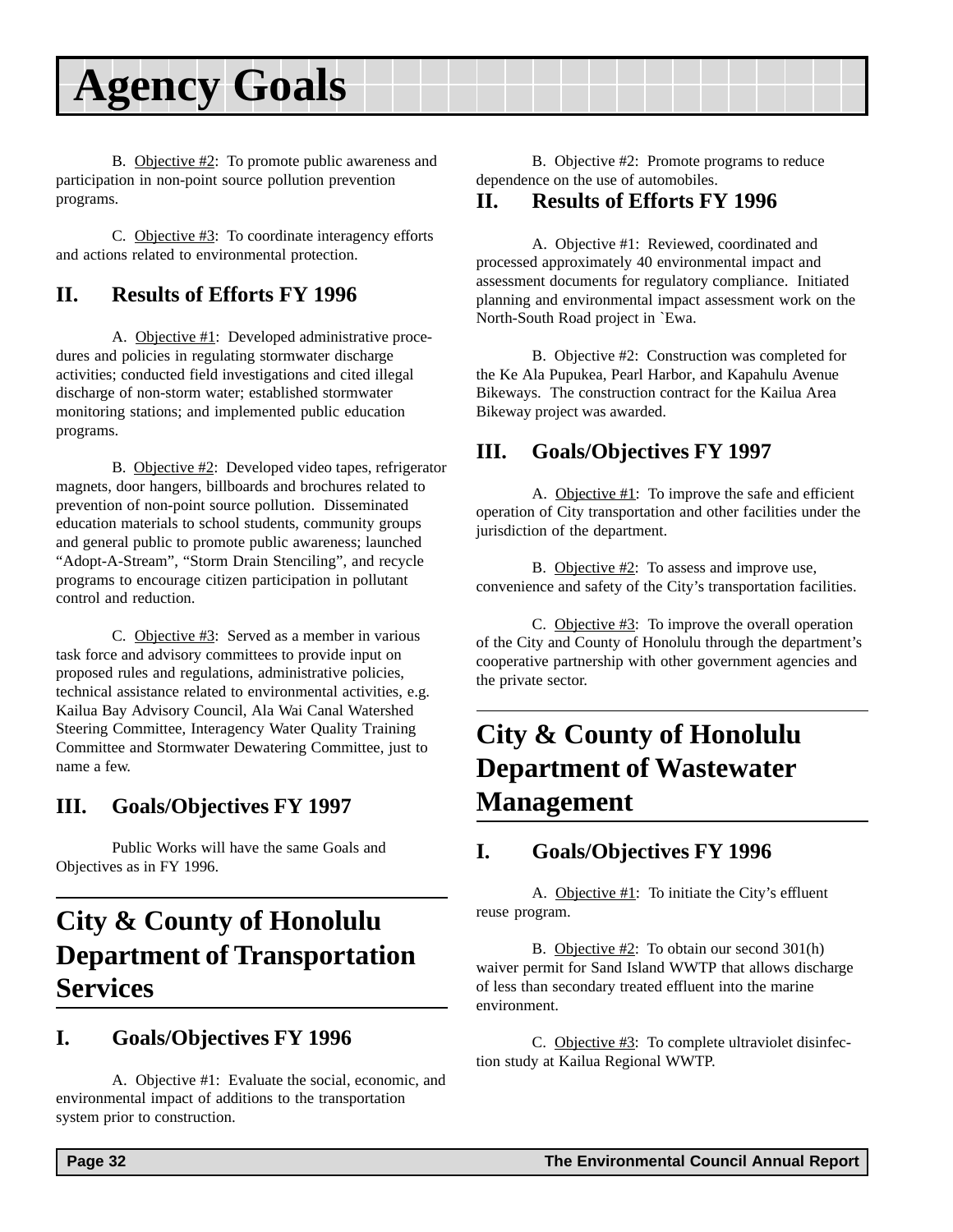

#### <span id="page-32-0"></span>**II. Results of Efforts FY 1996**

A. Objective #1: We currently have constructed a secondary facility called the `Ewa Water Reclamation Facility located on the Honouliuli Wastewater Treatment Plant. The facility is undergoing certification procedures anticipated to last roughly a year. Once completed we can provide up to 13 mgd of R-3 water. Plans are also underway to provide additional processes so that R-1 and R-2 water can be available. Finally, the City is actively pursuing agreements with potential users of reclaimed water.

B. Objective #2: Many questions have been asked by EPA regarding our application. Several letters have been sent responding to these questions. Most of the questions are clarification in nature and are not anticipated to hold up the permitting process. We understand a draft permit will be available for review early next year. We are also anticipating a closer relationship with other agencies and organization so that we can address their concerns.

C. Objective #3: A study was initiated to study the application of UV on secondary treated effluent. A report is approaching its final version was sent to the City and is being reviewed by four panelists. We anticipate the review process to end on December 31, 1996. Upon receiving their comments, we will incorporate the changes and should complete the study by mid/end January 1997.

#### **III. Goals/Objectives FY 1997**

A. Objective #1: Obtain agreements with several users of effluent reuse water.

B. Objective #2: Treatment and discharge of primary effluent under a new 301(h) waiver permit for the Sand Island WWTP. Also, obtain 301(h) waiver permit for the Honouliuli WWTP.

C. Objective #3: If the consensus of UV application at Kailua Regional WWTP is unanimous and if the City concurs with this technology, positive efforts toward application of a UV disinfection system at the subject facility should move forward.

### **City & County of Honolulu Fire Department**

#### **I. Goals/Objectives FY 1996**

A. Objective #1: To establish a Departmental Recycling Program by providing receptacles to receive aluminum cans, paper waste and glass.

B. Objective #2: To purchase and issue biodegradable supplies to the stations.

C. Objective  $\#3$ : To design new stations that will address environmental and energy issues. Designs will incorporate energy saving devices such as solar panels, oil/ water separators and energy-efficient lighting sources.

#### **II. Results of Efforts FY 1996**

A. Objective #1: Recycling plan has been established. Meetings with the recycling coordinators will be scheduled in the immediate future.

B. Objective #2: Storekeepers have been purchasing recycled paper products and biodegradable products for use by Fire Department personnel.

C. Objective #3: Oil/water separators have been installed in the newly constructed fire stations, Kapolei and Aikahi Fire Stations. A wash rack has been constructed at the newly constructed Waipahu Maintenance Facility for use by the stations which do not have oil/water separators. This wash rack meets NPDES requirements.

#### **III. Goals/Objectives FY 1997**

A. Objective #1: Implement and monitor Departmental Recycling Program. Make changes based upon the evaluation of this program.

B. Objective #2: Continue to integrate energy-efficient appliances in the older, existing stations whenever possible. Coordinate with the Building Department to replace existing light fixtures with high efficient lamps.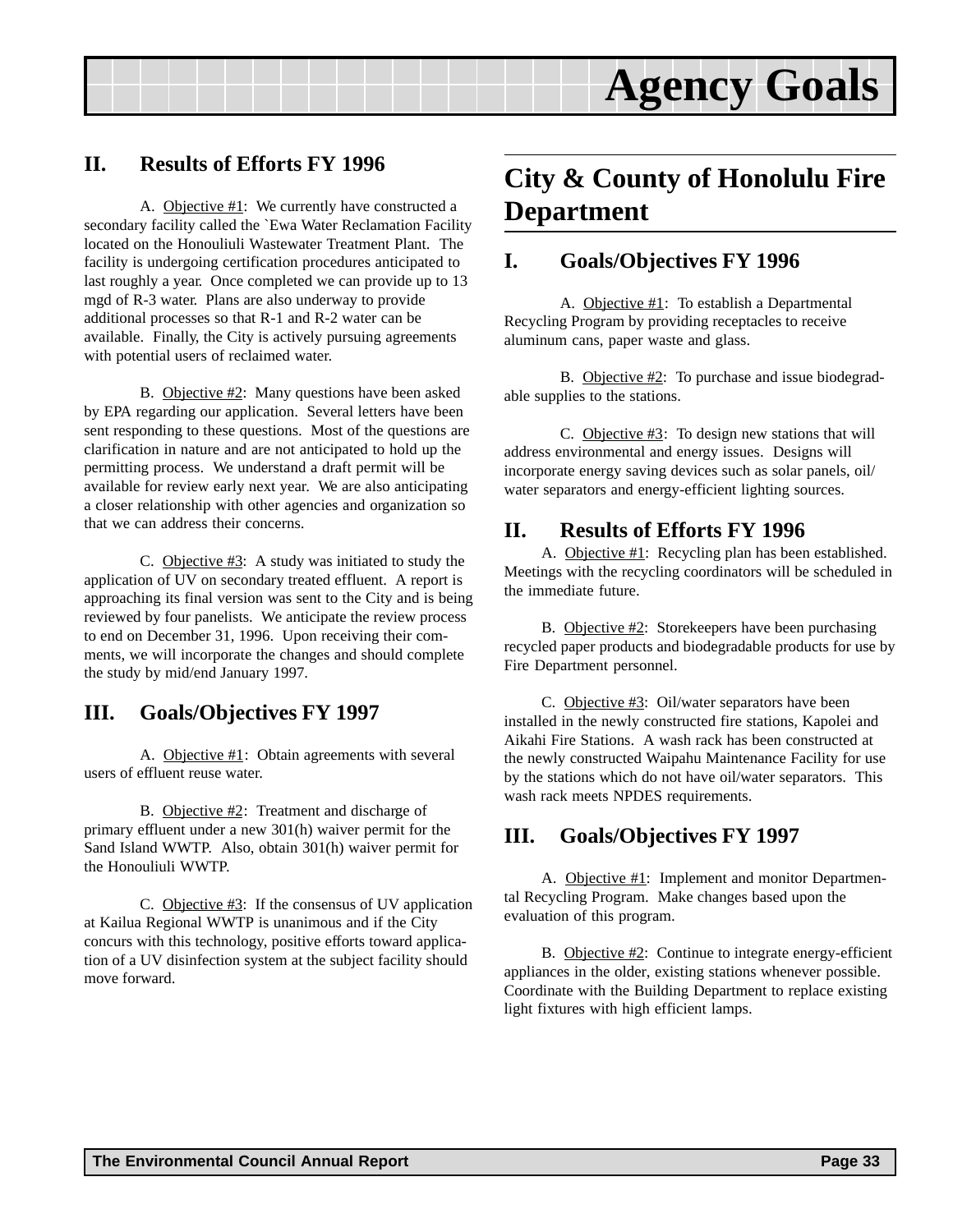### <span id="page-33-0"></span>**City & County of Honolulu O`ahu Civil Defense Agency**

### **I. Goals/Objectives FY 1996**

None

### **II. Results of Efforts FY 1996**

Not applicable

### **III. Goals/Objectives FY 1997**

A. Objective #1: Each of the nine employees of the agency will be able to describe, in general terms, the purpose of the State Environmental Policy articulated in Chapter 344 of the Hawai`i Revised Statutes.

B. Objective #2: Civil Defense volunteers (approximately 200) will be able to describe, in general terms, the purpose of the State Environmental Policy articulated in Chapter 344 of the Hawai`i Revised Statutes.

C. Objective #3: The agency will identify additional applicable environmental goals/objectives for the Fiscal Year 1998.

### **City & County of Honolulu Public Transit Authority**

### **I. Goals/Objectives FY 1996**

A. Objective #1: To conduct environmental site assessments of the Halawa and Middle Street Bus facilities (especially the existing underground storage tanks), and the four Park and Ride facilities (Hawai`i Kai, Village Park, Mililani Mauka, and the Wahiawa Armory).

B. Objective #2: To review compliance with applicable local, state, and federal regulations, and evaluate current hazardous material handling practices at the facilities.

C. Objective #3: To provide recommendations for the development and/or revision of operational policies and procedures as needed.

#### **II. Results of Efforts FY 1996**

A consultant was hired to help achieve the goals mentioned above. Environmental Guidance Documents are currently being reviewed by staff. The Environmental Guidance Document generally covers the gamut of environmental regulation pertinent to transit facilities.

### **III. Goals/Objectives FY 1997**

A. Objective #1: To plan for the upgrade of existing underground storage tanks in order to assure compliance with federal and state regulations.

B. Objective #2: To complete the Environmental Guidance Documents and close the consultant contract.

## **City & County of Honolulu Planning Department**

### **I. Goals/Objectives FY 1996**

A. Objective #1: To ensure compliance with environmental requirements by incorporating the environmental review process within the Development Plan Annual Amendment Review process.

B. Objective #2: To analyze proposed projects that may have potential impacts on the environment, and to provide objective information to decision makers.

### **II. Results of Efforts FY 1996**

A. Objective #1: During the 1996 Annual Amendment Review Process, the Planning Department processed and accepted 2 Final Environmental Impact Statements, and processed and issued 2 Finding of No Significant Impact determinations for proposed amendments which triggered the environmental review process.

B. Objective #2: The Planning Department reviewed and commented on 4 Pre-Environmental Assessments, 24 Draft Environmental Assessments, 4 Environmental Impact Statement Preparation Notices and 6 Draft Environmental Impact Statements.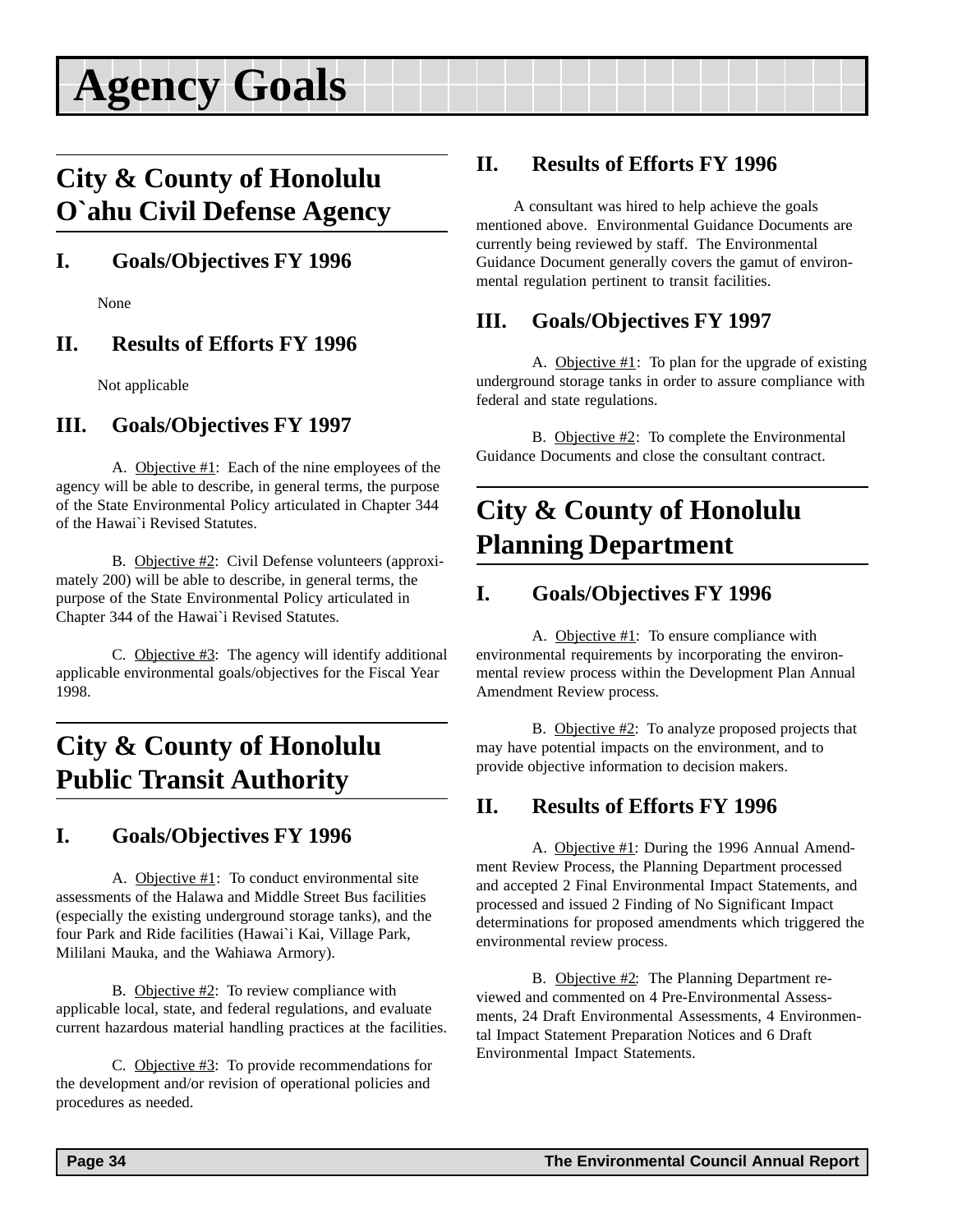

#### **III. Goals/Objectives FY 1997**

A. Objective  $#1$ : To ensure compliance with environmental requirements by continuing to incorporate the environmental review process within the Development Plan Annual Amendment Review process and to establish environmental policies, principles and guidelines in the Revised Development Plans.

B. Objective #2: To continue to analyze proposed projects that may have potential impacts on the environment, and to provide objective information to decision makers.

C. Objective #3: To incorporate principles of community sustainability and responsible natural resource and hazard management in the North Shore Development Plan Revision Program, targeted for completion in December 1997; the Waipahu Livable Communities Initiative, targeted for completion in the Fall of 1997; and the Wahiawa Urban Design Plan, targeted for completion in the Summer of 1997.

D. Objective #4: To integrate principles of visual and technical environmental quality in the development of the Wahiawa Urban Design Plan.

E. Objective #5: To seek and analyze information and new technologies that are applicable to our island environment.



#### *Editor's Note:*

*We would like to thank the many State and County agencies listed above for their assistance in compiling this report. The following agencies were surveyed but failed to submit any environmental goals and objectives.*

- *1. Hawaii County Department of Parks and Recreation*
- *2. Hawaii County Planning Department*
- *3. Kauai County Fire Department*
- *4. Kauai County Planning Department*
- *5. Maui County Department of Fire Control*
- *6. Maui County Department of Water Supply*
- *7. City and County of Honolulu Department of Housing and Community Development*
- *8. Office of Hawaiian Affairs*

*The following agencies submitted their survey forms too late to publish in this report. The completed surveys are available for public review at OEQC.*

- *1. State Department of Business, Economic Development and Tourism*
- *2. Kauai County Housing Agency*
- *3. Kauai County Department of Water*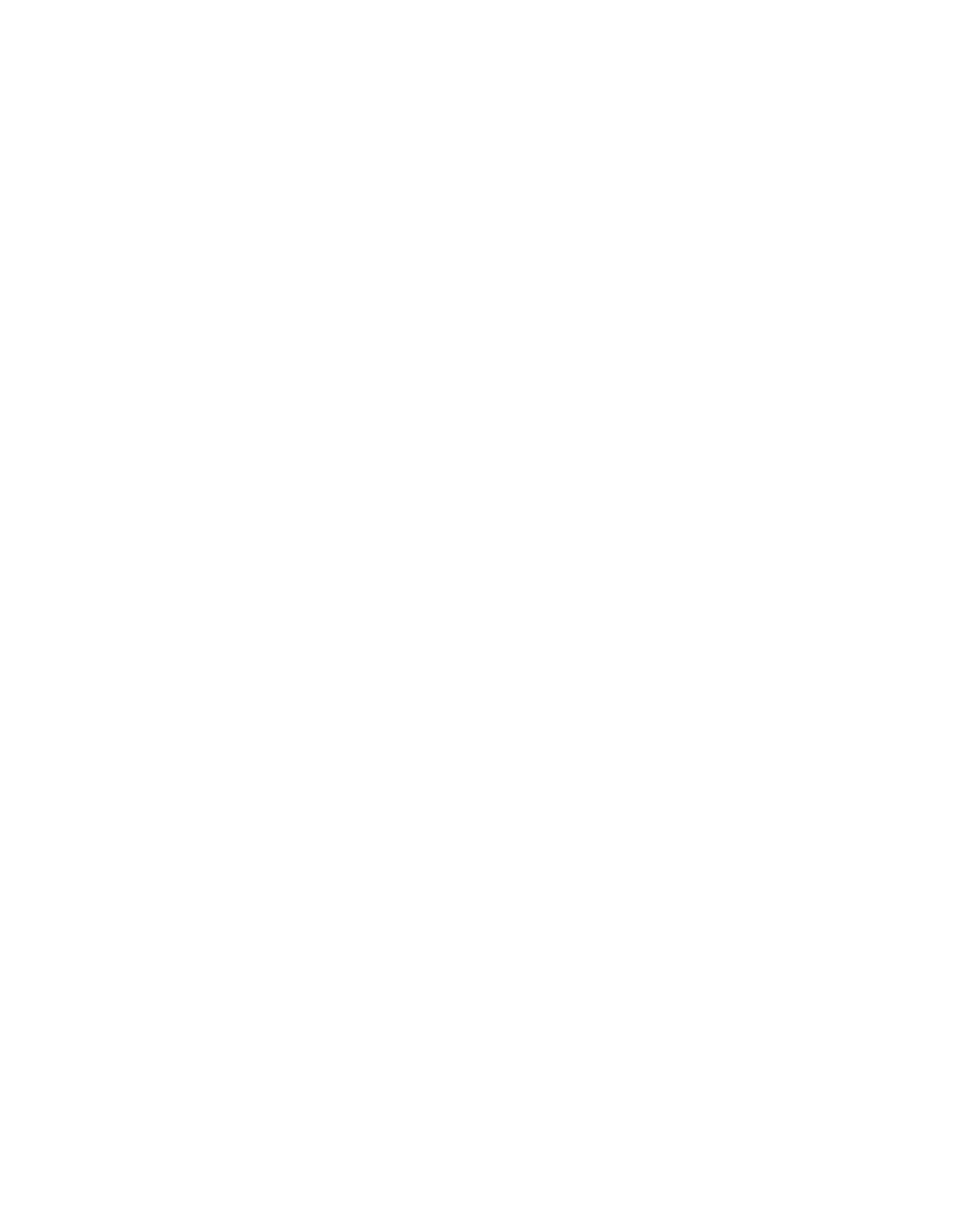# **Section III Environmental Indicators**

ach year, the Environmental Council collects data on important indicators of<br>the health of Hawaii's Natural Environment. These data are presented in tex<br>tables and graphs so that the public and policy makers can readily un the health of Hawaii's Natural Environment. These data are presented in text, tables and graphs so that the public and policy makers can readily understand the status of pollution and environmental decay in Hawaii today. The indicators provide the first comprehensive look - from water quality to endangered species - at the many faceted task of keeping Hawaii clean and healthy. Beyond just presenting the raw data, the Council for the first time is issuing a report card to the public. You will find in this section, as you did in school, a list of grades from A to F evaluating our efforts to protect what makes our part of the world so special.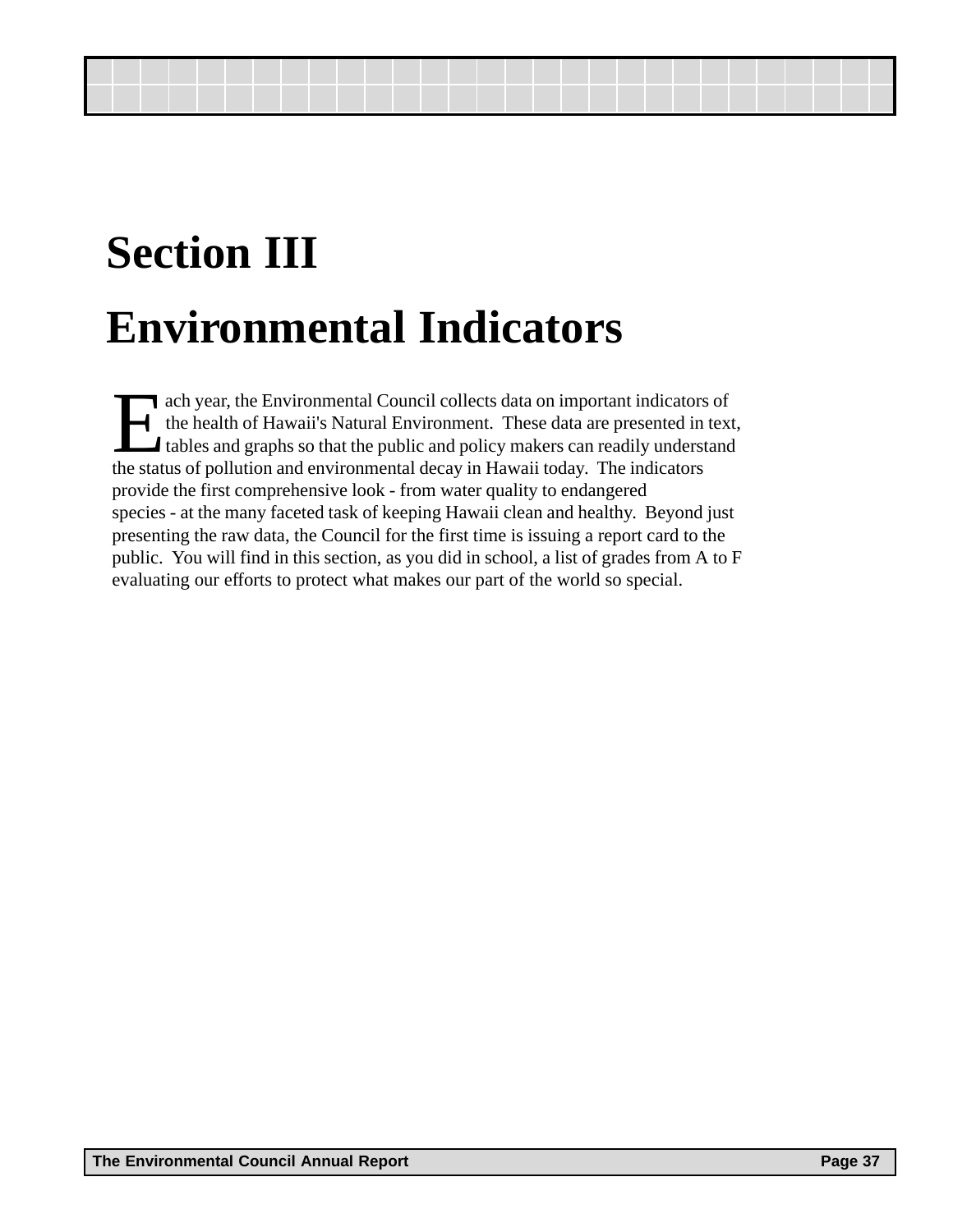# <span id="page-37-0"></span>**Environmental Program Funding**

### **1. State Environmental Expenditures**

Environmental protection is one of the 11 primary objectives of the state government. Programs within the environmental protection structure include: Department of Health (Environmental Management, Environmental Health Administration, and Office of Environmental Quality Control); Department of Land and Natural Resources (Forestry & Wildlife, Commission on Water Resources Management, Conservation and Resources Enforcement, Natural Area Reserves, Aquatic Resources, Mineral Resources, and Conservation District); and Department of Agriculture (Pesticides).

More funding to promote the goals of Hawaii's environmental programs will result in better overall state environmental quality. The portion of expenditures for environmental protection reflects the priority given towards environmental programs relative to other functions.

The table below shows the sum of money and the percentage of total state expenditures spent on environmental protection programs.

| Year        | Environmental<br><b>Expenditures in</b><br>FY 91 Dollars | % of State<br><b>Expenditures</b> |
|-------------|----------------------------------------------------------|-----------------------------------|
| <b>FY92</b> | \$27,825,000.00                                          | 0.76%                             |
| <b>FY93</b> | \$23,939,000.00                                          | 0.61%                             |
| <b>FY94</b> | \$23,976,000.00                                          | 0.55%                             |
| <b>FY95</b> | \$25,779,000.00                                          | 0.57%                             |
| <b>FY96</b> | \$51,691,000.00                                          | 1.25%                             |

|  | Table 1: State Expenditures on Environmental Protection Programs, FY 1992 to 1996. |  |  |
|--|------------------------------------------------------------------------------------|--|--|
|  |                                                                                    |  |  |

Source: The Variance Report, State of Hawaii, compiled by the Department of Budget and Finance. This report is prepared annually and submitted to the state legislature.

Note: Fiscal year 1996 figures include the Water Pollution Control Revolving Fund that was not shown in previous years and will continue to be shown in the future. In FY 1996, \$30 million was budgeted for the revolving fund.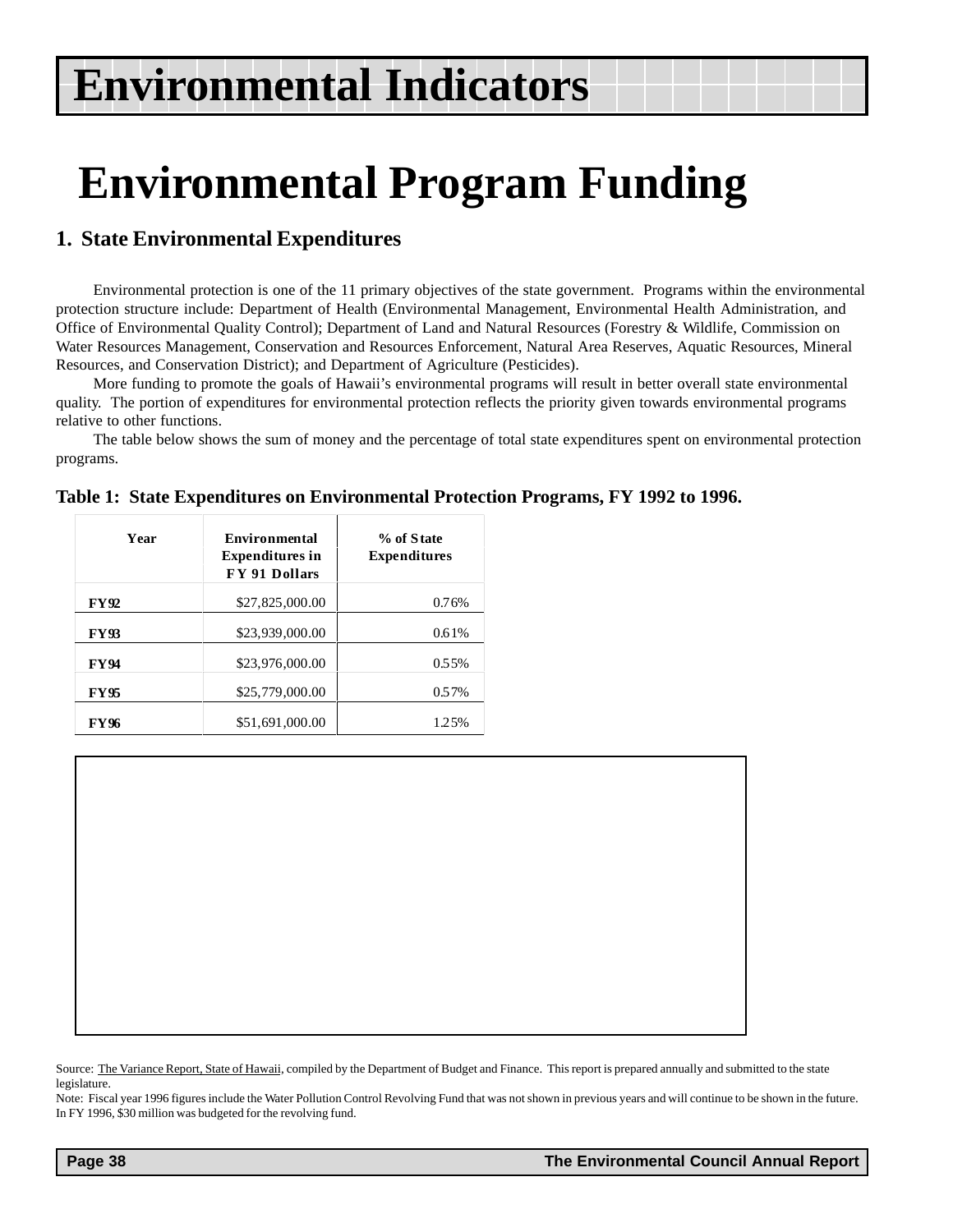## <span id="page-38-0"></span>**Water Use and Management**

### **2. Municipal Water Consumption**

Good drinking water is one of Hawaii's natural assets. The combination of a growing population and limited potable water resources is reducing the availability and quality of our drinking water.

The table below shows water consumption through the respective municipal (county) water distribution systems and water consumption per capita.

| County                                 | <b>FY92</b> | <b>FY93</b> | <b>FY 94</b> | <b>FY95</b> | <b>FY 96</b> |
|----------------------------------------|-------------|-------------|--------------|-------------|--------------|
| $\mathbf{H}$ onolulu (MG)              | 51,241      | 51,033      | 50,407       | 51,006      | 50,682       |
| Kauai (MG)                             | 4,453       | 4,056       | 4,149        | 4,114       | 4,206        |
| Hawaii (MG)                            | 8,024       | 7,937       | 7,999        | 8,378       | 8,363        |
| Maui(MG)                               | 10,399      | 10,312      | 11,177       | 11,494      | 11,477       |
| Total (MG)                             | 74,117      | 73,338      | 73,732       | 74,992      | 74,728       |
| State de facto<br>Population           | 1,274,559   | 1,269,289   | 1,265,341    | 1,287,309   | 1,294,506    |
| Per capita<br>Consumption<br>(Gallons) | 58,151      | 57,779      | 58,270       | 58,255      | 57,727       |

**Table 2: Municipal Water Consumption by County, Fiscal Years 1992 to 1996.**

Source: The State of Hawaii Data Book 1995 prepared by the Department of Business, Economic Development and Tourism; Honolulu Board of Water Supply; Hawaii County Department of Water Supply; Kauai Department of Water; and Maui Department of Water Supply.

Note: i) These figures include only municipal water supply. Military, private and plantation water systems are not included.

ii) Within the municipal distribution system, water is used for residential, agricultural, government, industrial and commercial use.

iii) The percentage of municipal water used for agricultural purposes varies by county. Honolulu - 3%, Hawaii - 9%, Maui - 11%, Kauai - not available. iv) MG = million gallons.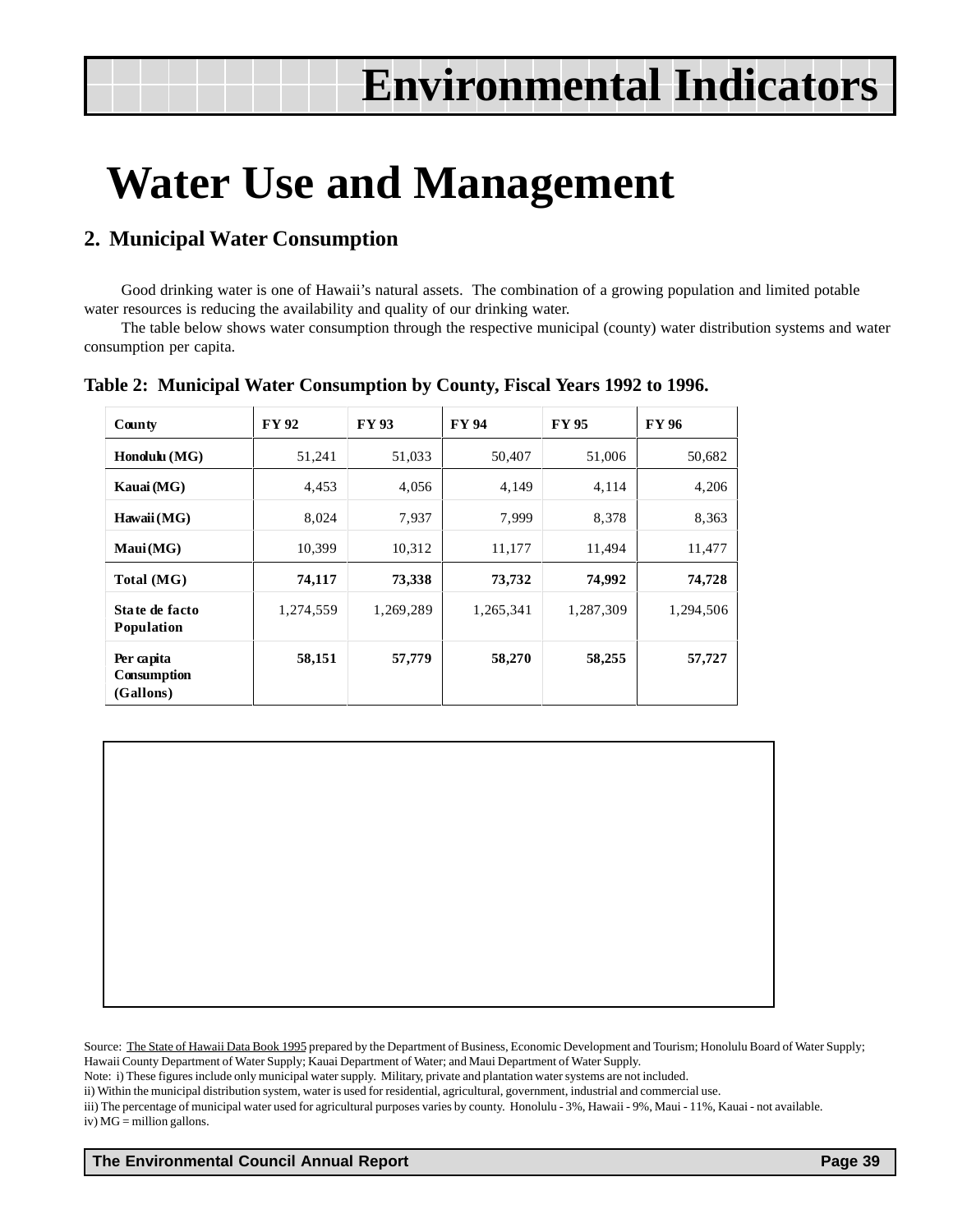### <span id="page-39-0"></span>**3. Municipal Wastewater Treatment and Reuse**

Promotion of wastewater management practices which protect, conserve and fully utilize water resources is vital for Hawaii. One way to achieve this objective is to use water reclaimed from wastewater treatment plants for irrigation. The table below shows how much wastewater was treated and reused at municipal (county) wastewater plants.

|              |                               | <b>FY 1995</b>        |                         | FY 1996                       |                       |                                |  |
|--------------|-------------------------------|-----------------------|-------------------------|-------------------------------|-----------------------|--------------------------------|--|
| County       | Wastewater<br>treated<br>(MG) | <b>Reused</b><br>(MG) | $\frac{0}{0}$<br>Reused | Wastewater<br>treated<br>(MG) | <b>Reused</b><br>(MG) | $\frac{0}{0}$<br><b>Reused</b> |  |
| Honolulu     | 43.174                        | 732                   | 1.7%                    | 41,403                        | 1,570                 | 3.8%                           |  |
| Maui         | 5.351                         | 638                   | 11.9%                   | 5.307                         | 725                   | 13.7%                          |  |
| Kauai        | 872                           | 571                   | 65.5%                   | 907                           | 568                   | 63.0%                          |  |
| Hawaii       | 1,772                         | $\mathbf{0}$          | 0%                      | 1,758                         | $\Omega$              | 0%                             |  |
| <b>Total</b> | 51,169                        | 1941                  | 3.8%                    | 49,375                        | 2,863                 | 58%                            |  |

#### **Table 3: Municipal Wastewater Treatment and Reuse by County, FY 1995 to 1996.**

Source: Honolulu Department of Wastewater Management, Maui Wastewater Reclamation Division, Kauai Division of Wastewater Management, and Hawaii County Department of Public Works.

Note: i) These data include only municipal wastewater treatment and reuse. Military and private treatment plants are not included.

ii) 100% (451 MG in FY 1996) of wastewater treated at the Lihue Wastewater Treatment Plant is sent to Kauai Lagoons Resort. Kauai Lagoons then manages the treated water between reuse for golf course irrigation and disposal by injection well. The county assumes that all of the treated water is reused.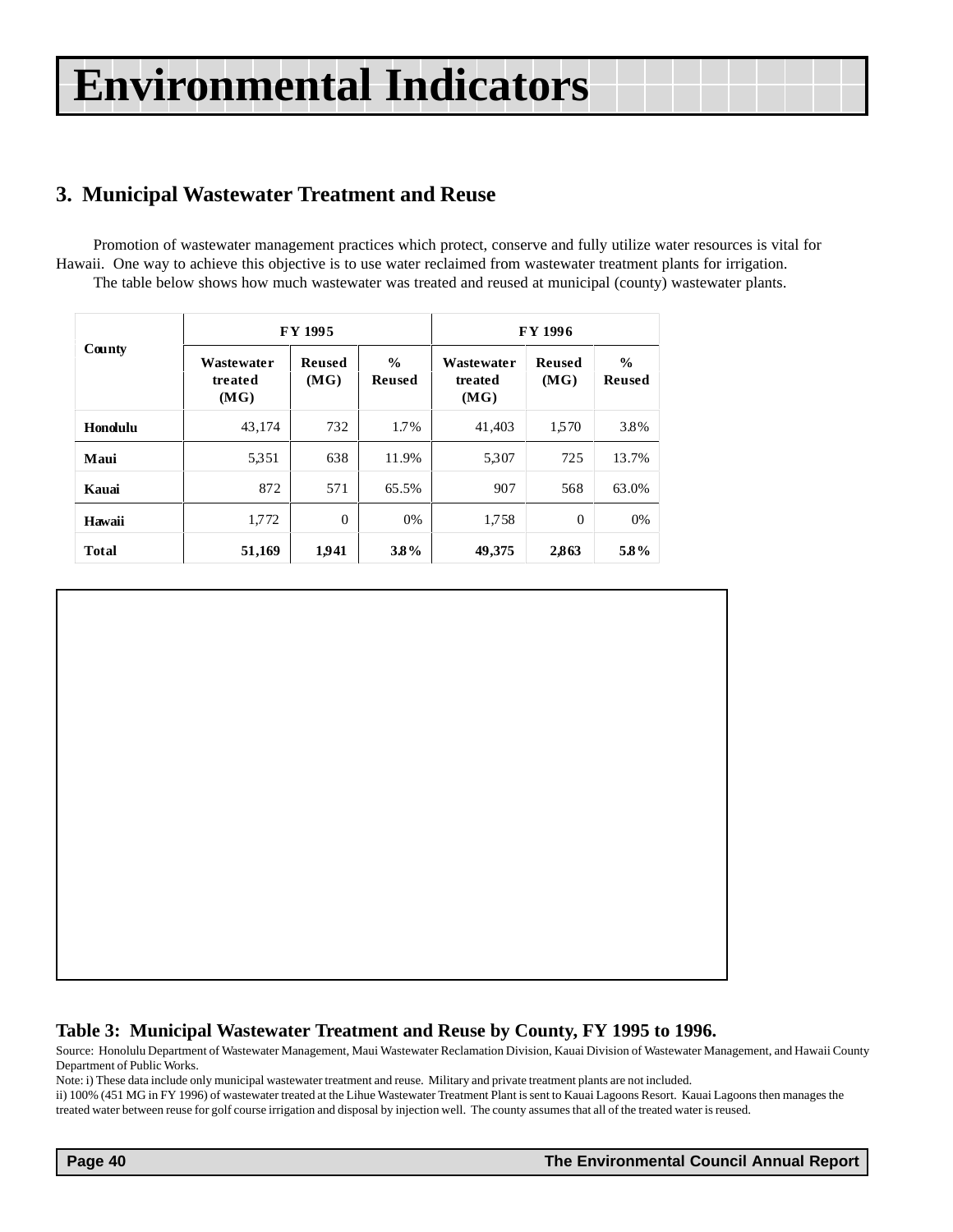## <span id="page-40-0"></span>**Solid Waste**

#### **4. Solid Waste Generation and Diversion**

Wise management of solid waste through programs of waste prevention, energy resource recovery, and recycling reduces human impact on the environment. Waste minimization, recycling and composting also reduce the amount of solid waste that we send to our landfills. It is the goal of the state to reduce the solid waste stream prior to disposal by 50% by January 1, 2000.

The following table shows the total amount of municipal solid waste generated and the amount recycled and composted.

| County       |                                                        | <b>FY 94</b>                                                            |                                                     | <b>FY95</b>                                                      | <b>FY96</b>                                            |                                                                         |  |
|--------------|--------------------------------------------------------|-------------------------------------------------------------------------|-----------------------------------------------------|------------------------------------------------------------------|--------------------------------------------------------|-------------------------------------------------------------------------|--|
|              | <b>Municipal</b><br><b>Solid</b><br>Waste<br>(in tons) | <b>Waste Diversion</b><br>(Recycling $\&$<br>Composting)<br><b>Rate</b> | <b>Municipal</b><br><b>Solid Waste</b><br>(in tons) | <b>Waste Diversion</b><br>(Recycling $\&$<br>Composting)<br>Rate | <b>Municipal</b><br><b>Solid</b><br>Waste<br>(in tons) | <b>Waste Diversion</b><br>(Recycling $\&$<br>Composting)<br><b>Rate</b> |  |
| Oahu         | 1,508,000                                              | 17.0%                                                                   | 1,561,000                                           | 21.0%                                                            | 1,667,000                                              | 24.0%                                                                   |  |
| Maui         | 193,000                                                | 24.0%                                                                   | 212,000                                             | 24.0%                                                            | 203,000                                                | 25.0%                                                                   |  |
| Kauai        | 92,000                                                 | 15.0%                                                                   | 90,000                                              | 22.0%                                                            | 81,000                                                 | 15.0%                                                                   |  |
| Hawaii       | 159,000                                                | 9.0%                                                                    | 160,000                                             | 7.0%                                                             | 181,000                                                | 17.5%                                                                   |  |
| <b>Total</b> | 1,952,000                                              | 17.0%                                                                   | 2,023,000                                           | $20.0\%$                                                         | 2,132,000                                              | $23.0\%$                                                                |  |

#### **Table 4: Solid Waste Generation and Diversion by County, Fiscal Years 1994 to 1996.**

Source: DOH, Office of Solid Waste Management Note: Mton = Million Tons

#### **5. Statewide Solid Waste Generation**

The table below shows the amount of solid waste generated in Hawaii for 1990, 1995 and the estimated figure for 2000. The amount of materials discarded into Hawaii's waste stream is expected to keep increasing.

| Year                             | 1990     | 1995     | 2000    |
|----------------------------------|----------|----------|---------|
| <b>Solid Waste</b><br>Generation | 1.2 Mton | 1.9 Mton | 23 Mton |

#### **Table 5: Statewide Solid Waste Generation, 1990 to 2000.**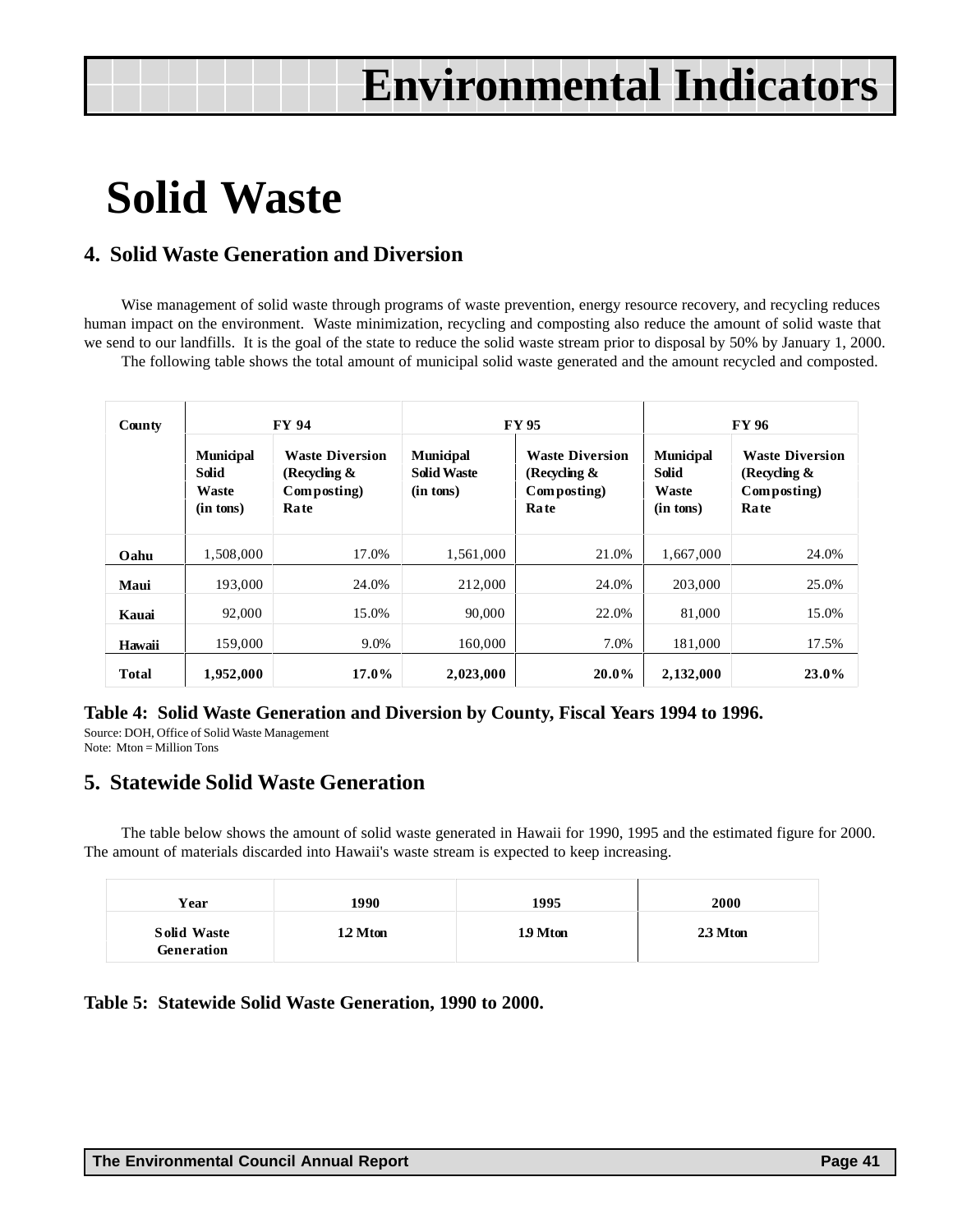<span id="page-41-0"></span>

Source: DOH, Office of Solid Waste Management Note: Mton = Million Tons

### **6. Municipal Solid Waste Landfill Capacity**

The table below shows how much longer county landfills can accept waste at its current disposal rate. Solid waste minimization and diversion is critical in Hawaii because at our present disposal rate, county landfills (except Hawaii County) will fill up in 10 years or less.

| County  | <b>Location</b>                          | <b>Landfill Life</b><br>Remaining |
|---------|------------------------------------------|-----------------------------------|
| Oahu    | Waimanalo Gulch, MS WLF                  | 4 years                           |
| Maui    | Central Maui, MSWLF all phases           | 4 years                           |
| Molokai | Naiwa, MS WLF                            | 10 years                          |
| Lanai   | Lanai, MS WLF                            | 3-5 years                         |
| Kauai   | Kekaha, MSWLF phase III                  | 2 years                           |
| Hawaii  | <b>Hilo MSWLF</b><br>West Ha waii MS WLF | 1 year<br>40 years                |

#### **Table 6: Solid Waste Landfill Life Remaining for Municipal Landfills in Hawaii.**

Source: DOH, Office of Solid Waste Management Note: MSWLF = Municipal Solid Waste Landfill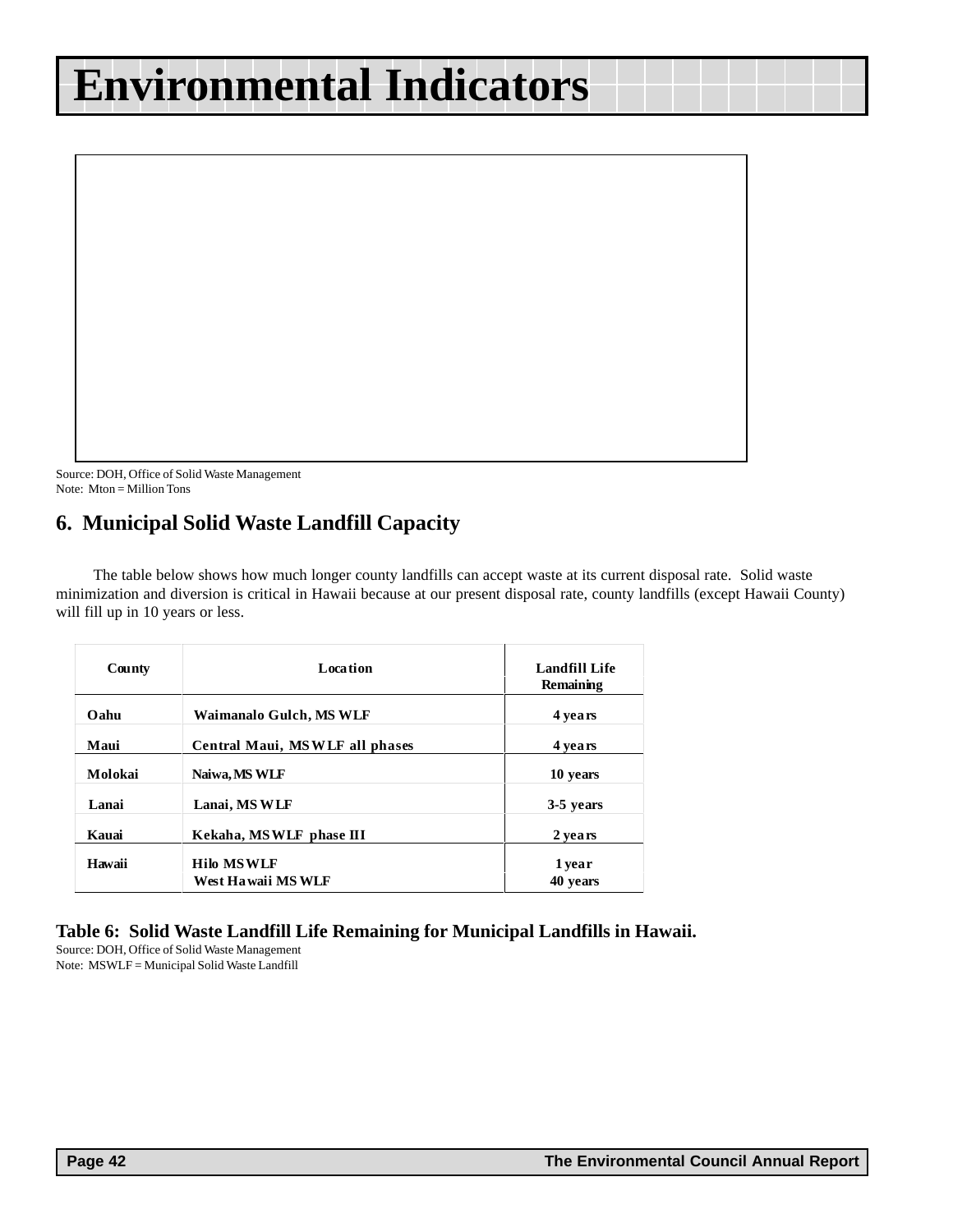# <span id="page-42-0"></span>**Air Quality**

#### **7. Registered Motor Vehicles in Hawaii**

Exhaust from motor vehicles emit many air pollutants, including Carbon Monoxide, Ozone and particulates. We breathe these toxic pollutants. Reducing the number of motor vehicles on our roads and improving emission control technology will improve air quality. We can help reduce air pollution by walking, biking or taking the bus instead of riding gas-powered cars.

The table below shows the total number of registered motor vehicles in Hawaii.

| Year                                                    | 1991    | 1992    | 1993    | 1994    | 1995    |
|---------------------------------------------------------|---------|---------|---------|---------|---------|
| Number of<br><b>Registered Motor</b><br><b>Vehicles</b> | 920,124 | 921,259 | 899,961 | 898,008 | 901,291 |

#### **Table 7: Number of Registered Motor Vehicles In Hawaii, 1991 to 1995.**

Source: City and County of Honolulu, Department of Finance, Motor Vehicles and Licensing Division. Note: i) Carbon Monoxide is a colorless, odorless and tasteless gas. ii) Ozone is a poisonous form of pure oxygen. It is pungent smelling and faintly bluish.

### **8. Air Quality in Honolulu**

Breathing polluted air can cause health problems ranging from difficulties in breathing to aggravation of asthma, to cancer and even death. Air pollution can also damage buildings and trees.

The table below shows measurements of total suspended particulates and sulfur oxides in Honolulu. The sampling was conducted on the roof of the State Department of Health Building, 1250 Punchbowl Street.

#### **Table 8: Air Quality Measurements in Downtown Honolulu, 1985 to 1995.**

| Year | <b>Measurement of</b><br><b>Total Suspended</b><br><b>Particulates</b> | <b>Measurement of</b><br><b>Sulfur Oxides</b> |
|------|------------------------------------------------------------------------|-----------------------------------------------|
| 1985 | 24                                                                     | $<$ 5                                         |
| 1986 | 25                                                                     | $<$ 5                                         |
| 1987 | 26                                                                     | $<$ 5                                         |
| 1988 | 26                                                                     | $<$ 5                                         |
| 1989 | 30                                                                     | $<$ 5                                         |
| 1990 | 30                                                                     | $<$ 5                                         |
| 1991 | 30                                                                     | $<$ 5                                         |
| 1992 | 28                                                                     | $<$ 5                                         |
| 1993 | 21                                                                     | $<$ 5                                         |
| 1994 | 21                                                                     | $<$ 5                                         |
| 1995 | 20                                                                     | $<$ 5                                         |

Source: Hawaii State Department of Health, Clean Air Branch, data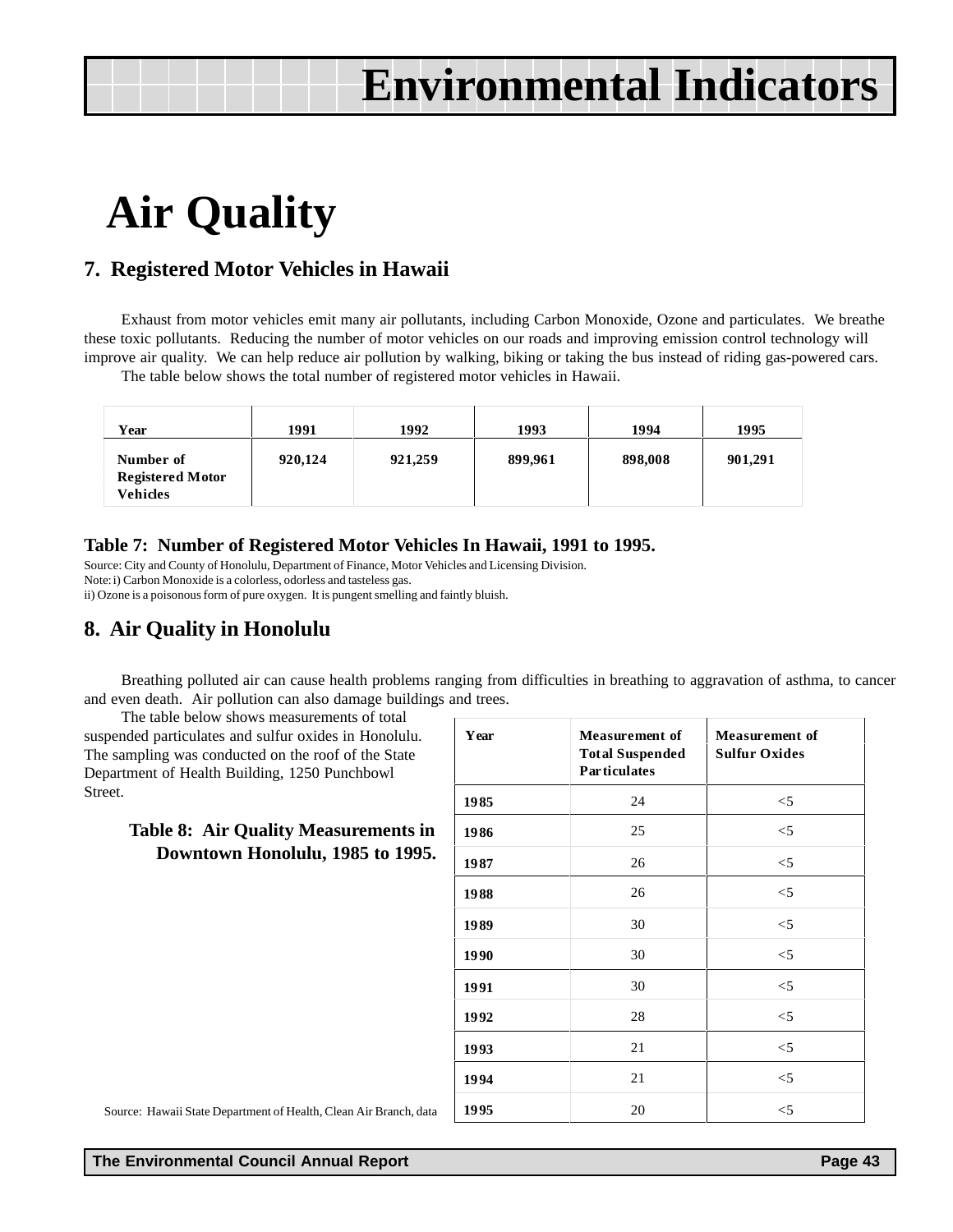supplied in July 1996.

<span id="page-43-0"></span>Note: i) The figures shown are the annual arithmetic mean, in micrograms per cubic meter, for total suspended particulates and sulfur oxides. ii) Particulates are tiny specks of soot, dust and unburned fuel in the air.

(iii) Sulfur dioxide is a colorless and irritating gas with a strong odor.

|                         |           |           | <b>PM10 Measurements</b> |           |           |            | <b>Sulfur Dioxide Measurements</b> |           |               |           |              |              |  |
|-------------------------|-----------|-----------|--------------------------|-----------|-----------|------------|------------------------------------|-----------|---------------|-----------|--------------|--------------|--|
|                         |           |           | Annual R ange            |           |           | Arithmetic |                                    |           | Annual R ange |           |              | Arithmetic   |  |
|                         |           | Minimum   |                          | Maximum   | Average   |            | Minimum                            |           | Maximum       |           | Average      |              |  |
| <b>Sampling Station</b> | 94        | 95        | 94                       | 95        | 94        | 95         | 94                                 | 95        | 94            | 95        | 94           | 95           |  |
| Oahu:<br>Kapolei        | 15        | 10        | 97                       | 78        | 31        | 24         | 0                                  | 0         | 13            | 21        | $\mathbf{1}$ | $\mathbf{2}$ |  |
| Makaiwa                 | <b>NA</b> | <b>NA</b> | <b>NA</b>                | <b>NA</b> | <b>NA</b> | <b>NA</b>  | <b>NA</b>                          | 0         | NA            | 15        | <b>NA</b>    | 3            |  |
| Pearl City              | 3         | 0         | 28                       | 56        | 15        | 14         | 0                                  | <b>NA</b> | <b>NA</b>     | <b>NA</b> | <b>NA</b>    | <b>NA</b>    |  |
| Wai manalo              | 11        | 8         | 30                       | 29        | 19        | 16         | <b>NA</b>                          | <b>NA</b> | <b>NA</b>     | <b>NA</b> | <b>NA</b>    | <b>NA</b>    |  |
| West B each             | 9         | 1         | 42                       | 46        | 17        | 16         | 0                                  | $\bf{0}$  | 11            | 16        | 1            | $\mathbf{2}$ |  |
| Kauai:<br>Lihue         | 14        | 8         | 32                       | 37        | 21        | 17         | <b>NA</b>                          | <b>NA</b> | <b>NA</b>     | <b>NA</b> | <b>NA</b>    | <b>NA</b>    |  |

#### **9. Air Quality at Various Locations**

The Department of Health has been monitoring ambient air quality for the state since 1957. At that time and up until 1971, there was only one monitoring site. Today, the air quality monitoring network has been expanded. The following table shows air quality data for six different locations.

#### **Table 9: Air Quality Measurements at Specified Locations Statewide, 1994 to 1995.**

Source: Hawaii State Department of Health, Clean Air Branch, data supplied in July 1996.

Note: i) The data, shown in micrograms per cubic meter, are obtained from 24-hour sampling at the specified locations. ii) PM10 = Particulate matter which is 10 microns or less in diameter.

## **Energy Use**

Hawaii depends on imported oil for about 92% of its energy. Energy production from fossil fuels is a major source of air pollutants. Additionally, petroleum shipping and handling pose risks to our fragile environment. Displacing petroleum fuels

| Year                                                         | 1990      | 1991      | 1992      | 1993      | 1994      | 1995      |
|--------------------------------------------------------------|-----------|-----------|-----------|-----------|-----------|-----------|
| <b>Total Electric</b><br><b>Energy Used</b><br>(Million KWH) | 9,566     | 9,610     | 10,104    | 10,219    | 10,341    | 10,563    |
| State de facto<br><b>Population</b>                          | 1,257,032 | 1,274,559 | 1,269,289 | 1,265,341 | 1,287,309 | 1,294,506 |
| Per capita<br><b>Electric Energy</b><br>Used (KWH)           | 7,610     | 7,540     | 7,960     | 8,076     | 8,033     | 8,160     |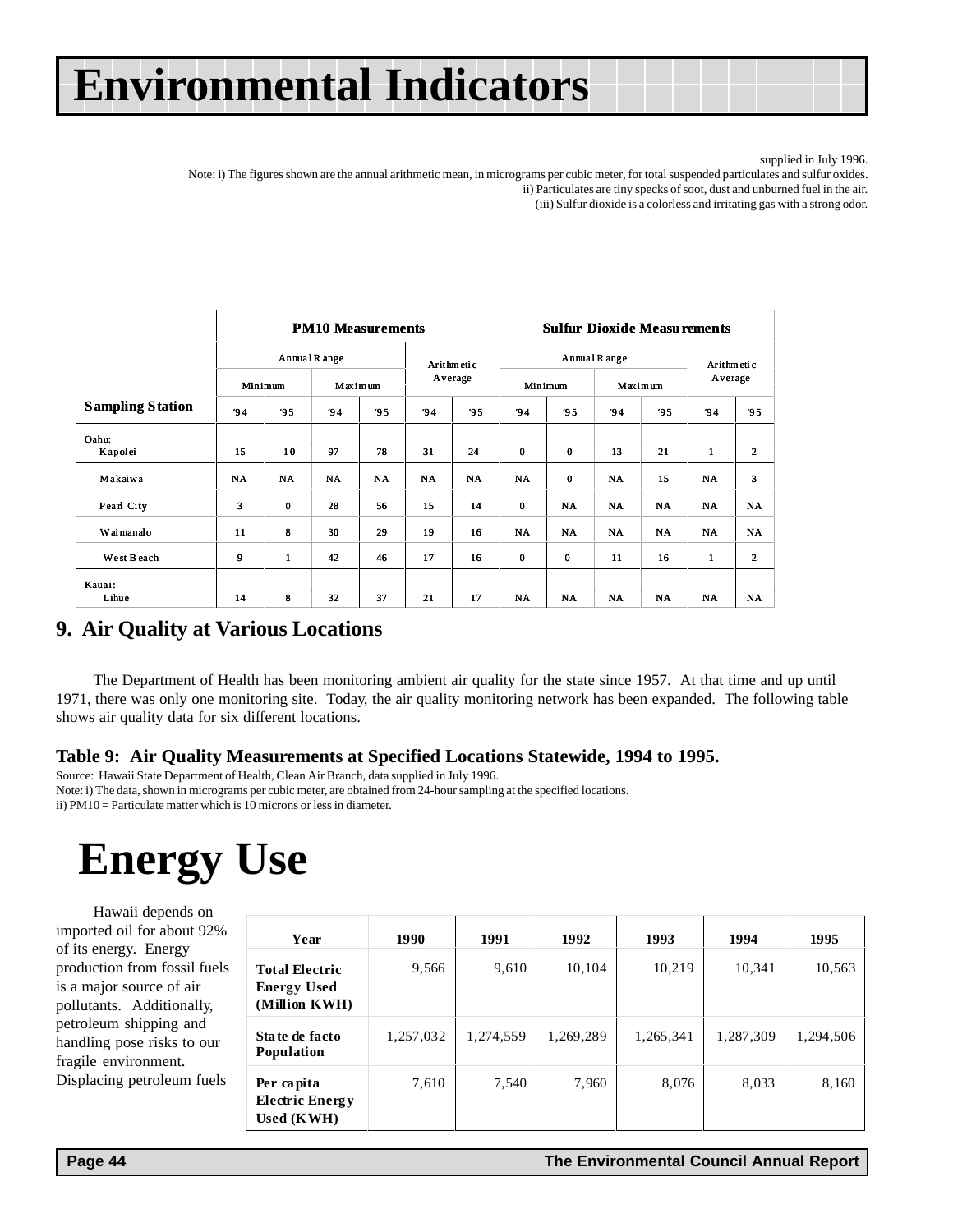<span id="page-44-0"></span>

with alternate or renewable forms of energy and improving energy efficiency will improve our environmental quality.

#### **10. Total Electric Energy Used**

We can help reduce per capita energy use by conserving energy and improving energy efficiency. A solar water heater can reduce water heating costs by 90%.

**Table 10:**

| <b>Resources</b>   | 1994                                                                 |         | 1995                                                                 |         |  |  |
|--------------------|----------------------------------------------------------------------|---------|----------------------------------------------------------------------|---------|--|--|
|                    | <b>Amount of Energy</b><br><b>Produced in Trillion</b><br><b>BTU</b> | Percent | <b>Amount of Energy</b><br><b>Produced in Trillion</b><br><b>BTU</b> | Percent |  |  |
| Petroleum          | 270.8                                                                | 86.6    | 271.7                                                                | 86.8    |  |  |
| <b>B</b> iomass    | 16.1                                                                 | 5.2     | 12.0                                                                 | 3.8     |  |  |
| Solar hot water    | 2.3                                                                  | 0.7     | 2.8                                                                  | 0.9     |  |  |
| Hydro-electric     | 1.5                                                                  | 0.5     | 1.6                                                                  | 0.3     |  |  |
| Coal               | 13.6                                                                 | 4.3     | 16.5                                                                 | 5.3     |  |  |
| Wind               | 0.2                                                                  | 0.1     | 0.2                                                                  | 0.1     |  |  |
| Geothermal         | 1.8                                                                  | 0.6     | 2.3                                                                  | 0.7     |  |  |
| <b>Solid Waste</b> | 6.2                                                                  | 2.0     | 6.3                                                                  | 2.0     |  |  |
| Total              | 313.0                                                                | 100.0   | 313.0                                                                | 100.0   |  |  |

 **Total Kilowatt Hours of Electric Energy Used in Hawaii, 1990-95.**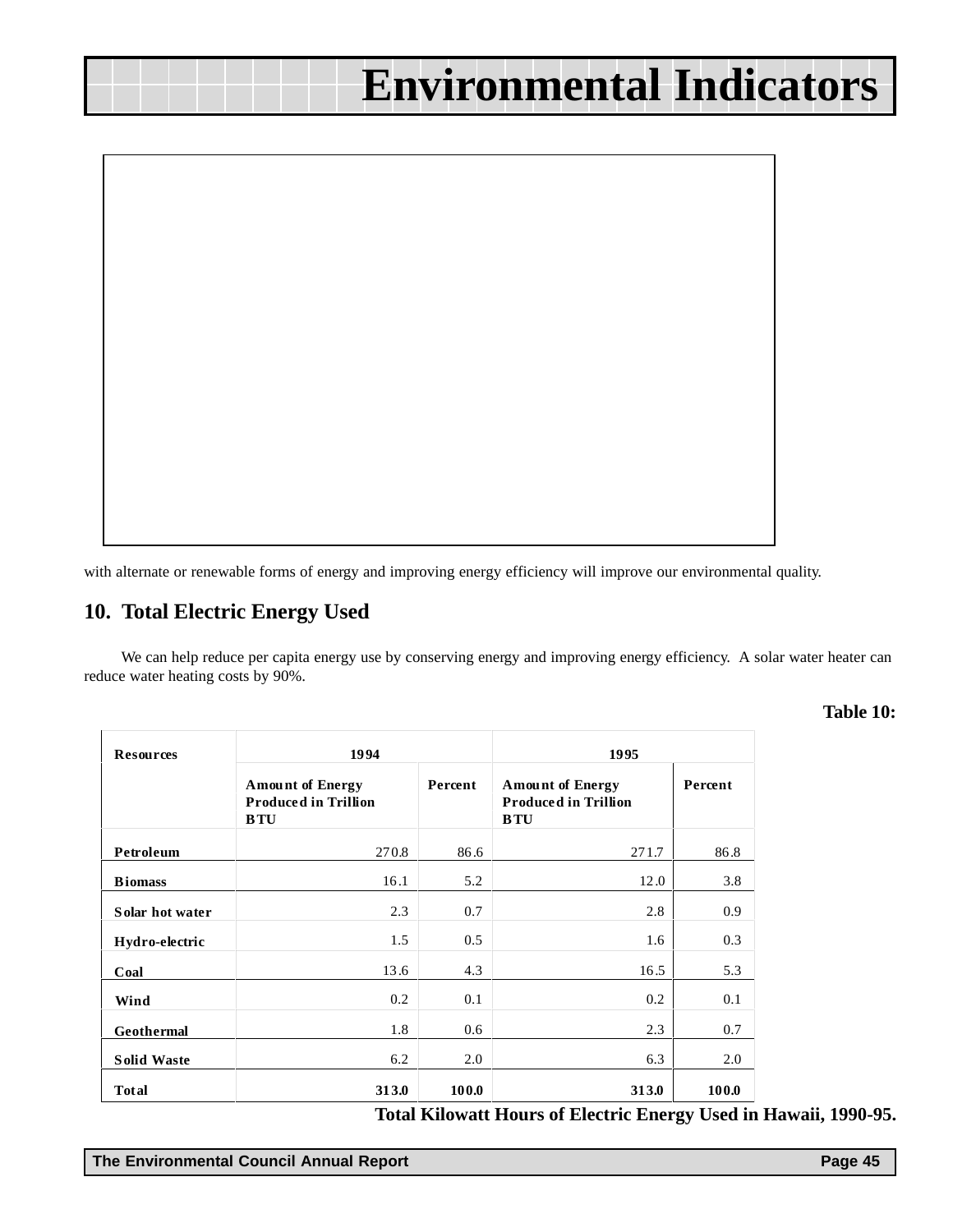Source: State DB EDT, Energy Division, Energy Data Services.

<span id="page-45-0"></span>

| <b>Type of Imported Fuel</b> | <b>Amount of Fuel</b><br><b>Imported in 1994</b> | <b>Amount of Fuel</b><br><b>Imported in 1995</b> |
|------------------------------|--------------------------------------------------|--------------------------------------------------|
| Crude Oil                    | 323.9                                            | 298.2                                            |
| <b>Distillates</b>           | 1.9                                              | 0                                                |
| <b>Jet Fuel</b>              | 6.1                                              | 4.6                                              |
| <b>Residual Fuel</b>         | 2.6                                              | 5.7                                              |
| Other                        | $\theta$                                         | 3.4                                              |
| Coal                         | 14.2                                             | 16.5                                             |
| <b>Total</b>                 | 348.7                                            | 311.9                                            |

#### **11. Energy Produced in Hawaii**

One of Hawaii's goals is to replace energy produced from fossils fuels with alternate and renewable sources such as solar power. The state promotes the use of solar water heaters by giving a 35% energy tax credit to those who install a solar water system. The table below shows the amount of energy produced by source.

#### **Table 11: Amount of Energy Produced in Hawaii by Source, 1994 to 1995.**

Source: State Department of Business, Economic Development and Tourism, Energy Division, Energy Data Services.

| <b>Sector</b>                             | 1995                                                                 |            | 1996                                                                  |            |  |
|-------------------------------------------|----------------------------------------------------------------------|------------|-----------------------------------------------------------------------|------------|--|
|                                           | <b>Amount of Fossil</b><br><b>Fuel Usedin</b><br><b>Trillion BTU</b> | Percentage | <b>Amount of Fossil</b><br><b>Fuel Used in</b><br><b>Trillion BTU</b> | Percentage |  |
| <b>Electricity Production</b>             | 95.81                                                                | 32%        | 95.06                                                                 | 33%        |  |
| <b>Transportation</b><br>(Ground & Water) | 81.45                                                                | 27%        | 82.09                                                                 | 28%        |  |
| <b>Transportation (Air)</b>               | 89.96                                                                | 30%        | 96.53                                                                 | 33%        |  |
| <b>Other Sectors</b>                      | 17.74                                                                | 6%         | 9.27                                                                  | 3%         |  |
| <b>Exports</b>                            | 16.42                                                                | 5%         | 8.76                                                                  | 3%         |  |
| Total                                     | 301.39                                                               | 100%       | 291.71                                                                | 100%       |  |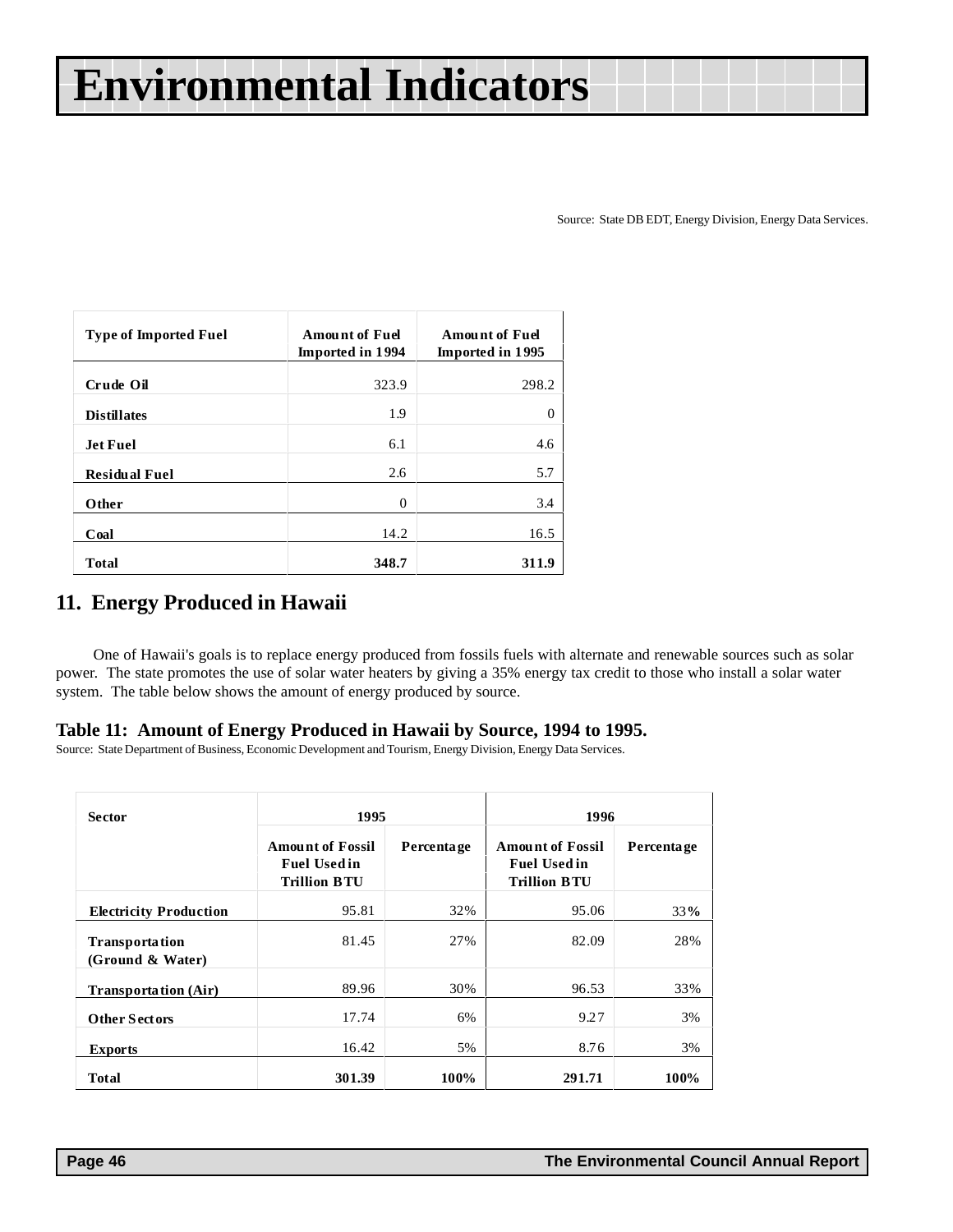### <span id="page-46-0"></span>**12. Fossil Fuel Imported to Hawaii**

Fossil fuels are coal, oil and natural gas which formed inside the earth from the remains of plants and animals that lived many years ago. These fuels are burned to provide energy for making electricity, powering vehicles and cooking. The table below shows the amount of imported fossil fuel by type.

#### **Table 12: Amount of Imported Fossil Fuel into Hawaii by Type, 1994 to 1995.**

Source: State Department of Business, Economic Development and Tourism, Energy Division, Energy Data Services. Note: i) Figures in trillion British thermal units (TBtu)

| Year | Urban Land<br>Area | <b>Conservation Land</b><br>Area | <b>Agricultural Land</b><br>Area | <b>Rural Land</b><br>Area |
|------|--------------------|----------------------------------|----------------------------------|---------------------------|
| 1990 | 175,285            | 1,960,976                        | 1,965,935                        | 10,192                    |
| 1991 | 178,114            | 1,960,608                        | 1,963,491                        | 10,175                    |
| 1992 | 181,407            | 1,959,621                        | 1,961,294                        | 10,066                    |
| 1993 | 180,912            | 1,960,615                        | 1,960,795                        | 10,066                    |
| 1994 | 187,697            | 1,958,897                        | 1,955,704                        | 10,090                    |
| 1995 | 190,134            | 1,976,016                        | 1,936,322                        | 9,916                     |
| 1996 | 191,345            | 1,975,007                        | 1,936,119                        | 9,917                     |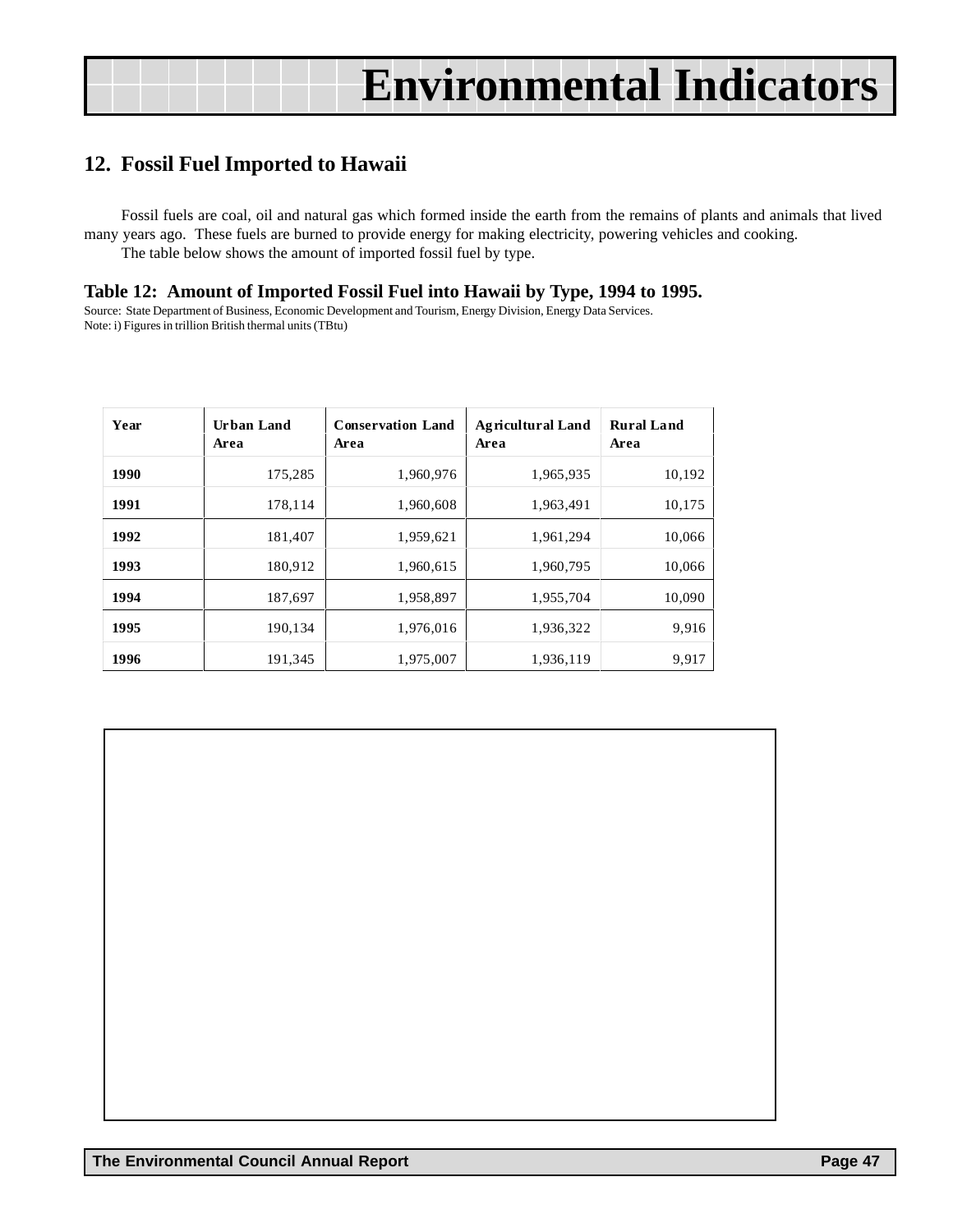### <span id="page-47-0"></span>**13. Fossil Fuel Used in Hawaii**

Hawaii's over dependence upon imported oil is a major concern. In the event of a disruption in the world oil market, Hawaii's economy and way of life would be adversely affected. Environmentally destructive oil spills are always a possibility during the transport of petroleum products. The table below shows the amount of fossil fuel used by category.

#### **Table 13: Amount of Fossil Fuel Used in Hawaii by Category, 1994 to 1995.**

Source: State Department of Business, Economic Development and Tourism, Energy Division, Energy Data Services.

| <b>Island</b>                                 | Urban Land<br>Area | Conservation<br><b>Land Area</b> | Agricultural<br><b>Land Area</b> | <b>Rural Land</b><br>Area | <b>Total Land</b><br>Area |
|-----------------------------------------------|--------------------|----------------------------------|----------------------------------|---------------------------|---------------------------|
| Hawaii                                        | 52,785             | 1,305,706                        | 1,214,268                        | 641                       | 2,573,400                 |
| Maui                                          | 20,836             | 194,836                          | 246,370                          | 3,758                     | 465,800                   |
| Kaho'olawe                                    | ------             | 28,800                           |                                  | ------                    | 28,800                    |
| Lana'i                                        | 3,228              | 38,197                           | 46,678                           | 2,397                     | 90,500                    |
| Moloka'i                                      | 2,509              | 49,768                           | 111,657                          | 1,866                     | 165,800                   |
| $O'$ ahu                                      | 98,221             | 156,618                          | 131,349                          |                           | 386,188                   |
| Kaua'i                                        | 13,766             | 198,782                          | 140,097                          | 1,255                     | 353,900                   |
| Ni'ihau                                       |                    |                                  | 45,700                           |                           | 45,700                    |
| Kaula/Lehua                                   | ------             | 400                              |                                  | ------                    | 400                       |
| <b>Other (Northwest)</b><br>Hawaiian Islands) |                    | 1,900                            |                                  |                           | 1,900                     |
| <b>Statewide</b>                              | 191,345            | 1,975,007                        | 1,936,119                        | 9,917                     | 4,112,388                 |

 **Page 48 The Environmental Council Annual Report**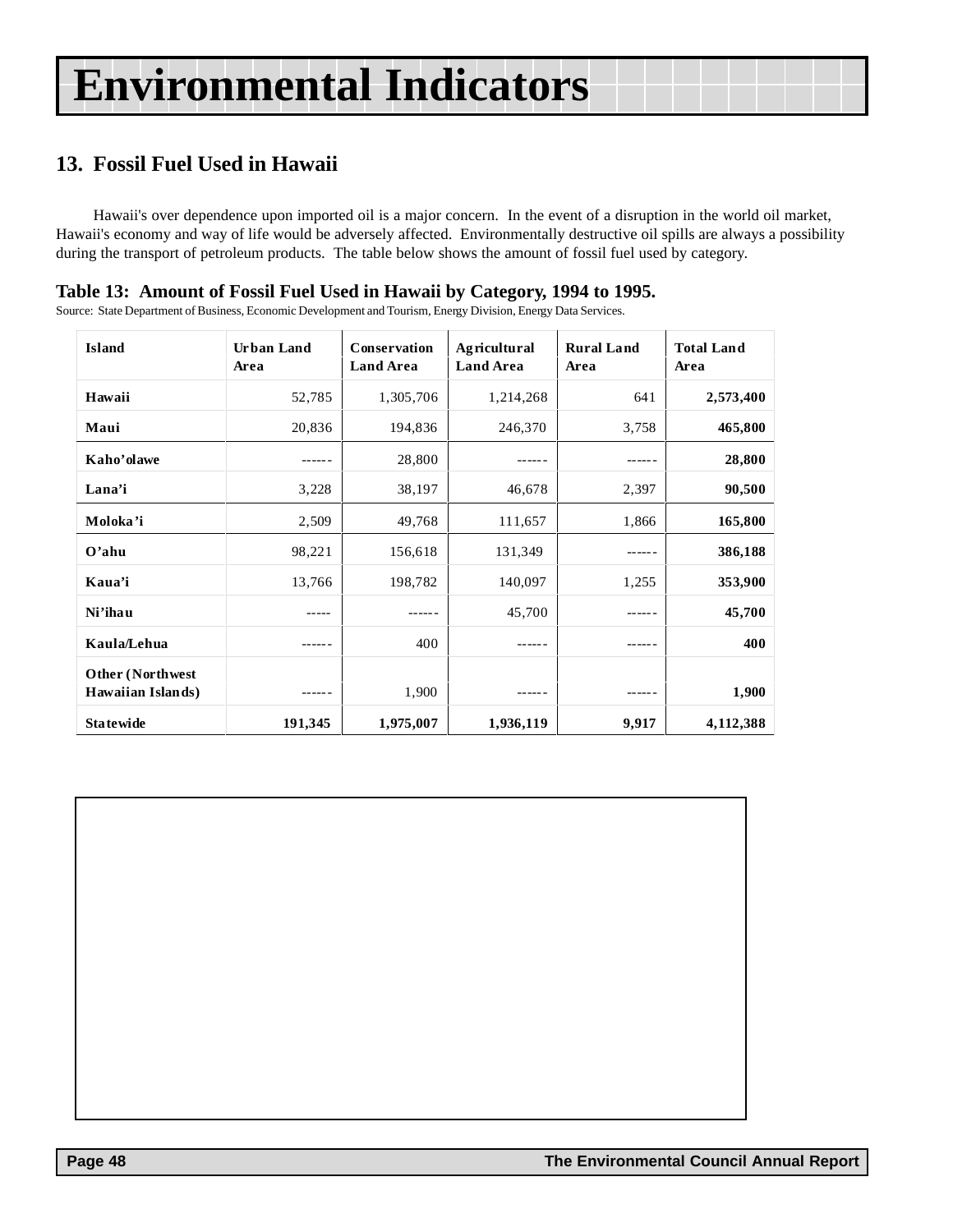# <span id="page-48-0"></span>**Urbanization**

|                  |              | 1994 Bikeway Miles |              | 1996 Bikeway Miles |                |              |  |
|------------------|--------------|--------------------|--------------|--------------------|----------------|--------------|--|
| <b>Island</b>    | <b>State</b> | County             | <b>Total</b> | <b>State</b>       | County         | <b>Total</b> |  |
| Kauai            | 3.8          | $\overline{0}$     | 3.8          | 3.8                | $\overline{0}$ | 3.8          |  |
| Oahu             | 21.2         | 34.2               | 55.4         | 21.2               | 44.9           | 66.1         |  |
| Maui             | 17.8         | 1.8                | 19.6         | 17.8               | 22.2           | 40.0         |  |
| Hawaii           | 6.9          | 1.3                | 8.2          | 6.9                | 1.3            | 8.2          |  |
| <b>Statewide</b> | 49.7         | 37.3               | 87.0         | 68.4               | 48.0           | 118.1        |  |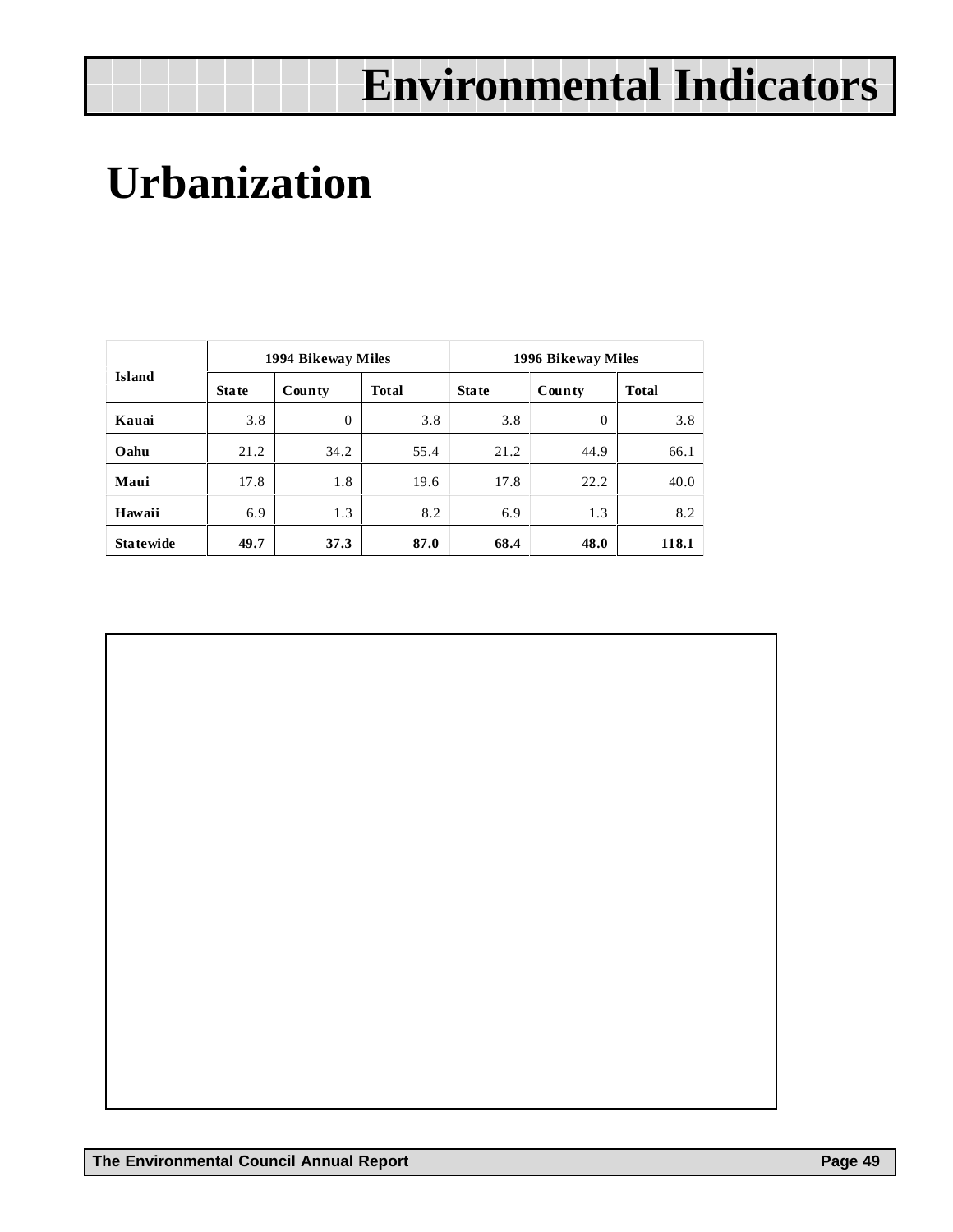### <span id="page-49-0"></span>**14. Statewide Land Use District Acreage**

There are four land use districts in which all lands in the state are placed: urban, rural, agricultural, and conservation. With the decline of sugar cane and pineapple, there may be less productive agricultural land in Hawaii. The following table shows that since 1990, approximately 30,000 acres of agricultural land have been converted to Urban and Conservation designation.

| Year | <b>Total Number of Bus Passengers</b> |
|------|---------------------------------------|
| 1992 | 79,139,000                            |
| 1993 | 79,513,000                            |
| 1994 | 79,563,700                            |
| 1995 | 81,241,300                            |

#### **Table 14: State Land Use District Acreage 1990 to 1996.**

Source: State Land Use Commission, Department of Business, Economic Development and Tourism. (Data as of November, 1996)

#### **15. State Land Use District Acreage by Island**

Precious resources have a better chance of being protected if they are located in or classified as conservation lands. Protection of conservation lands is accomplished under regulations administered by the Department of Land and Natural Resources.

The following table shows how much land is designated under the four land use categories on each island.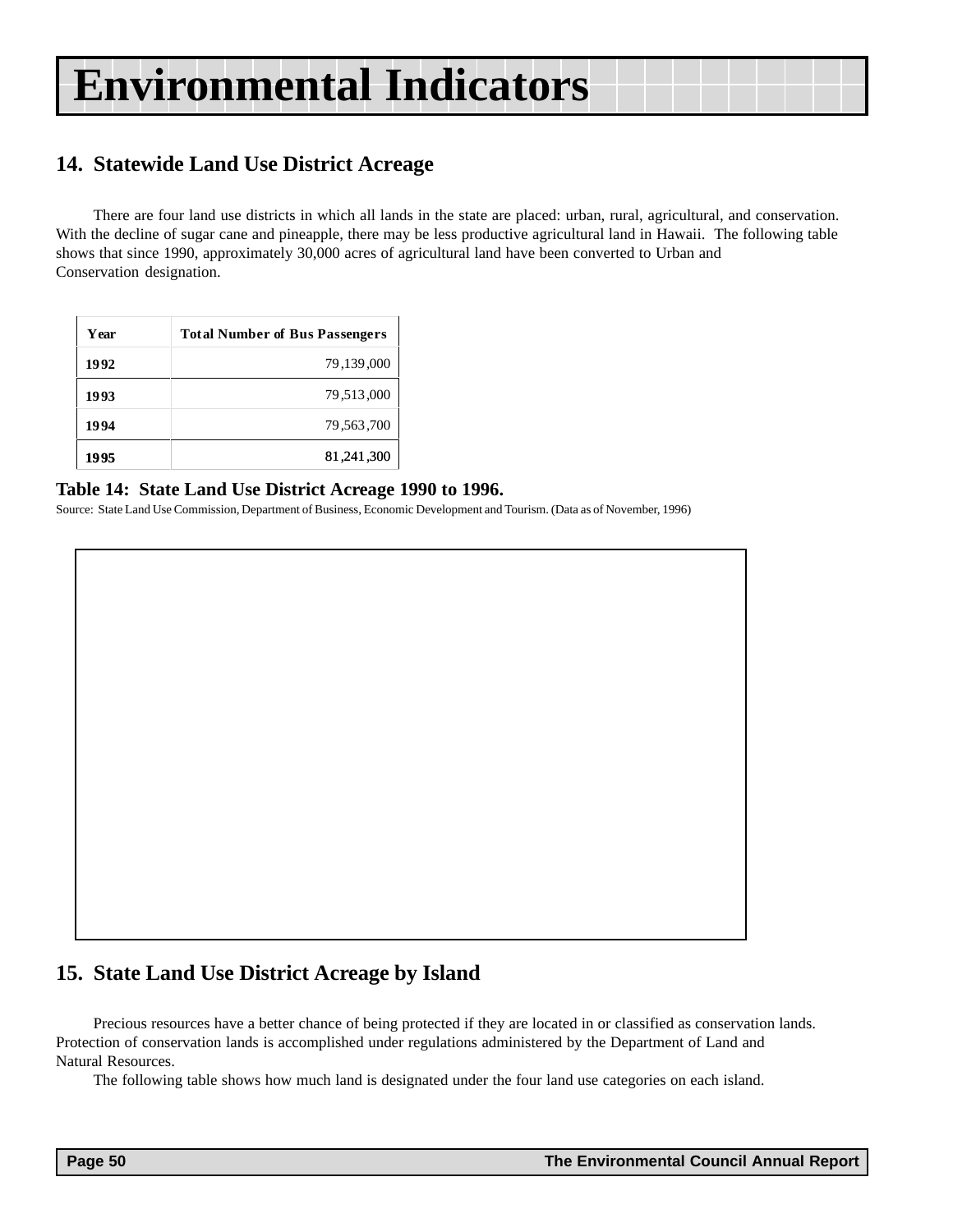| Type of Complaint              | <b>Noise</b><br><b>Complaints</b><br>in 1992 | <b>Noise</b><br><b>Complaints</b><br>in 1993 | <b>Noise</b><br>Complaints<br>in 1994 | <b>Noise</b><br>Complaints<br>in 1995 | <b>Noise</b><br><b>Complaints</b><br>in 1996 |
|--------------------------------|----------------------------------------------|----------------------------------------------|---------------------------------------|---------------------------------------|----------------------------------------------|
| Agriculture                    | 5                                            | $\overline{2}$                               | $\mathbf{1}$                          | 3                                     | $\mathbf{1}$                                 |
| Aircraft                       | 8                                            | 9                                            | 12                                    | 11                                    | 5                                            |
| Commercial                     | $\boldsymbol{0}$                             | $\theta$                                     | 21                                    | 6                                     | $\overline{2}$                               |
| Construction                   | 166                                          | 164                                          | 157                                   | 142                                   | 129                                          |
| Industrial                     | 6                                            | 19                                           | 6                                     | $\overline{c}$                        | 3                                            |
| <b>Miscellaneous</b>           | 31                                           | 22                                           | 17                                    | 12                                    | 12                                           |
| <b>Refuse Collection</b>       | 72                                           | 36                                           | 41                                    | 35                                    | 39                                           |
| <b>Stationary</b>              | 100                                          | 85                                           | 93                                    | 112                                   | 101                                          |
| Unreasonable:<br><b>Animal</b> | 42                                           | 34                                           | 22                                    | 24                                    | 13                                           |
| <b>Hobby</b>                   | 11                                           | 3                                            | 8                                     | 9                                     | 9                                            |
| Maintenance                    | 38                                           | 37                                           | 29                                    | 37                                    | 27                                           |
| People                         | 21                                           | 23                                           | 16                                    | 12                                    | 11                                           |
| <b>Unknown</b>                 | 6                                            | 10                                           | $\overline{4}$                        | 13                                    | $\,8\,$                                      |
| <b>Sound Production</b>        | 100                                          | 93                                           | 62                                    | 48                                    | 38                                           |
| Vehicular                      | 39                                           | 26                                           | 20                                    | 21                                    | 29                                           |
| <b>Total</b>                   | 645                                          | 563                                          | 509                                   | 487                                   | 427                                          |

#### <span id="page-50-0"></span>**Table 15: Statewide Land Use District Acreage by Island.**

Source: State Land Use Commission, Department of Business, Economic Development and Tourism. (Data as of November 1996)

#### **16. Bikeway Miles**

Alternate transportation programs such as bikeways and transit systems conserve energy, alleviate traffic congestion, reduce air pollution, support physical fitness and recreation, and provide green corridors. Overall, they improve environmental quality and the urban landscape.

The next table shows the total miles of bikeways under the state and county jurisdiction.

#### **Table 16: Miles of Bikeways in Hawaii, 1994 and 1996.**

Source: State Department of Transportation, Highways Division

Note: i) Bikeway miles are provided only for bikeways that are designated by sign or pavement markings. Maui County (including the islands of Maui, Lanai and Molokai) has 125.7 miles of improved shoulders under state jurisdiction that have not been designated bikeways.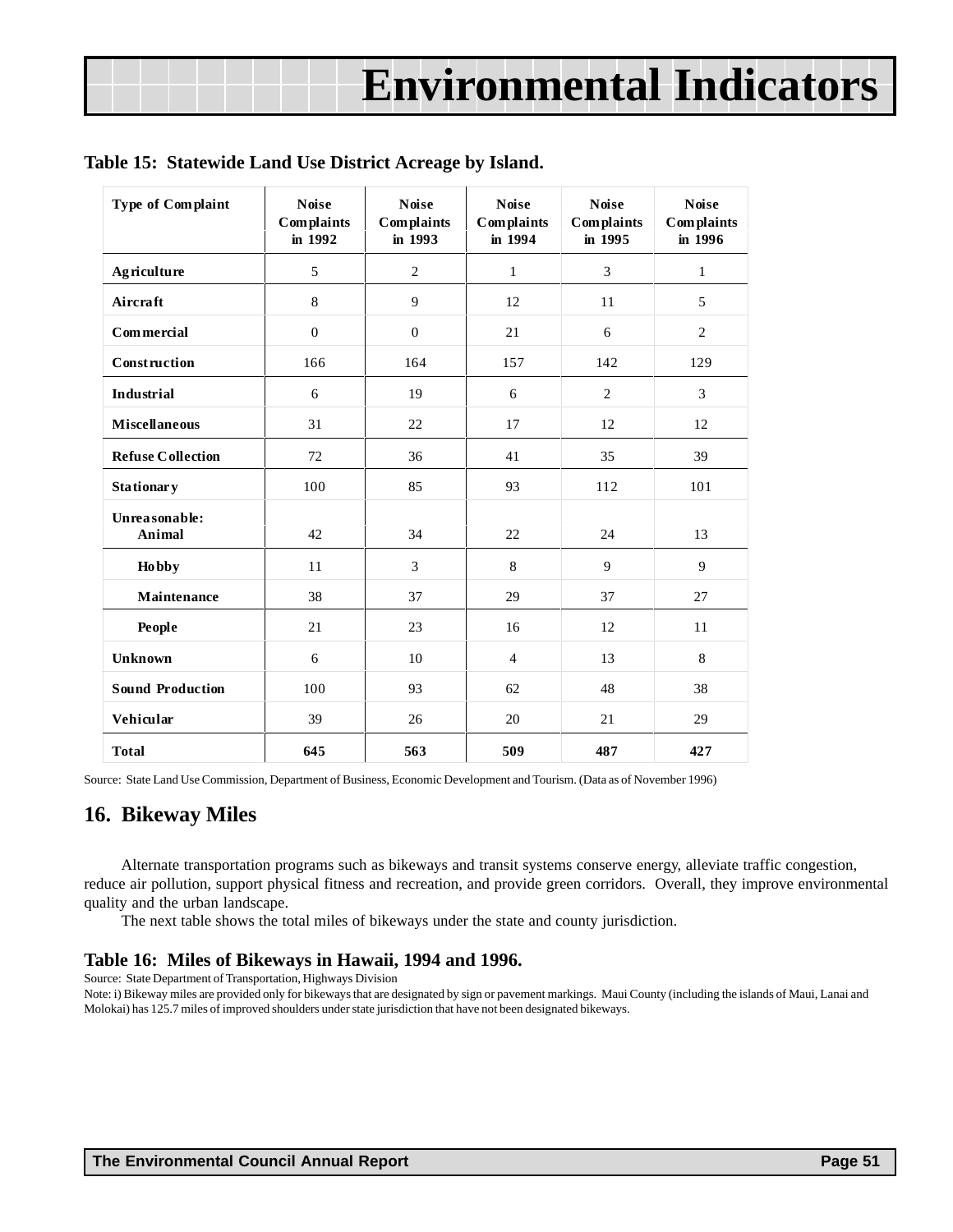### **17. Number of Bus Passengers on Oahu**

| Year | Extinct |                                                        | Number of Plant Species (2,004)                                  |             |               |          |          |  |  |  |
|------|---------|--------------------------------------------------------|------------------------------------------------------------------|-------------|---------------|----------|----------|--|--|--|
|      |         |                                                        | <b>Native (1,093)</b>                                            |             |               |          |          |  |  |  |
|      |         |                                                        | Rare (1995 = 604, 1996 = 607)                                    |             |               | Abundant | (Exotic) |  |  |  |
|      |         | Listed<br><b>Endangered</b><br>0r<br><b>Threatened</b> | Proposed<br><b>Endangered</b><br><b>or</b><br><b>Th</b> reatened | Can di date | Of<br>Concern |          |          |  |  |  |
| 1995 | 103     | 198                                                    | 85                                                               | 13          | 308           | 489      | 911      |  |  |  |
| 1996 | 103     | 280                                                    | 0                                                                | 10          | 317           | 486      | 911      |  |  |  |

The data below are estimates of the number of boardings on Oahu for TheBus. An effective mass transit system can reduce traffic congestion and improve the quality of life in a city. These estimates are calculated based on the amount of money in the fare box, number of monthly passes sold, and stationary checks.

#### **Table 17: Number of Bus Passengers on Oahu, 1992 to 1995.**

Source: Honolulu Public Transit Authority

Note: i) Figures include residents and visitors.

ii) The figures are calendar year estimates of total passengers for TheBus calculated from reports to the American Public Transit Association.

#### **18. Noise Complaints Received by The Health Department**

Loud noises can lead to health problems such as stress and hypertension. Noise also causes distress to wildlife and disrupts people's enjoyment of nature and wilderness. Usually, increase in urbanization results in more noise. The following table shows the number of noise complaints (by category) received by the Department of Health.

#### **Table 18: Number of Noise Complaints Received by the Department of Health, 1992 to 1996.**

Source: Department of Health - Noise, Radiation and Indoor Air Quality Branch.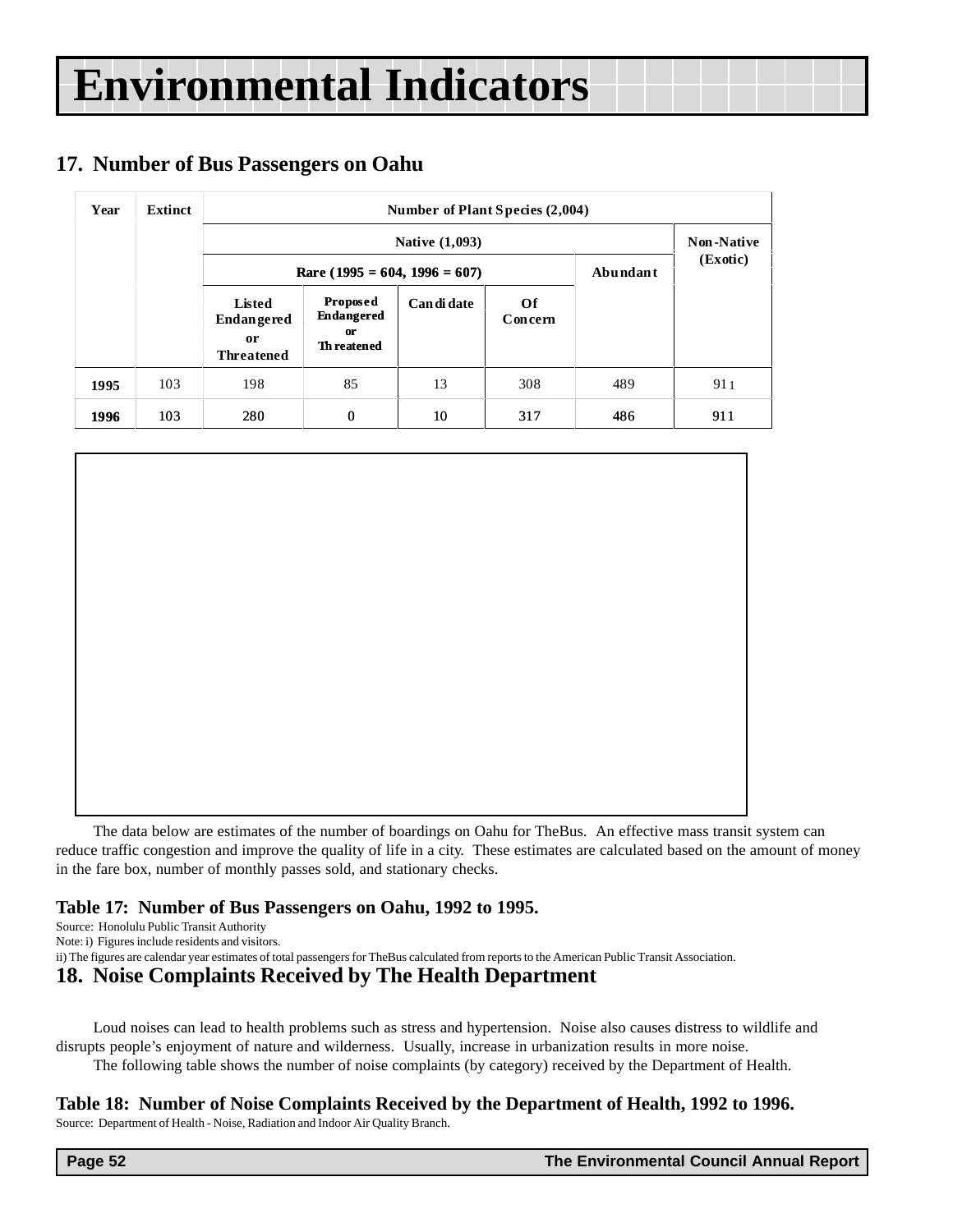<span id="page-52-0"></span>Note: 1996 figures are up to 11/26/1996.

## **Native Species**

| <b>Location</b><br>of Beach | <b>Days Beaches Posted</b><br>as Unsafe | Number of<br><b>Days</b> |
|-----------------------------|-----------------------------------------|--------------------------|
| Kahala Beach, Oahu          | 07/06/94 to 07/12/94                    |                          |
| Pohaku Park, Napili, Maui   | 11/19/94 to 11/23/94                    | $FY 1995 =$<br>18 days   |
| Lua landing, Laie, Oahu     | 03/20/95 to 03/25/95                    |                          |
| Kalapaki Bay, Kauai         | $07/26/95$ to $07/29/95$                |                          |
| Hanamaulu Beach Park, Kauai | 07/29/95 to 08/03/95                    | $FY 1996 =$              |
| Kihei, Maui                 | $01/06/96$ to $01/09/96$                | 28 days                  |
| Lahaina, Maui               | 06/08/96 to 06/21/96                    |                          |

#### **19. Status of Plant Species**

Hawaii is the most isolated land mass on Earth and most of our native plants are found nowhere else in the world. Species that reached the islands before the arrival of humans evolved with minimum competition. As a result most native plants are easily damaged by feral animals and do not compete well with introduced, aggressive plants. Land use changes and exotic plants and animals cause major problems to our native species.

The table below shows the number of extinct, native and nonnative plant species in Hawaii.

#### **Table 19: Number of Plant Species in Hawaii by Status, 1995 to 1996.**

Source: Center for Plant Conservation at the Bishop Museum

Note: i) Native plant species are those that were established in Hawaii before the arrival of humans.

ii) Extinct means that there are no known populations or individuals remaining in the wild or in cultivation, that the species has not been sighted in many years, and there is insufficient high quality habitat left to survey within its natural range. This designation is difficult to verify, and must be based on the projections, probabilities

|               | Spills in 1995 |     |                        | Spills in 1996 |     |                        |
|---------------|----------------|-----|------------------------|----------------|-----|------------------------|
| <b>Island</b> | Wastewater     | Oil | <b>Other Chemicals</b> | Wastewater     | Oil | <b>Other Chemicals</b> |
| Oahu          | 421            | 58  | 129                    | 401            | 164 | 140                    |
| Maui          | 63             | 6   | 3                      | 60             | 11  | 13                     |
| Hawaii        | 7              | 15  | 10                     | 12             | 24  | 3                      |
| Kauai         | 10             | 3   | 9                      | 12             | 9   | 3                      |
| <b>Total</b>  | 501            | 82  | 151                    | 485            | 209 | 159                    |

and estimates of our best botanical experts. iii) Listed Endangered/ Threatened status is conferred upon its final approval by the U.S. Fish and Wildlife Service (USFWS) Director, and its publication as a Final Rule in the Federal Register. A species is thus afforded special protection under the Endangered Species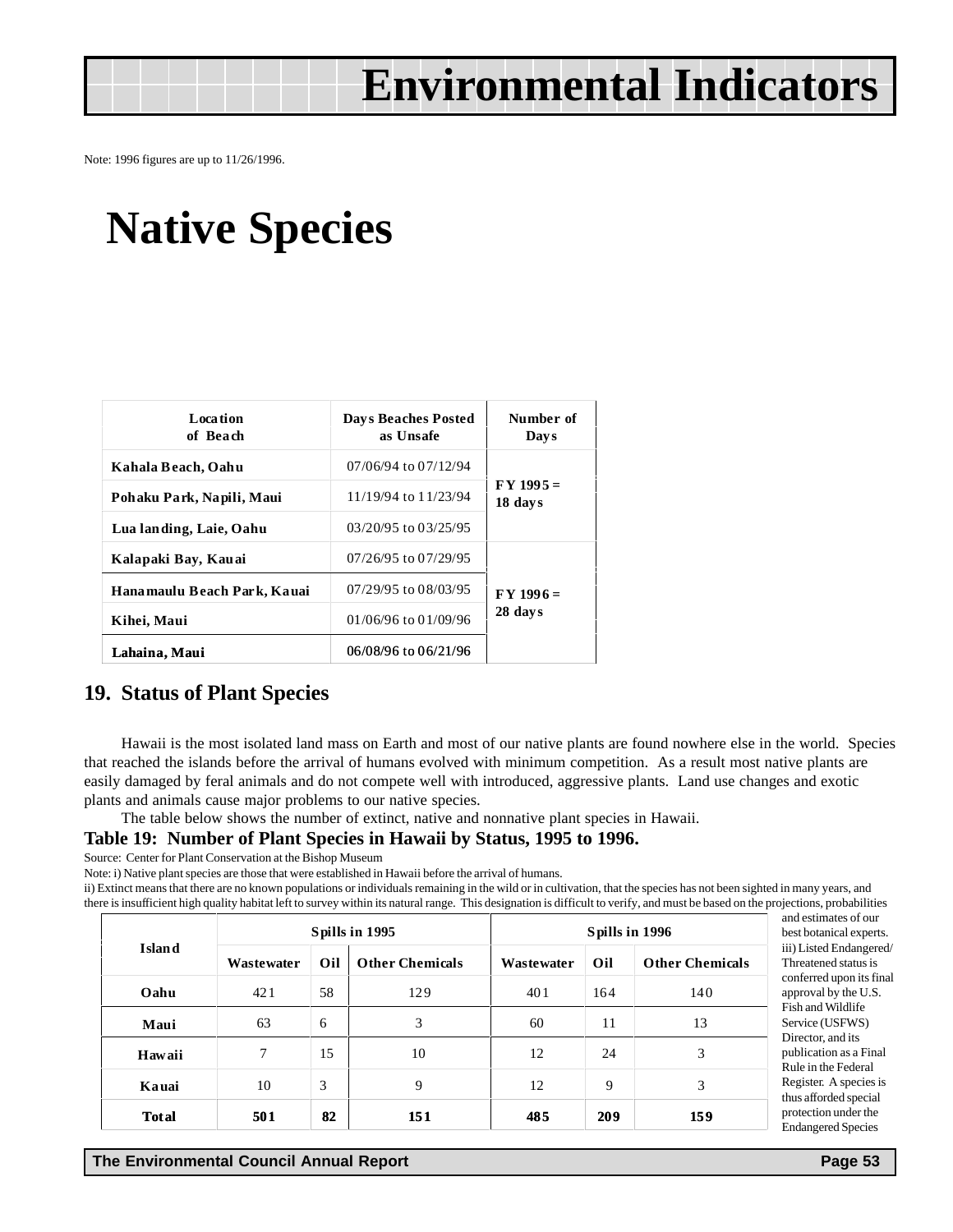<span id="page-53-0"></span>Act.

iv) Candidate status is authorized for a species by the Director of the USFWS after sufficient information has been gathered by botanical experts to demonstrate that a species is sufficiently rare and imperiled to qualify for federal listing. Official candidate status follows the Notice of Review, which is published in the Federal Register. The USFWS then has one year to propose an official candidate species for federal listing.

v) Proposed Endangered/Threatened status is conferred upon a species after approval by the USFWS Director and its publication in a Notice of Review in the Federal Register. The notice describes the status of a species and the nature and immediacy of the threats to its survival. The USFWS then has one year to advance the species through the final listing process, including a 30-day public comment period.

vi) Species of Concern is not an official USFWS category, but is used by professionals inside and outside of government to designate rare species that are potential

| <b>Ouarter</b> | Oil Spilled in FY 1994 | Oil Spilled in FY 1995 | Oil Spilled in FY 1996 |
|----------------|------------------------|------------------------|------------------------|
| 1st            | 5,570                  | 1,525                  | 679                    |
| 2nd            | 16,205                 | 2,280                  | 1,287                  |
| 3rd            | 9,123                  | 978                    | 39,615                 |
| 4th            | 8,079                  | 343                    | 15,221                 |
| <b>Total</b>   | 38,977                 | 5,126                  | 56,802                 |

candidates for listing.

vii) Rare means the species is uncommon in the natural environment. Usually, fewer than 5,000 individuals of a rare species exist although the number varies widely between species.

viii) Abundant means high numbers of individuals of the species are common in the natural environment.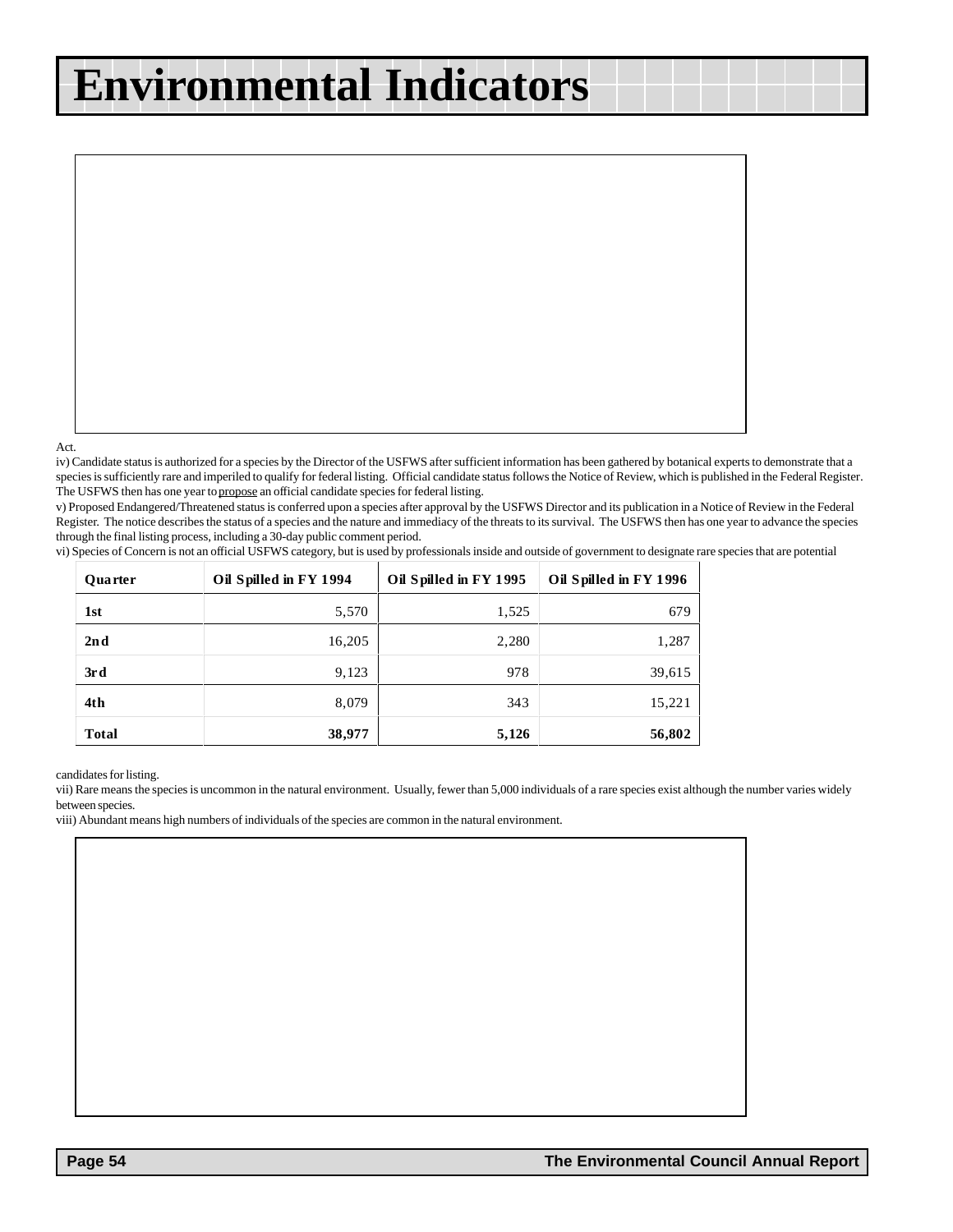<span id="page-54-0"></span>ix) Nonnative or exotic means species that have been brought to the islands by humans.

## **Pollution**

| County       | As of October 1996                 |                                             |                                     |  |  |  |
|--------------|------------------------------------|---------------------------------------------|-------------------------------------|--|--|--|
|              | <b>Total</b><br>Number of<br>wells | Number of Wells<br><b>Free of Chemicals</b> | Percent Free of<br><b>Chemicals</b> |  |  |  |
| Oahu         | 251                                | 178                                         | 74%                                 |  |  |  |
| Hawaii       | 76                                 | 49                                          | 64%                                 |  |  |  |
| Maui         | 44                                 | 37                                          | 84%                                 |  |  |  |
| Kauai        | 63                                 | 59                                          | 94%                                 |  |  |  |
| Lanai        | 9                                  | 9                                           | 100%                                |  |  |  |
| Molokai      | 10                                 | 10                                          | 100%                                |  |  |  |
| <b>Total</b> | 483                                | 372                                         | 77%                                 |  |  |  |

#### **20. Beaches Posted as Unsafe Due to Pollution**

Residents and visitors use our public beaches and the ocean for recreation and fishing. Sewage, oil and chemical spills can restrict our enjoyment and use of the shoreline and poison aquatic life.

The following table shows the places and times beaches were posted with warning signs (unsafe due to water pollution) by the Department of Health.

#### **Table 20: Days Beaches Posted as Unsafe Due to Pollution by The Health Department, FY '95 - '96.**

Source: Department of Health, Clean Water Branch

Note: i) There were additional postings of warning signs on streams, lakes, and harbors. The City and County of Honolulu also posts warning signs on beaches after opening stream mouths to drain water.

ii) There were no beach closures in FY 1995 or FY 1996.

| Year                                                                  | 1995 | 1996 |
|-----------------------------------------------------------------------|------|------|
| <b>Number of Systems Free of</b><br><b>Microbiological Violations</b> | 134  | 144  |
| <b>Total Number of Systems</b>                                        | 150  | 150  |
| Percentage Clean                                                      | 89%  | 96%  |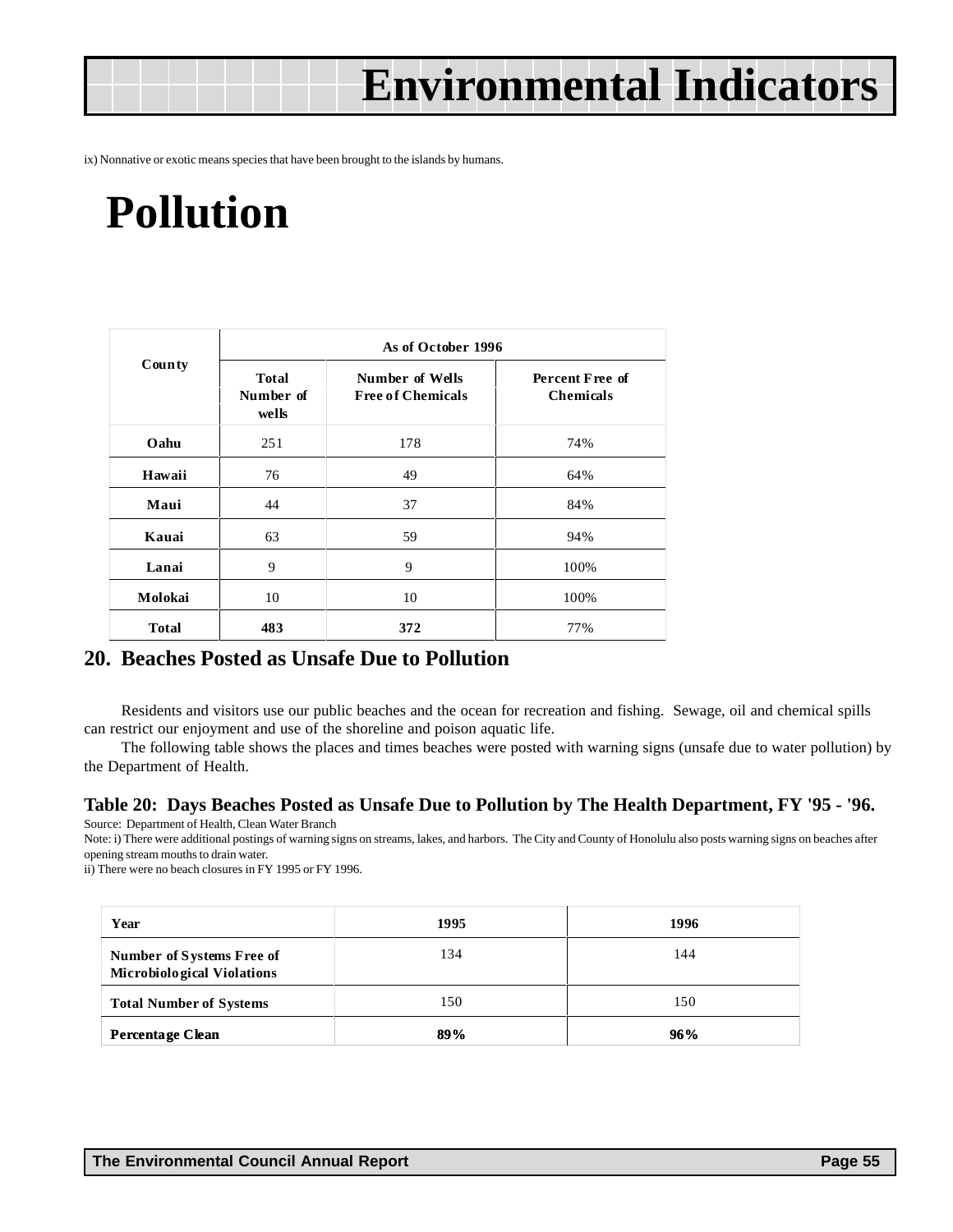### <span id="page-55-0"></span>**21. Wastewater, Oil, Chemical Spills**

Wastewater, oil and chemical spills pollute our ocean, streams, groundwater. In addition to the environmental and ecological damage, cleanup costs run into the millions of dollars. Even with the best response plan, it is impossible to restore the environment back to its original condition. Spill prevention must be our primary strategy.

The following table shows the number of wastewater, oil and chemical spills in Hawaii.

#### **Table 21: Wastewater, Oil and Chemical Spills in Hawaii, 1995 to 1996.**

| Year | <b>Hazardous Waste</b><br>Generated (tons) |
|------|--------------------------------------------|
| 1983 | 6,400                                      |
| 1985 | 7,100                                      |
| 1987 | 1,900                                      |
| 1989 | 2,600                                      |
| 1991 | 2,200                                      |
| 1993 | 2,000                                      |

Source: Wastewater spills (fiscal year data) - Department of Health, Wastewater Branch. Oil and other chemical spills (calendar year data) - Department of Health, Hazard Evaluation and Emergency Response Office.

#### **22. Oil Spills**

Oil spills from vessels and pipelines pollute our shores and waters. This table quantifies oil spilled in Hawaiian waters.

#### **Table 22: Amount of Oil Spilled in Hawaii in Gallons, FY 94 to FY 96.**

Source: Commanding Officer, United States Coast Guard, Marine Safety Office, Honolulu

Note: i) Data are for federal fiscal year (October to September).

ii) On May 14, 1996 approximately 39,000 gallons of fuel oil spilled into Pearl Harbor. The oil leaked from a corroded pipeline at Waiau Power Plant. iii) The figures include waters of Johnston Atoll, Plamyra Atoll and Midway Island.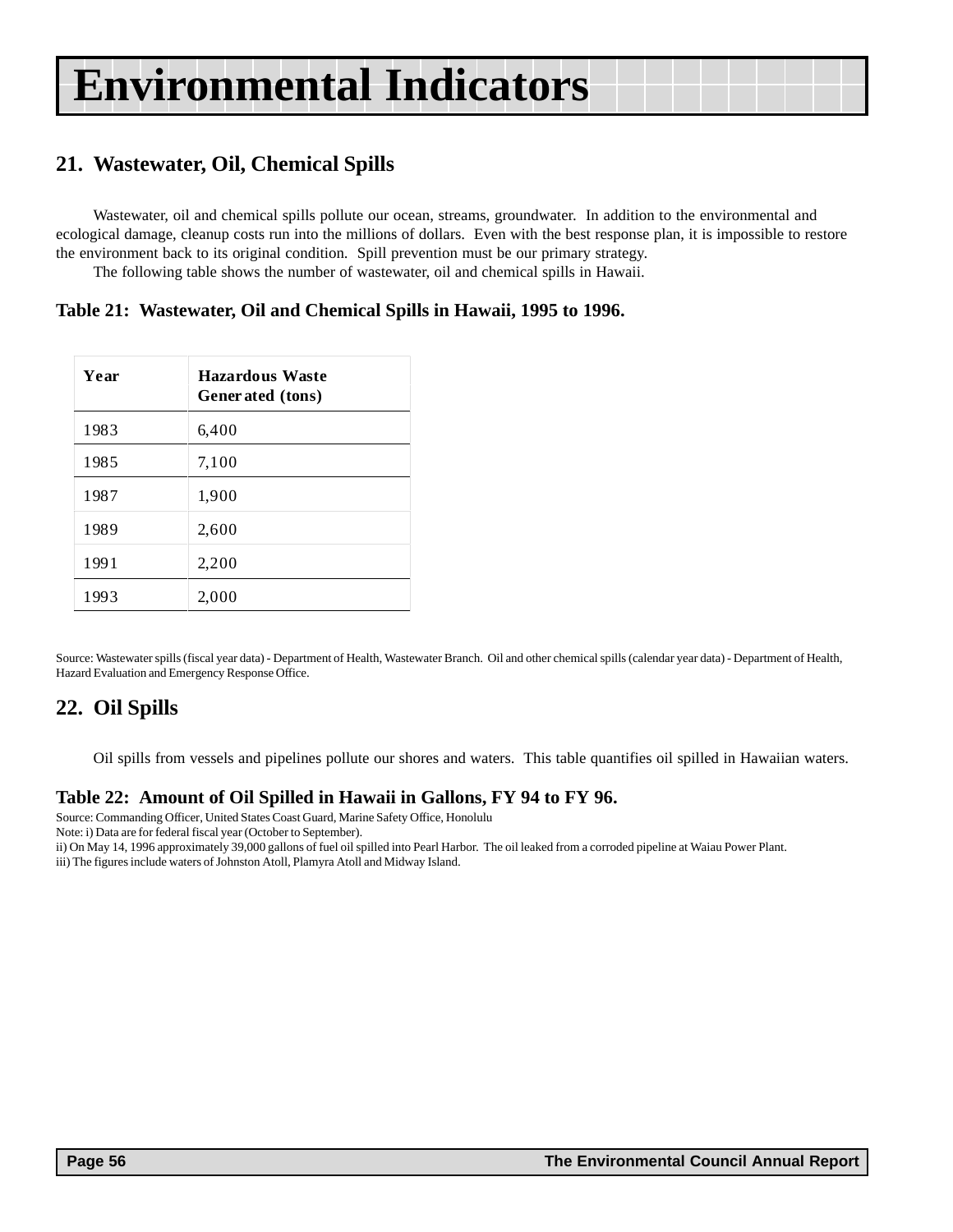<span id="page-56-0"></span>

| Year | Bottomfish Spawning Potential Ratio (in percent) |          |       |           |     |  |  |  |
|------|--------------------------------------------------|----------|-------|-----------|-----|--|--|--|
|      | Ehu                                              | Hapuupuu | Onaga | Opakapaka | Uku |  |  |  |
| 1986 | 35                                               | 42       | 25    | 26        | 37  |  |  |  |
| 1987 | 31                                               | 37       | 19    | 21        | 32  |  |  |  |
| 1988 | 42                                               | 52       | 29    | 35        | 44  |  |  |  |
| 1989 | 45                                               | 58       | 20    | 42        | 48  |  |  |  |
| 1990 | 30                                               | 37       | 13    | 31        | 33  |  |  |  |
| 1991 | 27                                               | 34       | 9     | 24        | 27  |  |  |  |
| 1992 | 30                                               | 37       | 12    | 27        | 31  |  |  |  |
| 1993 | 28                                               | 26       | 14    | 22        | 29  |  |  |  |
| 1994 | 28                                               | 33       | 13    | 23        | 29  |  |  |  |
| 1995 | 22                                               | 19       | 10    | 19        | 24  |  |  |  |

#### **23. Drinking Wells Free of Chemicals**

Fresh water is a precious resource. Pesticides, fertilizers, oils and chemicals that we apply to the ground eventually seep into our drinking water aquifers. We must protect our drinking water supplies from contamination, or risk spending millions of dollars to treat it.

The next table shows the number of drinking wells free from chemical contamination.

#### **Table 23: Number of Wells Free of Chemicals, October 1996.**

Source: Department of Health Safe Drinking Water Branch

Notes: (i) Contaminants include pesticides, fuels and other man-made compounds. Nitrates are not included.

(ii) Figures include new wells and exclude non-drinking water wells.

**is The Environmental Council Cauncil annough Report** well on Oahu was closed because contamination levels approached health standards. Page 57 (iii) The contamination levels usually detected are well below standards established to protect public health. If contamination approaches or exceeds standards, the well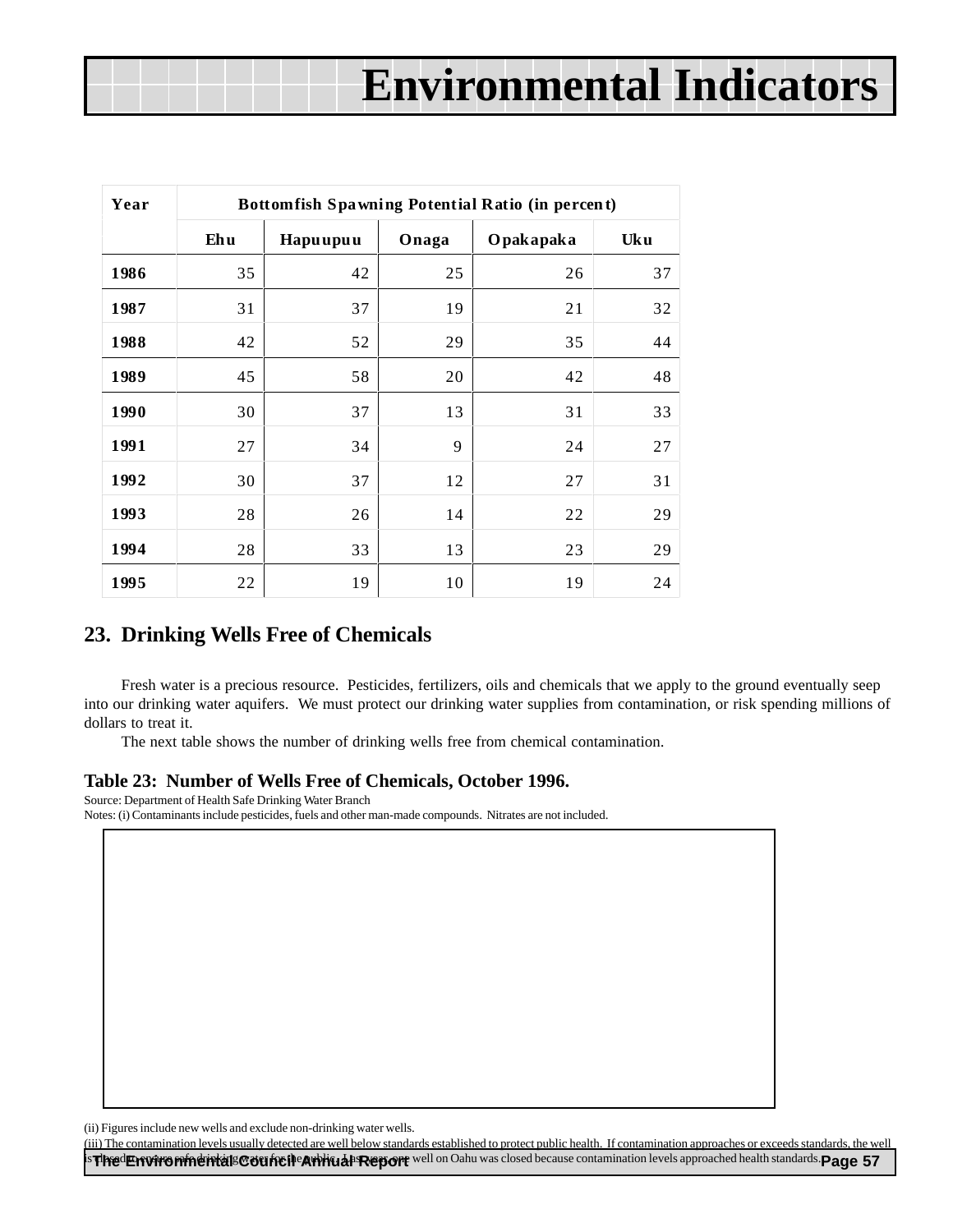| <b>1996 Environmental Report Card</b><br>Hawaii, State of                                                                                                                                                                      |             |
|--------------------------------------------------------------------------------------------------------------------------------------------------------------------------------------------------------------------------------|-------------|
| Environmental Funding                                                                                                                                                                                                          | $\mathbf C$ |
| Water Use                                                                                                                                                                                                                      | $C+$        |
| Solid Waste                                                                                                                                                                                                                    | $C+$        |
| Air Quality                                                                                                                                                                                                                    | в           |
| Energy Use                                                                                                                                                                                                                     | в           |
| Urbanization                                                                                                                                                                                                                   | B           |
| Native Species                                                                                                                                                                                                                 | $C -$       |
| Pollution                                                                                                                                                                                                                      | B+          |
| TOTAL SUSTAINABILITY GRADE                                                                                                                                                                                                     | $B -$       |
| Comments:<br>Hawaii needs to improve in all aspects of environme<br>management. Special attention should be paid to<br>increasing funding for environmental programs and<br>protecting native species from decline and extinct |             |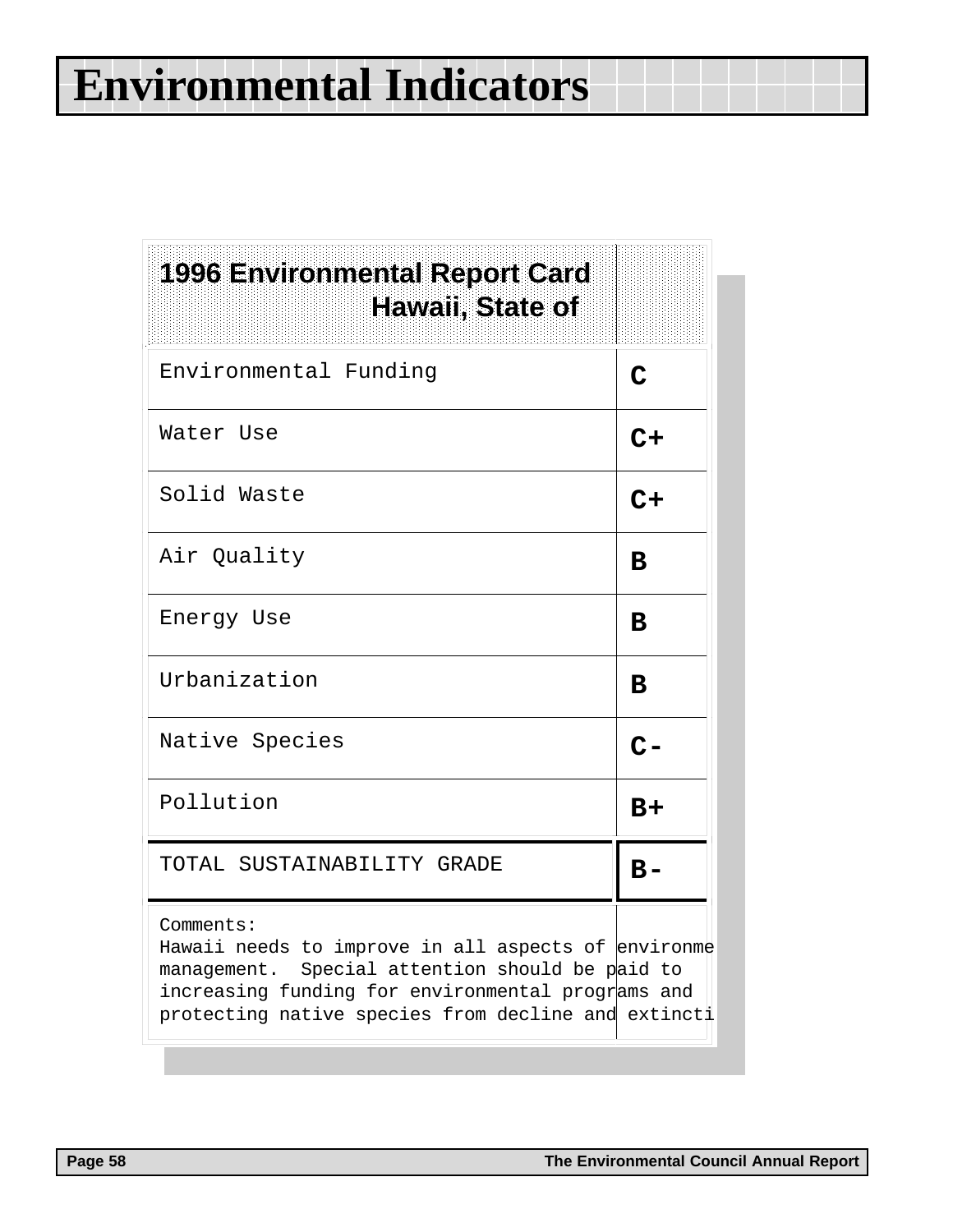### <span id="page-58-0"></span>**1996 Environmental Report Card**

In this section, for the first time, the Environmental Council grades the status of Hawaii's environment. This report card provides citizens and policy makers with a quick assessment on how well we are caring for our environment. The Council hopes that this evaluation will stimulate the public to learn about and take action to improve our environment. Your thoughts and suggestions on the content and methodology of this report card are welcomed.

#### Method

The method used by the Council is based on the National Wildlife Federation's 1971 Environmental Quality Index (Kimball, 1972). The basis for the Council's ratings is the environmental indicators which are shown in this annual report.

The various indicators are scored on a numerical scale of "0" to "100." A "0" equals an unacceptable condition and "100" means an optimum situation. The numerical values are determined by calculating the relative position of the indicator data compared to the benchmarks for unacceptable and optimum levels (see Table A).

| Category                 | Indicator                                           | Unacceptable<br>Condition | Optimum<br>Condition     | 1996 or<br>Latest Data | Indicator<br>Rating |
|--------------------------|-----------------------------------------------------|---------------------------|--------------------------|------------------------|---------------------|
| Environmental<br>Funding | % of State Expenditures                             | 0%                        | $2.4\%$ (a)              | 1.25%                  | 52                  |
| Water Use                | Water Consumption per capita                        | 107,000 Gal. (b)          | 36,000 Gal. (c)          | 57,700                 | 69                  |
|                          | Wastewater Reuse Rate                               | 0%                        | $25\%$ (d)               | 5.8%                   | 23                  |
| Solid Waste              | Waste Diversion rate                                | 0%                        | $50\%$ (e)               | 23%                    | 46                  |
|                          | <b>Annual Waste Generated</b>                       | $4.25$ M tons (f)         | $0.85$ Mtons $(g)$       | 2.1 Mtons              | 63                  |
| Air Quality              | Particulates in Honolulu                            | 50 mcg/m $3$ (h)          | $10 \text{ mcg/m}$ 3 (i) | $20 \text{ mg/m}$      | 75                  |
|                          | Number of Motor Vehicles                            | $1,341,000$ (j)           | 479,000 $(k)$            | 901,291                | 51                  |
| Energy Use               | Elec. Energy Used per capita                        | 12,240 KWH (1)            | 6,365 KWH (m)            | 8,160 KWH              | 69                  |
|                          | Imported Fuel                                       | 468 Tri Btu (n)           | 249 Tri Btu (o)          | 312 Tri Btu            | 71                  |
| Urbanization             | Conservation Land Area                              | $1,028,000$ Ac. (p)       | $2,264,000$ Ac. (q)      | 1,975,000 Ac.          | 77                  |
|                          | Number of Noise Complaints                          | 3,650(r)                  | $\overline{0}$           | 487                    | 87                  |
|                          | Bikeway Miles                                       | 0 Miles                   | $1,309$ Miles (s)        | 118 Miles              | 9                   |
|                          | Annual The Bus Passengers                           | $\mathbf{0}$              | 124,000,000(t)           | 81,241,300             | 66                  |
| Native Species           | # of Abundant Native Plants                         | $\overline{0}$            | 1093 (u)                 | 486                    | 44                  |
| Pollution                | Number of Spills                                    | 3,650(y)                  | $\boldsymbol{0}$         | 853                    | 77                  |
|                          | Days Beaches Posted Unsafe                          | 100 Days $(w)$            | 0 Days                   | 28                     | 72                  |
|                          | Wells Free of Chemicals                             | 0%                        | 100%                     | 77%                    | 77                  |
|                          | Water Systems Free of<br>Microbiological Violations | 0%                        | 100%                     | 96%                    | 96                  |
|                          | Hazardous Waste Generated                           | $4,500$ Tons $(x)$        | 900 Tons (y)             | 2,000 Tons             | 69                  |

**Table A: Benchmarks and Indicator Ratings for 1996 Environmental Report Card.**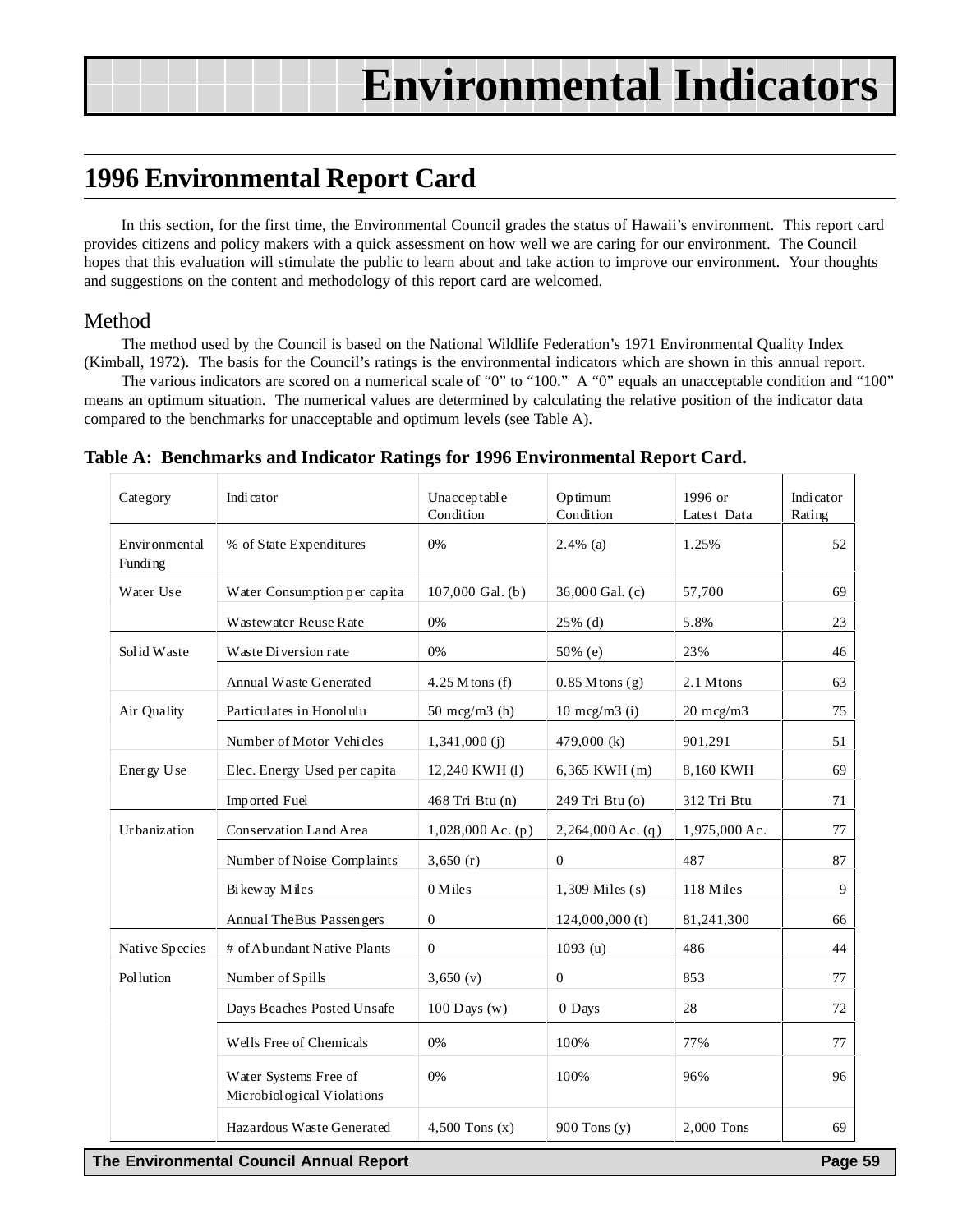#### **Step 2.**

The environmental indicators are then organized into eight categories. The categories are: environmental funding; water use; solid waste; air quality; energy use; urbanization; native species; and pollution.

A weight is assigned to each of the indicators in a given category. This weight is used to obtain the score for each category. The weights are assigned to each indicator in relation to the empirical importance of the indicator itself as well as the reliability of its related data (see Table B).

**Table B: Category Scores for 1996 Environmental Report Card.**

| Category                 | <b>Indicator</b>                                    |    | Relative<br>Importance<br>(Weights) | Category<br>Score |
|--------------------------|-----------------------------------------------------|----|-------------------------------------|-------------------|
| Environmental<br>Funding | % of State Expenditures                             | 52 | 100%                                | 52                |
| Water Use                | Water Consumption per capita                        | 69 | 70%                                 | 55                |
|                          | Wastewater Reuse Rate                               | 23 | 30%                                 |                   |
| Solid Waste              | Waste Diversion rate                                | 46 | 50%                                 | 55                |
|                          | <b>Annual Waste Generated</b>                       | 63 | 50%                                 |                   |
| Air Quality              | Particulates in Honolulu                            | 75 | 60%                                 | 65                |
|                          | Number of Motor Vehicles                            | 51 | 40%                                 |                   |
| Energy Use               | Electric Energy Used per capita                     | 69 | 70%                                 | 70                |
|                          | Imported Fuel                                       | 71 | 30%                                 |                   |
| Urbanization             | Conservation Land Area                              | 77 | 50%                                 | 68                |
|                          | Number of Noise Complaints                          | 87 | 10%                                 |                   |
|                          | Bikeway Miles                                       | 9  | 10%                                 |                   |
|                          | Annual The Bus Passengers                           | 66 | 30%                                 |                   |
| Native Species           | Number of Abundant Native<br>Plants                 | 44 | 100%                                | 44                |
| <b>Pollution</b>         | Number of Spills                                    | 77 | 20%                                 | 79                |
|                          | Days Beaches Posted Unsafe                          | 72 | 10%                                 |                   |
|                          | Wells Free of Chemicals                             | 77 | 30%                                 |                   |
|                          | Water Systems Free of<br>Microbiological Violations | 96 | 20%                                 |                   |
|                          | Hazardous Waste Generated                           | 69 | 20%                                 |                   |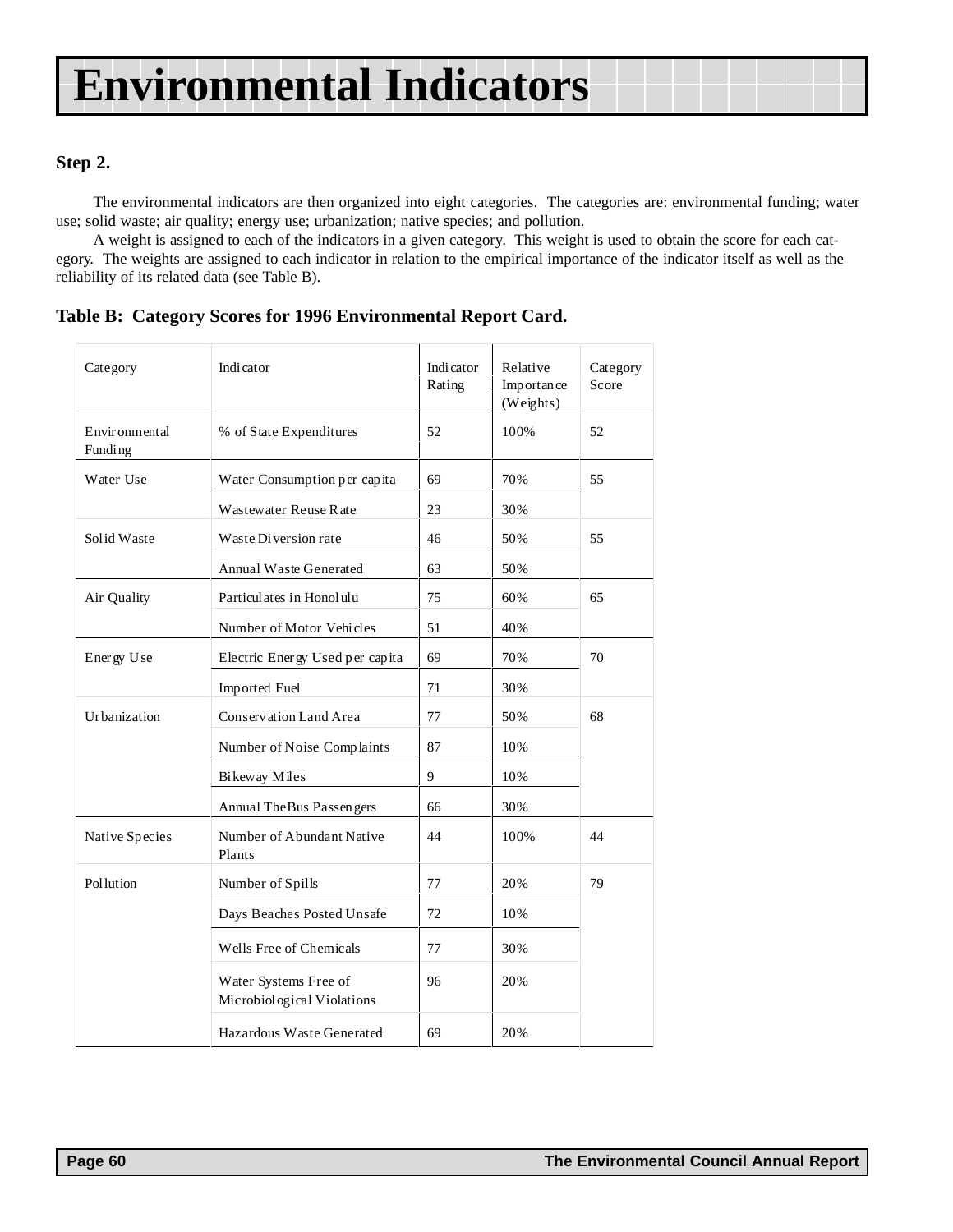#### **Step 3.**

Finally, a weighted average of the eight components is used to obtain a total sustainability index for Hawaii's environment. For simplicity in interpreting the "0" to "100" scores, letter grades are used (see Table C).

| Category              | Category<br>Score | Grade         | Relative<br>Importance<br>(Weights) | Total<br>Susustainability<br>Index Points |
|-----------------------|-------------------|---------------|-------------------------------------|-------------------------------------------|
| Environmental Funding | 52                | $\mathcal{C}$ | 15%                                 | 7.8                                       |
| Water Use             | 55                | $C+$          | 15%                                 | 8.3                                       |
| Solid Waste           | 55                | $C+$          | 10%                                 | 5.5                                       |
| Air Quality           | 65                | B             | 15%                                 | 9.8                                       |
| Energy Use            | 70                | B             | 5%                                  | 3.5                                       |
| Urbanization          | 68                | B             | 10%                                 | 6.8                                       |
| Native Species        | 44                | $C-$          | 15%                                 | 6.6                                       |
| Pollution             | 79                | $B+$          | 15%                                 | 11.9                                      |
| OVERALL GRADE AND TSI |                   | $B-$          | 100%                                | 60.1                                      |

**Table C: Category Grades and Total Sustainability Index for 1996 Environmental Report Card.**

#### Limitations

The comprehensiveness and accuracy of the grades are limited by the following factors.

a) The assessment is based on a sample of 19 environmental indicators. This small sample is not a full representation of Hawaii's environment.

b) The benchmarks for unacceptable and optimum conditions are based on assumptions and judgments made by the Council (see below). Others may have very different opinions about the figures.

c) The relative importance value to compute the weighted averages for the categories and total index is also subjective based on the Council's beliefs.

This is the first attempt to assess the overall status of Hawaii's environment. With time, the Council hopes to refine and improve this assessment process.

#### Assumptions for Conditions

The Council's assumptions for unacceptable and optimum conditions for Hawaii's environmental indicators are listed below.

a) Based on information presented in World Resources Institute's 1992 Environmental Almanac the average state in the U.S. spends approximately 1.9% of its state budget on environmental protection. 0.5% above the average state is optimum.

b) According to the Honolulu Board of Water Supply's domestic water consumption guidelines, a multifamily high rise should use 300 gallons per unit per day. If all housing units use 3 times that amount of water, the situation would be unacceptable. Based on The State of Hawaii Data Book, 1995, we estimate that there are 423,000 housing units statewide. The de facto population in Hawaii is 1,294,506.

c) According to the Honolulu Board of Water Supply's domestic water consumption guidelines a multifamily high rise should use 300 gallons per unit per day. All housing units should be held to the same standard.

d) According to The State of Environmental Protection In Hawaii: A Report by the Hawaii Department of Health, the year 2000 target for percentage of wastewater recycled after treatment is 25%.

e) Pursuant to section 342G-3, HRS, it is the goal of the state to reduce solid waste stream prior to disposal by 50% by the year 2000.

f) According to Healthy Hawaii 2000, the national objective is to reduce the average pounds of municipal solid waste produced per person each day to no more than 3.6 pounds. It is unacceptable to produce 5 times the national objective.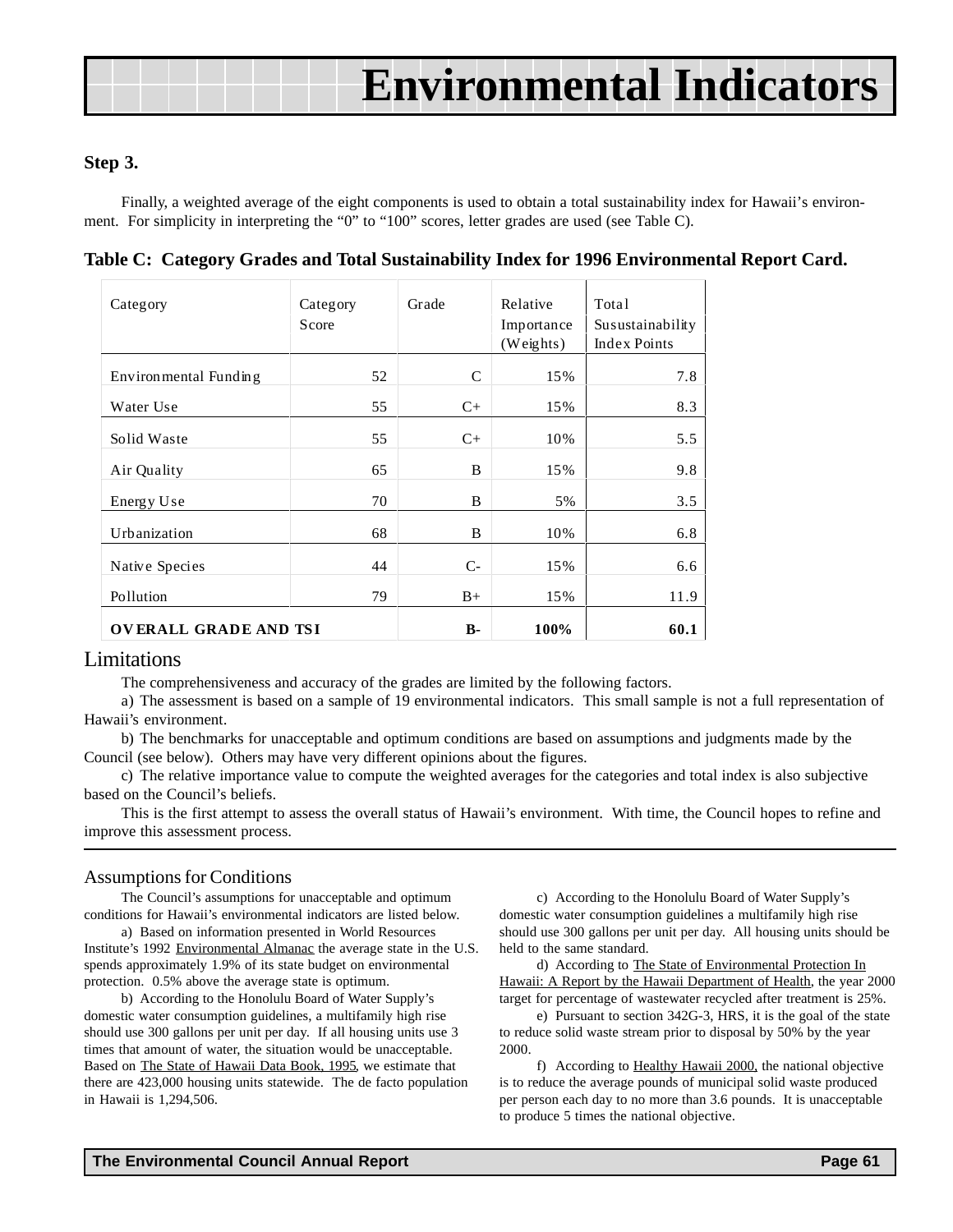g) According to Healthy Hawaii 2000, the national objective is to reduce the average pounds of municipal solid waste produced per person each day to no more than 3.6 pounds.

h) The standard for PM10 is 50 mcg/m3. Since there are no longer any standards for Total Suspended Particulates, the PM10 standard is applied.

i) 80% below the standard of 50 mcg/m3 is optimal.

j) Based on The State of Hawaii Data Book, 1995, we estimate that there are approximately 383,000 households in Hawaii. Three registered cars per household is unacceptable. A factor of 0.5 car per household is added to account for business and visitor use.

k) It is optimal for each household to have no more than 1 registered car and should travel more often in mass transit, van pools, bicycles and other less polluting means. A 0.25 car per household is added to account for business and visitor use.

l) Using 1.5 times the current amount of electric energy is unacceptable.

m) According The State of Hawaii Data Book, 1995 statewide electric energy use distribution is as follows: residential - 29%; nonresidential - 71%. Solar water heating can reduce residential energy use by 36%. Other demand side management techniques such as compact fluorescent lamps can provide additional reductions (2% for residential and 16% for nonresidential). Therefore, a total reduction of 22% from existing levels is optimum.

n) Using 1.5 times the current amount of fossil fuel is unacceptable.

o) This can be achieved by the following: 95 trillion BTU of fossil fuel is used for making electricity. If we save 22% of electric energy use (see note m), that would amount to a savings of 21 trillion BTU. 82 trillion BTU is used for ground and water transportation. If we cut the number of registered cars by half (see note k) and assume the same reduction rate in water transportation energy use, that would amount to a savings of 41 trillion BTU. If we reduce energy use in "other sectors" by 10%, that would amount to a savings of 1 trillion BTU. Total savings equals 63 trillion BTU.

p) Any less than one fourth of state lands in the Conservation district is unacceptable.

q) The State Land Use District Boundary Review recommends that approximately 150,000 acres of Urban and Agricultural lands be converted to Conservation zoning. The report also identifies another 139,000 acres of non-Conservation land as "Areas of Critical Concern" that should be protected for its conservation resource value.

r) An average of 10 noise complaints per day is unacceptable.

s) According to Bike Plan Hawaii a total of 1,309 miles of bikeways is proposed.

t) The present bus fleet is 525. The FEIS for the Honolulu Rapid Transit Program considered an expanded bus fleet of 997 busses for the Transportation System Management alternative. Based on Table 1.1 in the Comprehensive Bus Facility & Equipment Requirements Study, we estimate that the number of boardings for a fleet of 997 busses would be 124,000,000 per annum.

u) There are 1093 native plants species in Hawaii.

v) An average of 10 spills per day is unacceptable.

w) 100 beach closure days per year is unacceptable.

x) According to The State of Environmental Protection In Hawaii: A Report by the Hawaii Department of Health, the year 2000 target for the amount of hazardous waste generated is 900 tons. Five times the target amount is unacceptable.

y) According to The State of Environmental Protection In Hawaii: A Report by the Hawaii Department of Health, the year 2000 target for the amount of hazardous waste generated is 900 tons.

#### Letter Grades

For the sake of simplicity in interpreting the "0" to "100" scores, letter grades are used. The scale that we used was obtained from A Rating Guide to Life in America's Fifty States (Thomas, 1994).

| $100 = A +$       |
|-------------------|
| $85-99 = A$       |
| $80-84 = A-$      |
| $75-79 = B+$      |
| $65-74 = B$       |
| $60-64 = B -$     |
| $55-59 = C+$      |
| 45-54 $= C$       |
| 40-44 $\equiv$ C- |
| $35-39 = D+$      |
| $25-34 = D$       |
| $20-24 = D$       |
| $0-19 = F$        |

#### References

City and County of Honolulu, Department of Transportation Services. Final Environmental Impact Statement for the Honolulu Rapid Transit Program. Honolulu, 1992.

Hawaii Department of Business, Economic Development and Tourism. State Energy Resources Coordinator's Annual Report. Honolulu, 1994.

Hawaii Department of Business, Economic Development and Tourism. The State of Hawaii Data Book, 1995. Honolulu, 1995.

Hawaii Department of Health. Healthy Hawaii 2000:

Preliminary Objectives and Health Status Indicators for the State of Hawaii. Honolulu, 1995.

Hawaii Department of Health. The State of Environmental Protection In Hawaii. Honolulu, 1997.

Hawaii Department of Transportation. Bike Plan Hawaii. Honolulu, 1994.

Honolulu Public Transit Authority. Comprehensive Bus Facility & Equipment Requirements Study. Honolulu, 1994.

Kimball, Thomas L. Why Environmental Quality Indices? In The Quality of Life Concept by the Environmental Protection

Agency. Warrenton, Virginia, 1972.

Office of State Planning. State Land Use District Boundary Review. Honolulu, 1992.

Thomas, G. Scott. A Rating Guide to Life in America's Fifty States. New York: Prometheus Books, 1994.

World Resources Institute. Environmental Almanac. Boston: Houghton Mifflin Company, 1992.